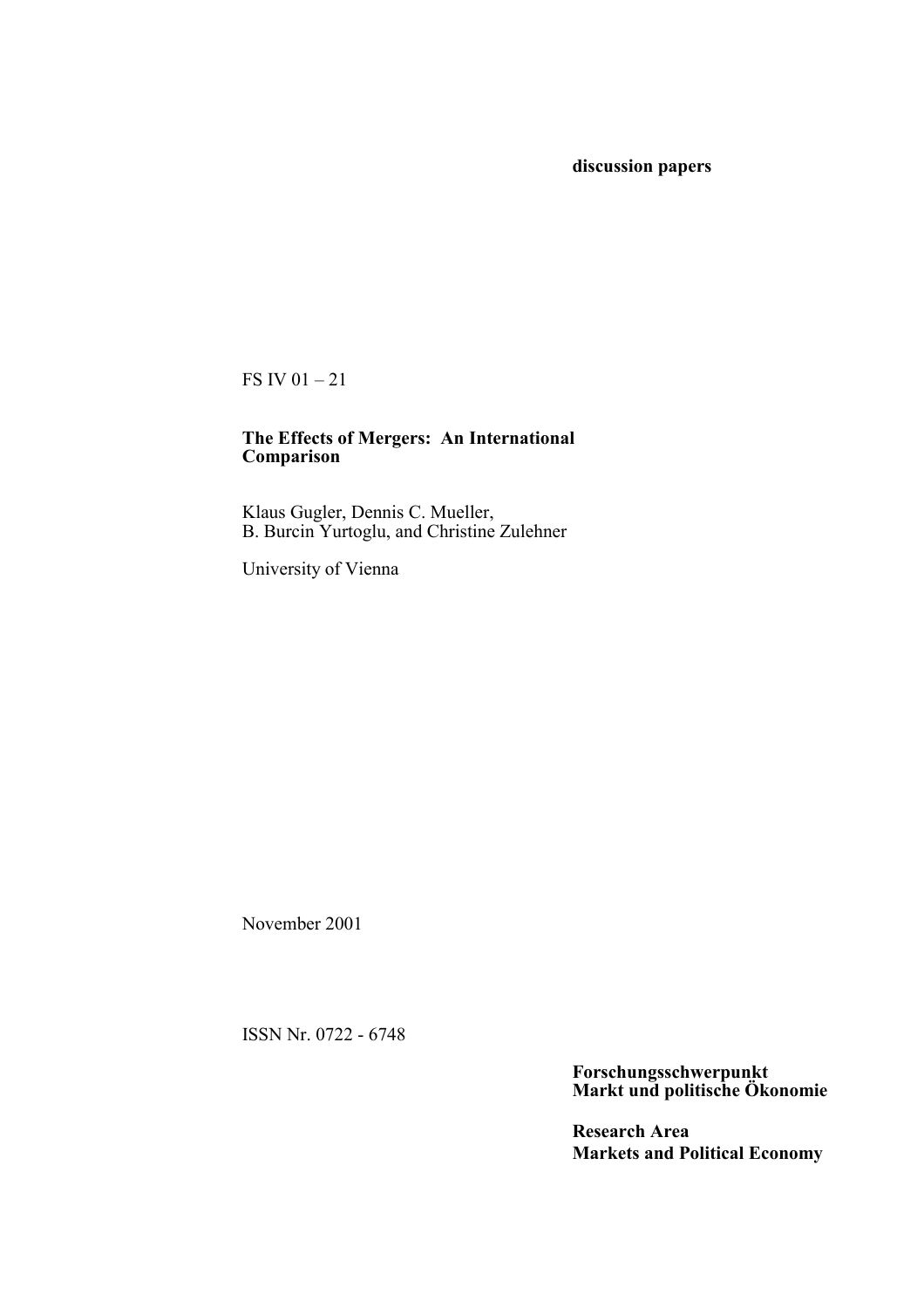Zitierweise/Citation:

Klaus Gugler, Dennis C. Mueller, B. Burcin Yurtoglu, and Christine Zulehner, **The Effects of Mergers: An International Comparison**, Discussion Paper FS IV 01-21, Wissenschaftszentrum Berlin, 2001.

Wissenschaftszentrum Berlin für Sozialforschung gGmbH, Reichpietschufer 50, 10785 Berlin, Tel.  $(030)$  2 54 91 - 0 Internet: www.wz-berlin.de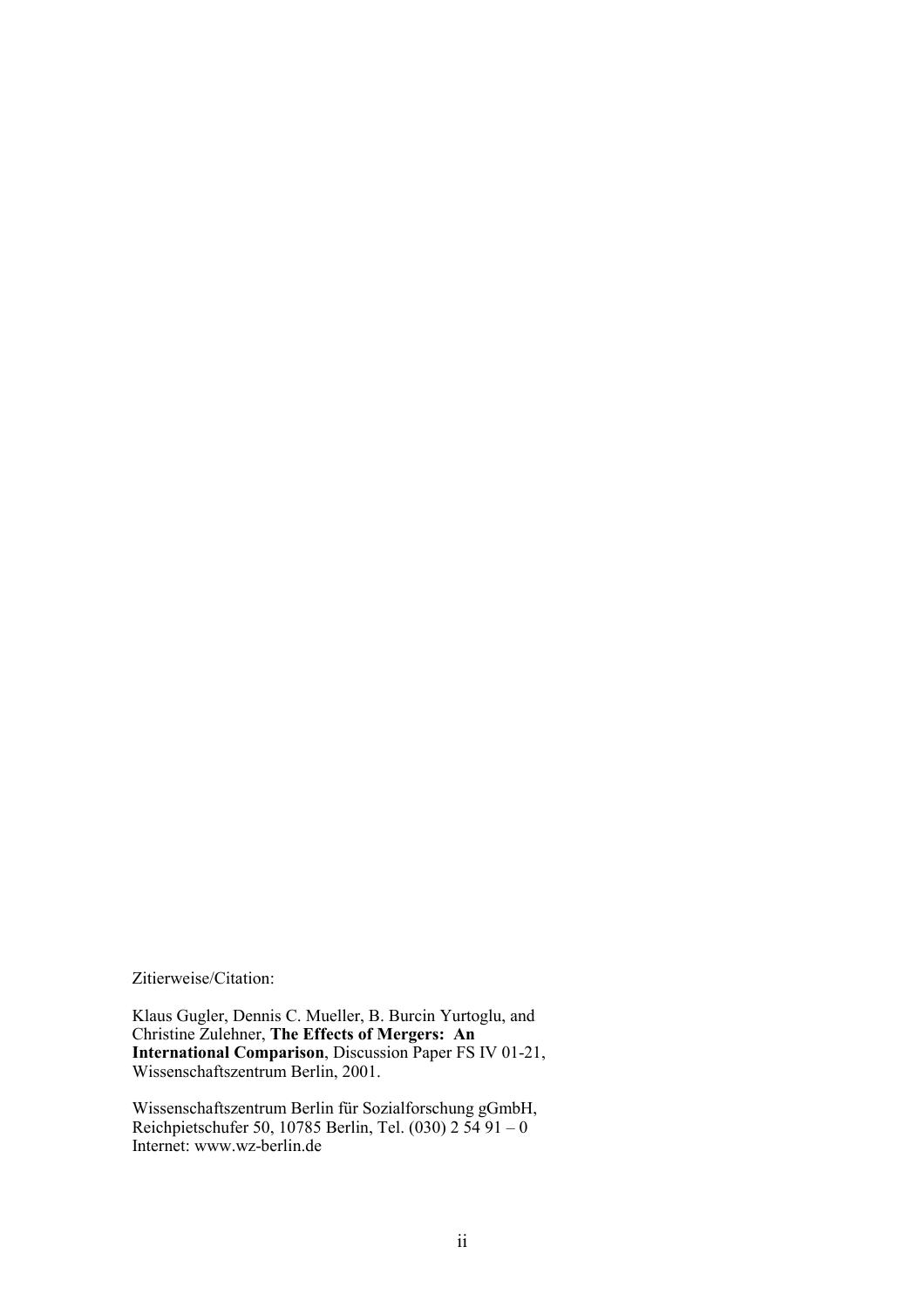# ABSTRACT

 $\overline{a}$ 

# **The Effects of Mergers: An International Comparison**

by Klaus Gugler, Dennis C. Mueller, B. Burcin Yurtoglu, and Christine Zulehner\*

This paper analyzes the effects of mergers around the world over the past 15 years. We utilize a large panel of data on mergers to test several hypotheses about mergers. The effects of the mergers are examined by comparing the performance of the merging firms with control groups of nonmerging firms. The comparisons are made on profitability and sales. The results show that mergers on average do result in significant increases in profits, but reduce the sales of the merging firms. Interestingly, these post merger patterns look similar across countries. We also did not find dramatic differences between mergers in the manufacturing and the service sectors, and between domestic and cross-border mergers. Conglomerate mergers decrease sales more than horizontal mergers. By separating mergers into those that increase profits and those that reduce them and by then examining the patterns of sales changes following the mergers, we determine the effects of mergers on efficiency and market power. Our results suggest that those mergers that decrease profits and efficiency account for a large proportion. However, we can also identify mergers that increase profits by either increasing market power or by increasing efficiency. The first conclusion seems to be a more likely explanation for large companies, whereas the latter is likely to be true for small firms.

*Keywords: Mergers, Acquisitions, International Comparison JEL Classification: G34, L2* 

This paper was presented at the Corporate Governance conference organized by the DIW, Berlin, November, 2000; at the 9th Annual WZB/CEPR conference on Industrial Organization, Berlin, December 2000; and at the "Ausschuß für Industrieökonomik" of the Verein für Socialpolitik, Passau, March 2001. We thank all the participants for the useful discussions and in particular A. D. Cosh, M. Erlei, O. Fabel, P. A. Geroski, P. Guest, A. Hughes, D. Marin, H. Odagiri, A. Singh and K. Stahl. We also thank J. Jung for excellent research assistance. Financial support of the "Jubiläumsfonds der Oesterreichischen Nationalbank", project 8861, is gratefully acknowledged.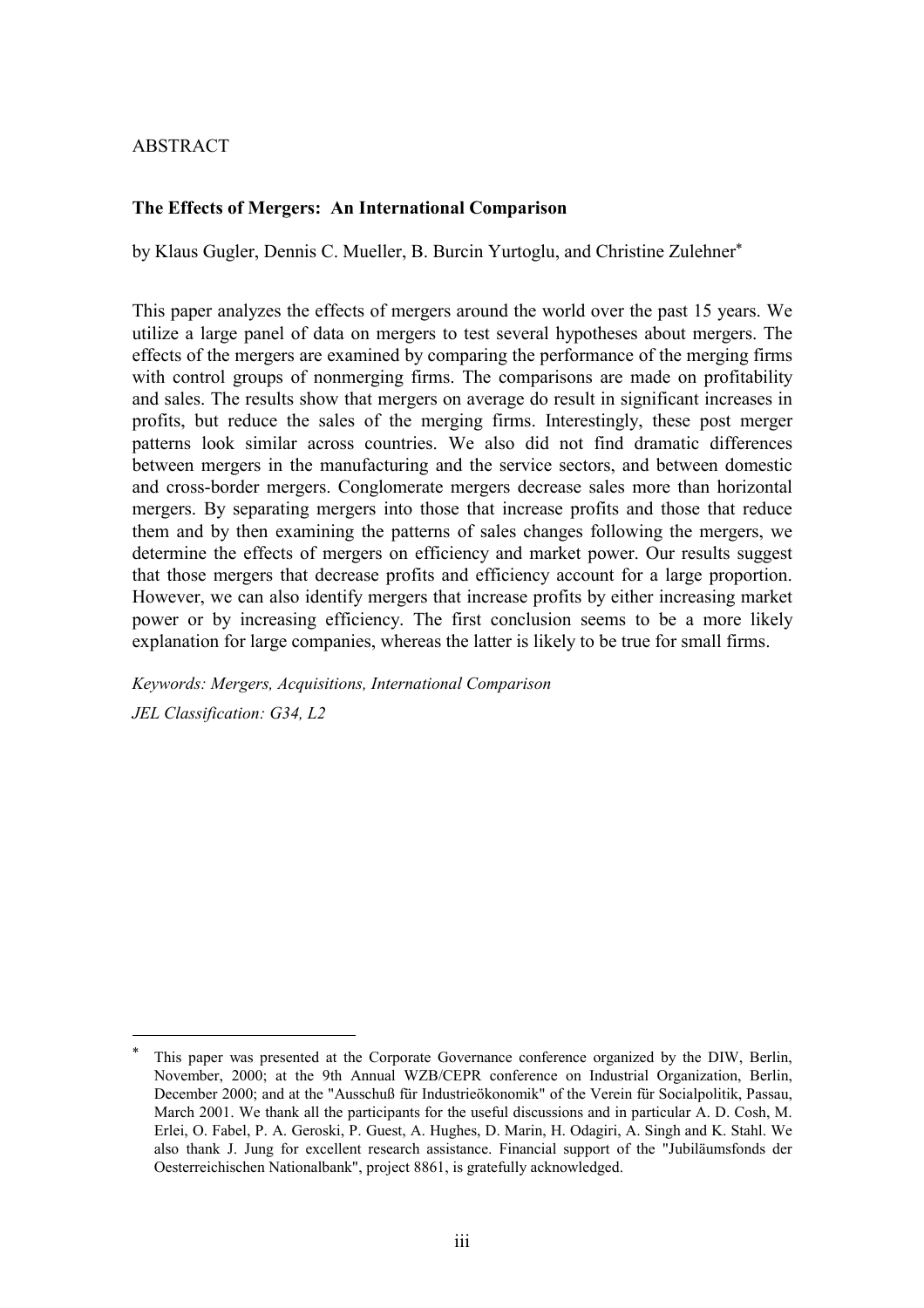## ZUSAMMENFASSUNG

# **Die Effekte von Fusionen: Ein internationaler Vergleich**

Dieser Artikel analysiert die Effekte von Fusionen, die weltweit über die letzten 15 Jahre stattgefunden haben. Wir vergleichen die Gewinn- und Umsatzentwicklung von fusionierenden Firmen mit der Entwicklung von nicht-fusionierenden Firmen. Die Resultate zeigen, dass Fusionen im Durchschnitt zu signifikant höheren Profiten führen, aber dass die Umsätze im Vergleich zur Kontrollgruppe zurückbleiben. Interessanterweise sind diese Effekte bei Vergleichen zwischen den verschiedenen L‰ndern, bei einem Vergleich zwischen Industriesektor und Dienstleistungssektor bzw. zwischen nationalen und grenzüberschreitenden Fusionen ziemlich ähnlich. Konglomerate Fusionen reduzieren die Umsätze mehr als horizontale Fusionen. Um die Effekte der Fusionen auf die Marktmacht bzw. die Effizienz zu analysieren, teilen wir zuerst die Fusionen in gewinnsteigernde und gewinnreduzierende Fusionen, um dann die Umsatzentwicklung zu betrachten. Unsere Resultate zeigen, dass ein grofler Prozentsatz der Fusionen die Gewinne und die Effizienz reduzieren. Wir können jedoch auch Fusionen identifizieren, die die Gewinne entweder durch Marktmacht- oder Effizienzsteigerungen erhöhen. Die erste Erklärung ist wahrscheinlicher für große Firmen, die zweite für kleine Firmen.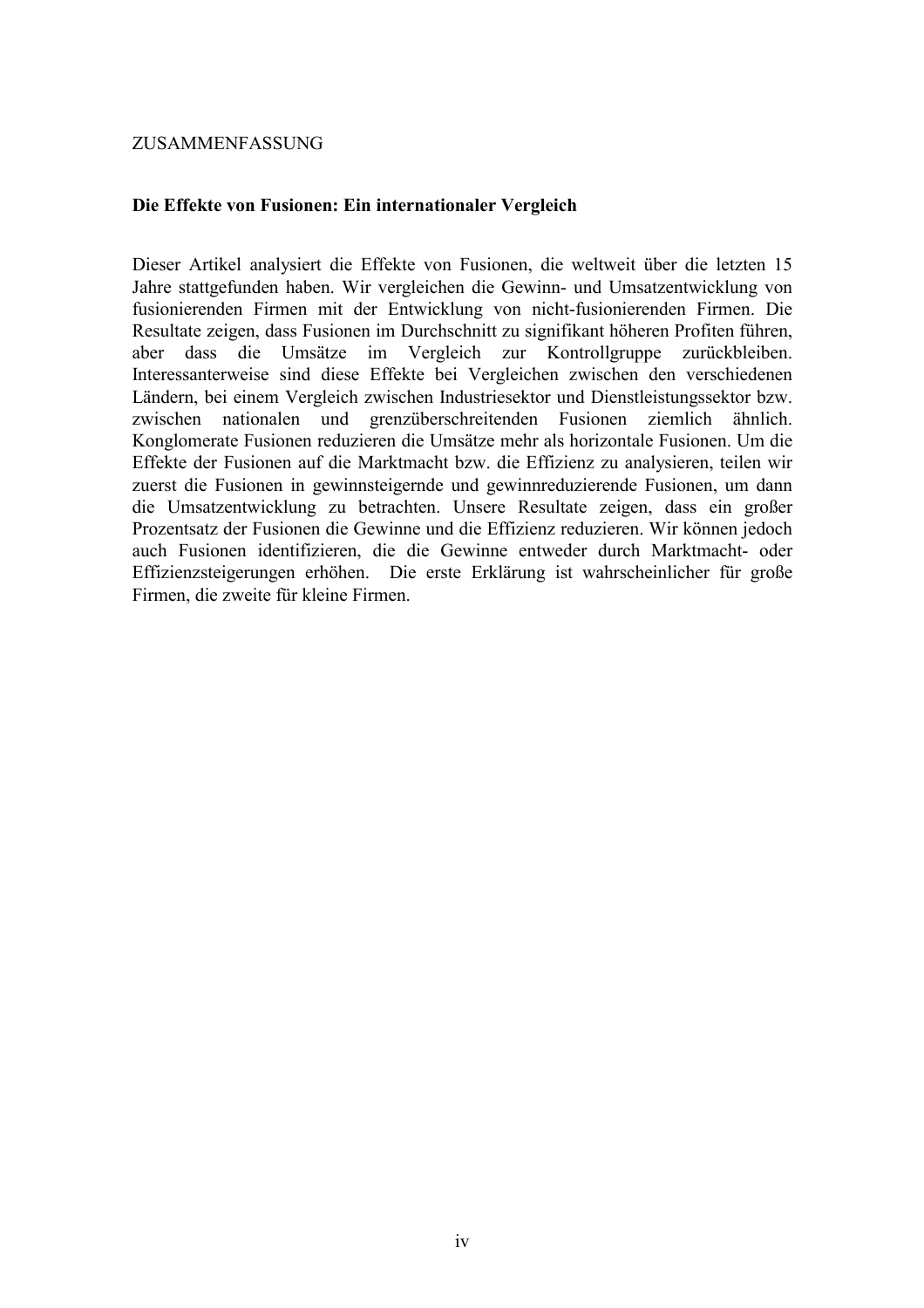The past century saw five great merger waves  $-$  one at its beginning, and successive waves at the ends of the '20s, '60s, '80s and '90s. While much of the earlier merger activity was confined to North America and Great Britain, the most recent wave has engulfed all of the major industrial countries of the world. And, as befits a global economy, it has been composed of an increasing percentage of crossborder acquisitions. What have been the causes of these great bursts of merger activity? What have been their effects? In this paper we focus largely on the second question, but the answers that we give to it will also shed light on the first. We confine our analysis to mergers taking place in the last two decades, but include in it mergers from around the world including also cross-border acquisitions.

The hypotheses as to why mergers<sup>1</sup> occur can be grouped into three broad categories. Of these, the first two presume that the managers of the merging companies seek to maximize profits or shareholder wealth. Under this assumption any merger must be expected to either increase the market power of the merging companies or reduce their costs. The third set of hypotheses includes those that posit other managerial goals than profits, as say the growth of the firm, or quasi-irrational behavior as might occur because managers are overcome by hubris.

From the point of view of the theory of the firm, it is important to determine whether mergers are best explained by one of the hypotheses from the third category, or by a hypothesis that presumes profits maximization. If *all* mergers are consistent with profits maximization, then corporate governance structures can be assumed to be designed in such a way as to align shareholder and managerial interests. If, on the other hand, a large fraction does not appear to increase shareholder wealth, corporate governance structures must be assumed to be deficient in bringing about such an alignment. We attempt to determine whether mergers increase market power or efficiency by examining their impacts on company sales and profits. In this way, we seek to determine to what extent mergers fall into each of these three categories.

The paper proceeds as follows. In the following section we describe the methodology used to determine the effects of mergers. Our data base is described in section II. Sections III and IV present our overall findings and those that are specific to the question of whether mergers increase efficiency or market power. In section V we compare our findings with those previously reported in the literature. The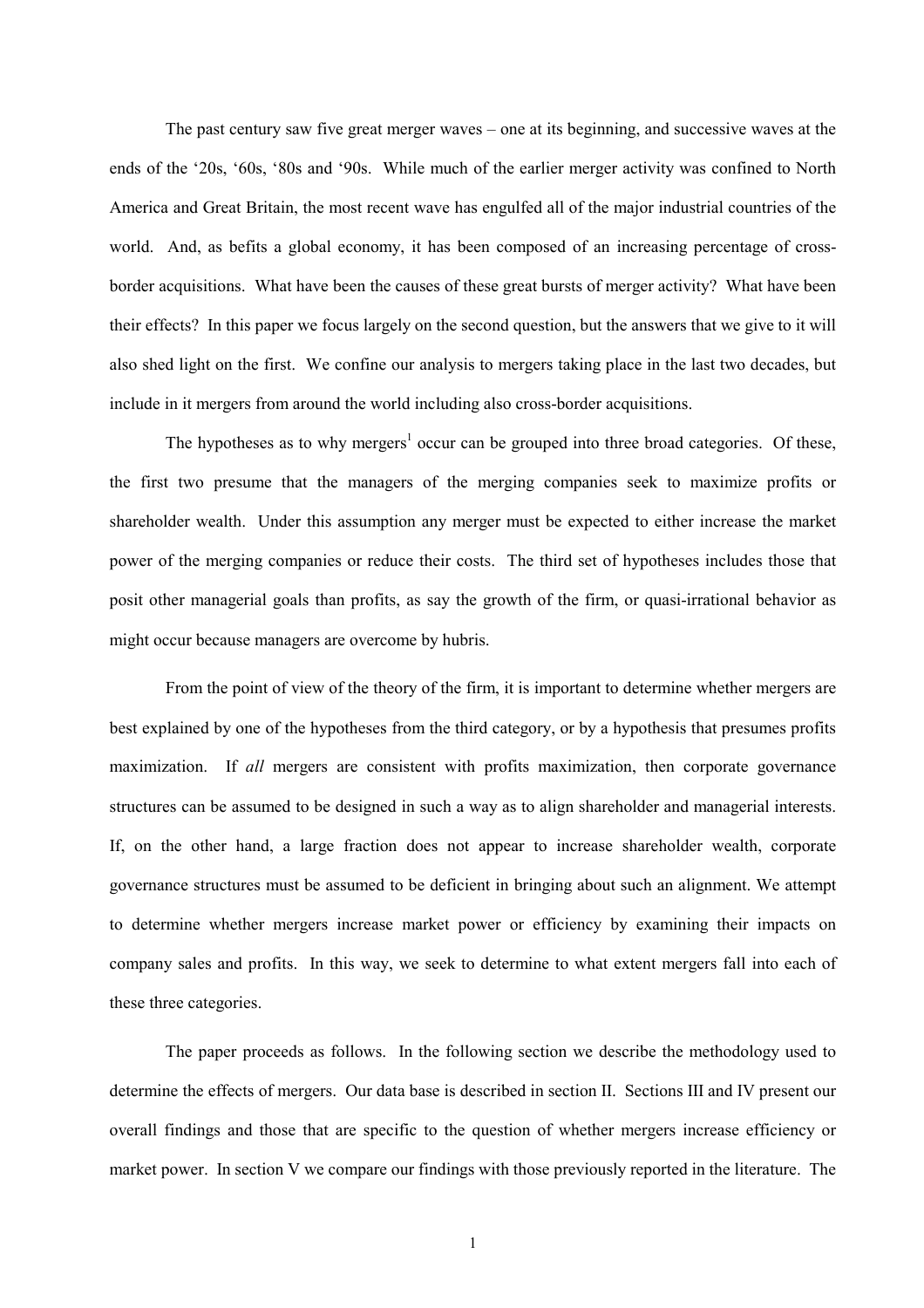sample is divided according to the mergers' effects on market power and efficiency in section VI. Conclusions are drawn in the final section.

#### **I. Methodology**

## A. A Categorization of the Effects of Mergers

It is reasonable to assume that all firms possess *some* market power. Even a company selling what appears to be a homogeneous product generally has some power to set price due to locational advantages, a reputation for reliability or good service, and so on. Thus, we shall assume that all firms face negative sloped demand schedules. The first-order condition for profits maximization then implies that firm *i* chooses a price  $p_i$  that satisfies the following condition

$$
\frac{p_i - c_i}{p_i} = \frac{1}{\eta_i} \tag{1}
$$

where  $c_i$  is the firm's marginal costs and  $\eta_i$  is its elasticity of demand. Equation (1) is of course the familiar Lerner condition for profits maximization for a monopoly except that the firm's demand elasticity replaces the industry elasticity. The firmís demand elasticity takes into account the conjectured responses of its rivals to any change in price it might make.

J.

A merger, which increases the market power of a firm, must do so by either increasing the degree of collusion among the firms in the industry or by increasing its market share. Either way the *firmís* demand elasticity,  $\eta_i$ , falls and it raises its price. If  $c_i > 0$ , (1) implies that  $\eta_i > 1$ , and thus that *i*'s sales fall when it raises its price. We thus predict for mergers that increase market power increases in profits and declines in sales (see cell 2 in Table 1).

**Table 1: Possible Consequences of Mergers** 

|                | $\Delta \Pi > 0$             | $\Delta \Pi$ < 0                  |
|----------------|------------------------------|-----------------------------------|
| $\Delta S > 0$ | <b>Efficiency Increase</b>   | <b>Market Power Reduction (?)</b> |
| $\Delta S < 0$ | <b>Market Power Increase</b> | <b>Efficiency Decline</b>         |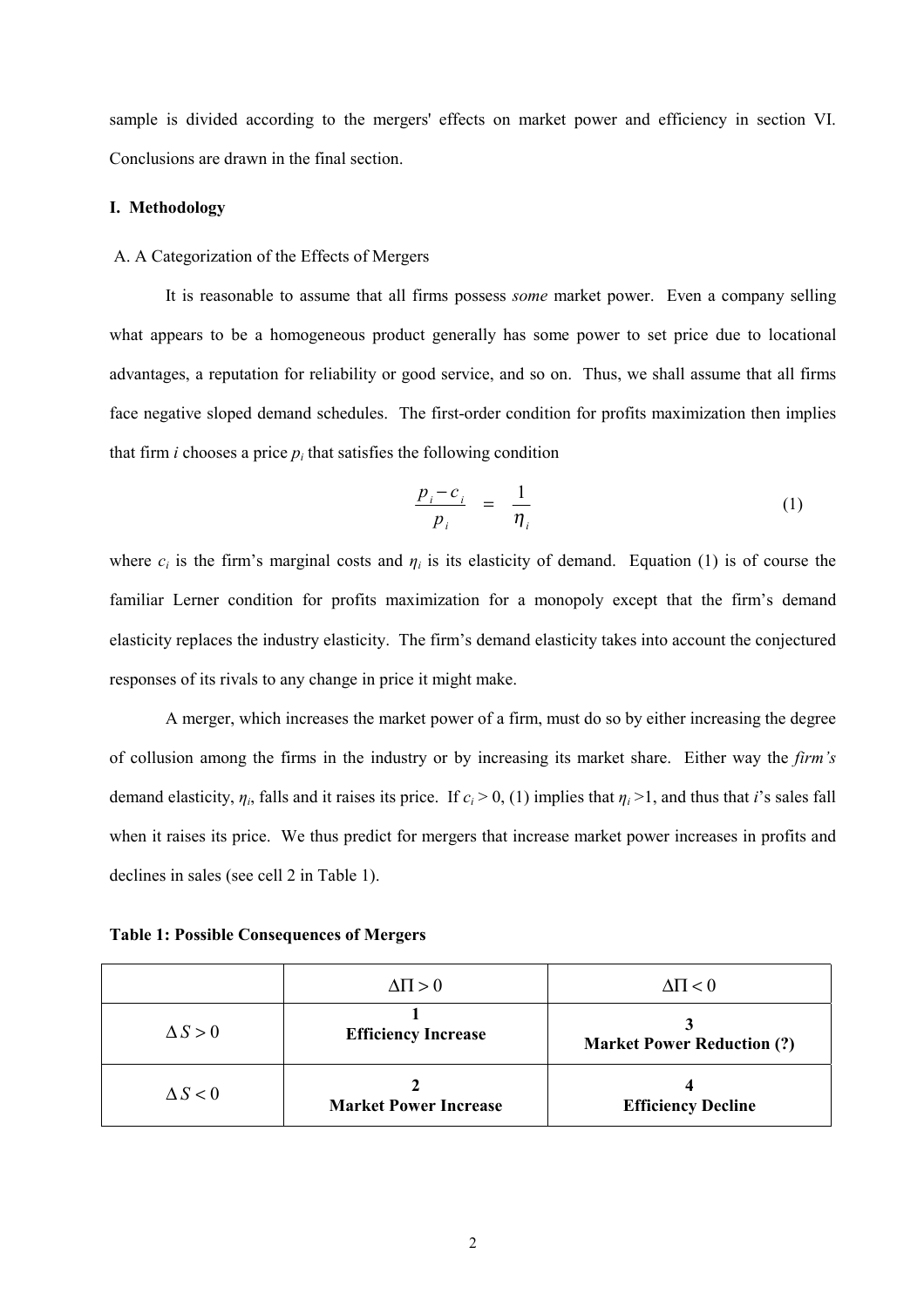A merger, which increases efficiency leaves ηi, unchanged, but lowers *ci*. The profits maximizing price falls and sales expand. We thus predict for mergers that increase efficiency increases in both profits and sales (cell 1 in Table 1).

Although these strike us as the most plausible predictions to make about market power and efficiency enhancing mergers, the variety of assumptions that one can make about the characteristics of cost functions and oligopolistic interactions is so large that it is probably possible to construct an example in which any one of the four possible combinations of profits and sales changes in Table 1 follows a merger that increases either efficiency or market power. For example, with an initial situation in which *n* firms are in a symmetric Cournot equilibrium, if marginal costs are sufficiently low so that the equilibrium is in the inelastic portion of the demand schedule, a merger which both reduced the number of firms *and* led to perfect collusion among them *might* increase both the profits and the sales of the merging firms.<sup>2</sup>

A more plausible possibility would be a merger, which increased efficiency by reducing fixed costs, but left marginal costs unchanged. Profits would then rise, but sales would remain unchanged. Of course, in the long run all costs are variable, and thus we would expect that a merger that reduced fixed costs would eventually lead to lower prices and increased sales. But we shall only measure the effects of mergers for up to five years after they occur, and five years are arguably too short of a time interval to see increases in sales for a merger that reduces fixed costs. Thus, it is possible that a merger, which only reduced fixed costs, would increase profits without increasing sales.

Mergers that reduce efficiency should reduce *both* profits and sales (cell 4). Such mergers might take place either because profit-maximizing managers make mistakes, or because they pursue other goals than profits, like growth.

The most puzzling entry in Table 1 appears in cell 3. Profits decline, but sales increase. Since this outcome is the mirror image of cell 2, we have labelled it "Market Power Reduction," but the question mark indicates our uncomfortableness with this categorization. No profit-maximizing manager would undertake a merger because she wanted to increase the amount of competition her firm faces. Sales increases coupled with profit declines might be observed, if the managers were sales or growth maximizers. Thus, both cells 3 and 4 could contain mergers motivated by the pursuit of growth.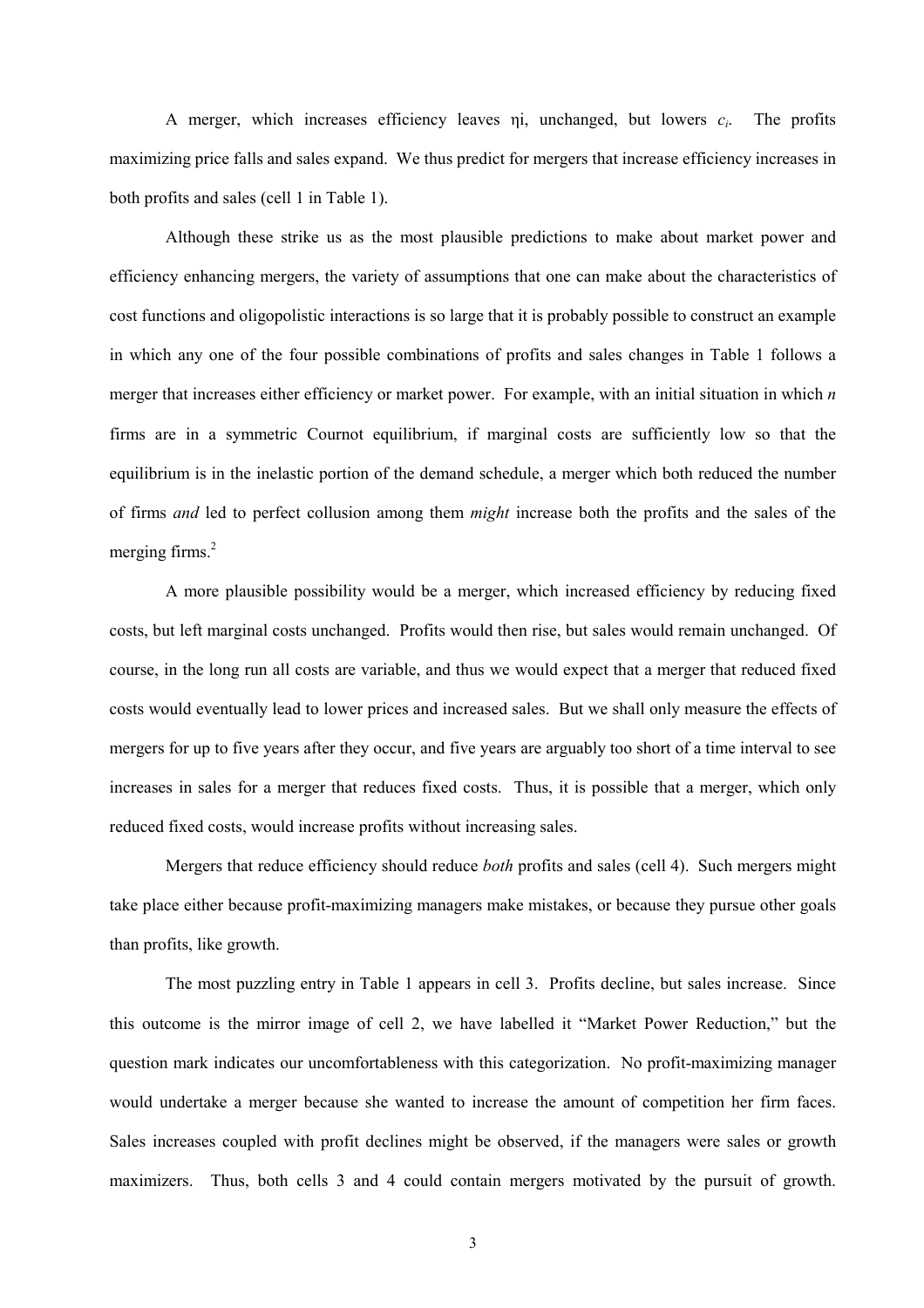Nevertheless, both the motivation behind and the consequences of mergers falling into cell 3 are more difficult to identify than for the other three cells.

We think that the categorization of mergers in Table 1 is reasonable and helpful when making normative judgments about the consequences of mergers. But the reader is of course free to make his or her own categorization. Our main goal in this paper is simply to report what the effects of mergers on the profits and sales of the merging firms have been. We turn now to a description of the procedures used to make this determination.

## B. Measuring the Effects of Mergers

To measure the effects of mergers on sales and profits properly, we need to control for general changes in the economy that might affect the merging companies' performance. Previous studies have employed industry means, size matched non-merging firms and the median firm from a merging firm's industry.<sup>3</sup> We match each merging company to the median firm in its industry, and thus assume that the merging companies' profits and sales would have changed in the same way that the median firm's profits and sales in their respective industries changed.<sup>4</sup>

Consider first the problem of predicting the merging companies sales. Define:

 $S_{Gt+n}$  as the sales of the acquiring company in year  $t+n$ ,

 $S_{Dt}$  as the sales of the acquired company in year *t*,

 $S_{C_{t+n}}$  as the predicted sales of the combined company in year  $t+n$ ,

 $S_{IGt+n}$  as the sales of the median firm in the industry of the acquiring company in year  $t+n$ , and  $S_{\text{ID++n}}$  as the sales of the median firm in the industry of the acquired company in year  $t+n$ .

The predicted sales for the combined company in year  $t+n$  is estimated as follows:

$$
S_{C_{t+n}} = S_{G_{t-1}} \frac{S_{IG t+n}}{S_{IG t-1}} + S_{Di} \frac{S_{ID t+n}}{S_{ID t}}
$$
(2)

The sales of the acquiring company are projected relative to its sales in the year prior to the merger, the sales of the acquired company are projected relative to its sales in the year of the merger.

It often happens, of course, that companies make several acquisitions over short spans of time. To allow for this possibility we amend Eq. 2 to take into account mergers occurring after time *t*. If, for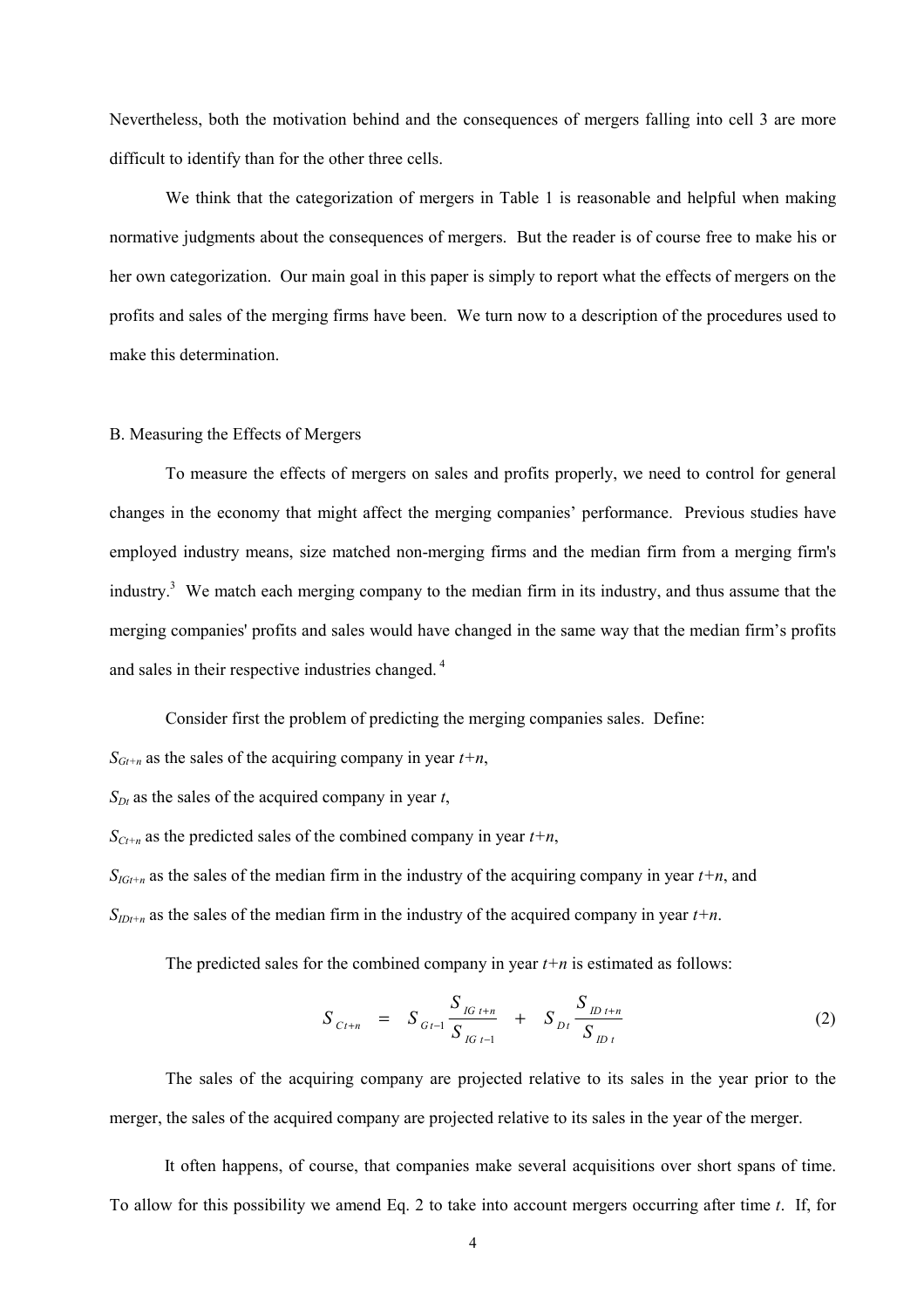example, a firm made one acquisition in  $t$  and another in  $t+2$ , then the amended formula for predicting *S<sub>Ct+n</sub>* would look like the following (for  $n \ge 2$ )

$$
S_{C_{t+n}} = S_{G_{t-1}} \frac{S_{IG_{t+n}}}{S_{IG_{t-1}}} + S_{Di} \frac{S_{ID_{t+n}}}{S_{ID_{t}}} + S_{Di+2} \frac{S_{ID_{t+n}}}{S_{ID_{t+2}}}
$$
(3)

Many firms both acquire and sell assets. We also need to account for the effects of spin- and selloffs on the merging companies' sales. We do so by treating these sales symmetrically to acquisitions. Namely, we subtract the sales of any part of a company sold or spun-off during the five years after a merger, again scaling the sales of the spun-off unit by the changes in sales for the median firm in its industry.

If, for example, a firm made one acquisition in year  $t$ , another in year  $t+2$  and spins or sells off a company in year  $t+3$ , the final formula for predicting  $S_{Ct+n}$  would then be (for  $n \geq 3$ )

$$
S_{Ct+n} = S_{Gt-1} \frac{S_{IG t+n}}{S_{IG t-1}} + S_{Di} \frac{S_{ID t+n}}{S_{ID t}} + S_{Di+2} \frac{S_{ID t+n}}{S_{ID t+2}} - S_{St+3} \frac{S_{IS t+n}}{S_{IS t+3}}
$$
(4)

where  $S_{S t+3}$  denotes the sales spun or sold off by the acquiring company in year  $t+3$  and  $S_{I S t+n}$  is the sales of the median firm in the industry of the divested company in year  $t+n$ <sup>5</sup>

Our methodology for determining the effects of mergers on sales is to compare the predicted value for the merged companyís sales in year *t+n* after adjusting for all mergers and spin-offs as obtained using Eq. 4, with the actual level of sales of this company.

Projecting the levels of profits is a little more difficult, because they can take on negative and zero values. Taking ratios of profits at different points in time may introduce significant errors. We shall, therefore, use changes in the ratios of profits to total assets to predict changes in the profits of the merging companies. Define:

*ΠGt+n* as the profits of the acquiring company in year *t+n*,

*ΠDt* as the profits of the acquired company in year *t*,

 $\Pi_{C+n}$  as the predicted profits of the combined company in year  $t+n$ ,

*ΠIGt+n* as the profits of the median firm in the industry of the acquiring company in year *t+n*,

 $\Pi_{Dt+n}$  as the profits of the median firm in the industry of the acquired company in year  $t+n$ .

 $K_{Gt+n}$  as the assets of the acquiring company in year  $t+n$ ,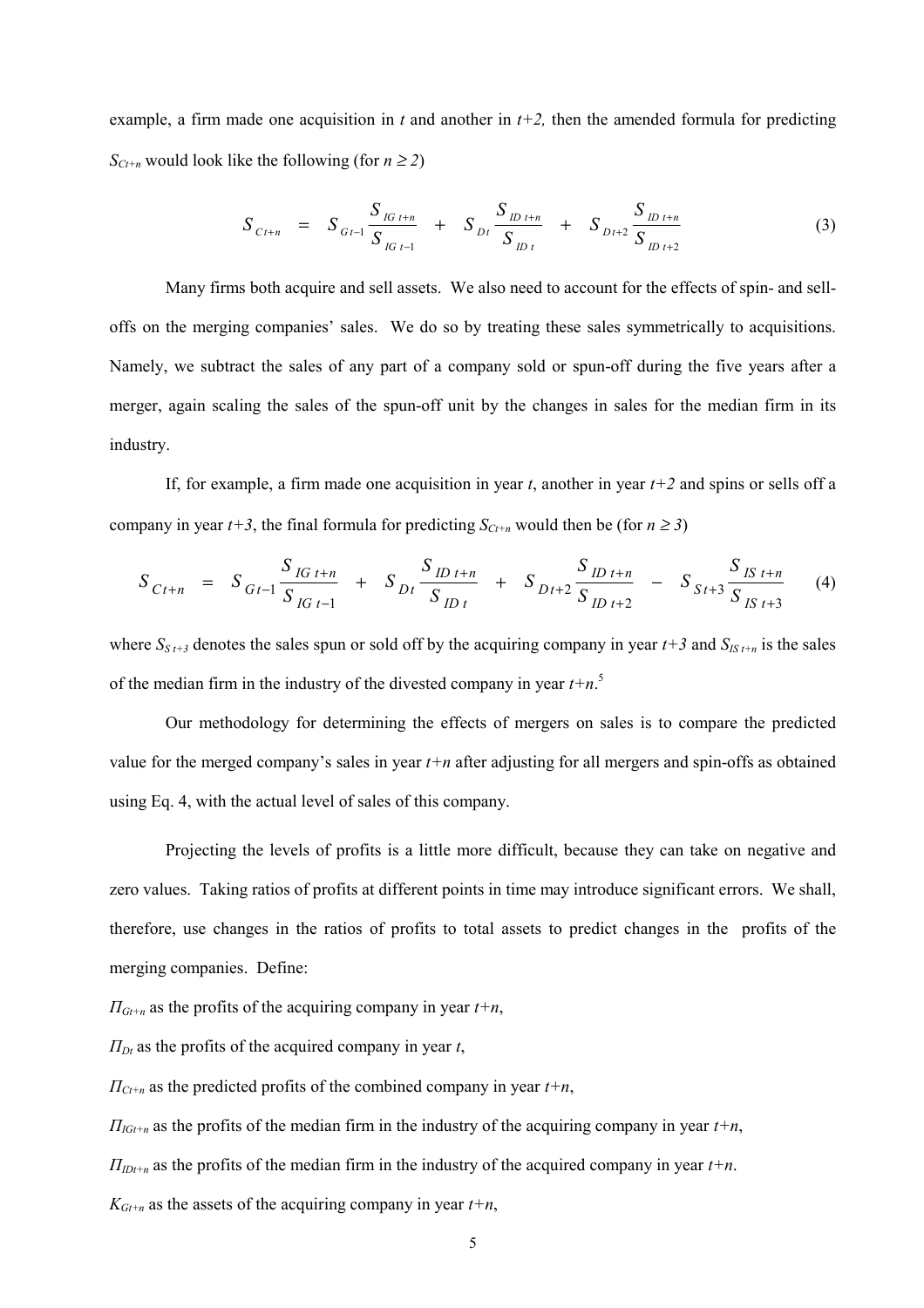$K_{Dt}$  as the assets of the acquired company in year  $t$ ,

 $K_{IGt+n}$  as the assets of the median firm in the industry of the acquiring company in year  $t+n$ , and  $K_{IDt+n}$  as the assets of the median firm in the industry of the acquired company in year  $t+n$ .

We can now compute the projected change in the returns on the acquirer's assets from year  $t-1$  to *t+n* using again the changes observed for the median (in terms of profitability) company in its industry. Call this projected change ∆*IG t-1,t+n*.

$$
\Delta_{IG\ t-1,t+n} = \frac{\Pi_{IG\ t+n}}{K_{IG\ t+n}} - \frac{\Pi_{IG\ t-1}}{K_{IG\ t-1}}
$$
\n(5)

If the median firm in the acquirer's industry earned a .10 return on assets in  $t$ - $l$ , and a .11 return in  $t+n$ , then we would predict that the acquiring firm's returns on assets would increase by .01.

Defining  $\Delta_{ID \ t, t+n}$  for the acquired firm's industry analogously to  $\Delta_{IG \ t-1, t+n}$  gives us the following formula for predicting the profits of the combined company in year *t+n*.

$$
\Pi_{Ct+n} = \Pi_{Gt-1} + \frac{K_{IG t+n}}{K_{IG t-1}} K_{G t-1} \Delta_{IG t-1, t+n} + \Pi_{Dt} + \frac{K_{ID t+n}}{K_{ID t}} K_{Dt} \Delta_{ID t, t+n}
$$
(6)

The profits of the combined company in year  $t+n$  are predicted to be the profits of the acquirer in *t-1*, plus the predicted growth in its profits from  $t$ -*I* to  $t+n$ , plus the profits of the acquired firm in *t*, plus the predicted growth in its profits from  $t$  to  $t+n$ . Eq. 6 can be modified to take into account additional acquisitions and spin-offs in the same way that Eq. 2 was. Thus, if we take the same example from above where a firm made one acquisition in year  $t$ , another in year  $t+2$  and spins or splits off a company in year *t*+3, the final formula for predicting  $\Pi_{Ct+n}$  is then (for  $n \ge 3$ )

$$
\Pi_{C t+n} = \Pi_{G t-1} + \frac{K_{IG t+n}}{K_{IG t-1}} K_{G t-1} \Delta_{IG t-1, t+n} + \Pi_{Dt} + \frac{K_{ID t+n}}{K_{ID t}} K_{Dt} \Delta_{ID t, t+n} + \Pi_{Dt+2} + \frac{K_{ID t+n}}{K_{ID t+2}} K_{Dt+2} \Delta_{ID t+2, t+n} - \Pi_{St+3} - \frac{K_{IS t+n}}{K_{IS t+3}} K_{S t+3} \Delta_{IS t+3, t+n}
$$
\n(7)

where  $\Pi_{S t+3}$  are the profits spun or sold off in year  $t+3$ ,  $K_{IS t+n}$  are the assets of the median firm in the industry of the spun- or sold-off company in year  $t+n$ ,  $K_{S}$   $_{t+3}$  are the assets of the spun- or sold-off company in year  $t+3$ , and  $\Delta_{IS}$   $_{t+3,t+n}$  is the projected change in the returns on the spun- or sold-off company's assets from year  $t+3$  to  $t+n$ <sup>6</sup>.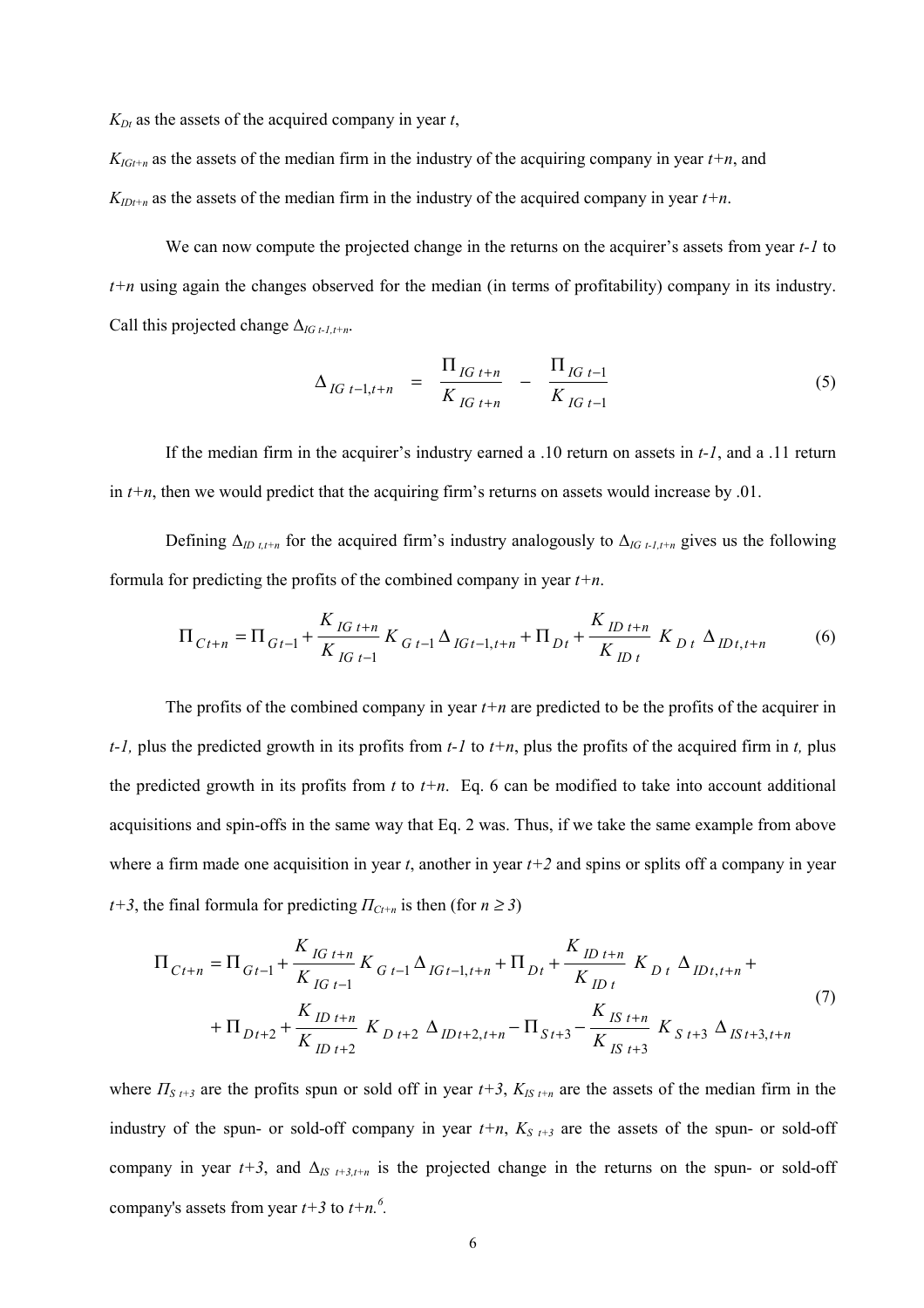#### **II. Data Description**

Our principal source of data is the *Global Mergers and Acquisitions* database of *Thompson Financial Securities Data (TFSD)*. This company collects merger and spin-off data using a variety of sources such as financial newspapers, Reuters Textline, the Wall Street Journal, Dow Jones etc. The database covers all transactions valued at US \$ 1 million or more. We define a merger as a transaction where more than 50 percent of the equity of a target firm is acquired.<sup>7</sup> During the period 1981 to 1998, there were 69,605 announcements of such mergers. Our data for the United States begin in the late 1970s, for all other countries in the mid-eighties. Figure 1 presents the total number of deals by completion year.



**Figure 1. The Number of Completed Mergers and Divestitures, 1981-1998** 

Source: SDC Thompson Financial Securities

Panel A of Table 2 summarizes the characteristics of completed mergers. From the nearly 70,000 announced mergers across the world, nearly 45,000 mergers were actually completed with almost half of these taking place in the United States. For the full sample, horizontal mergers make up 42 percent of all mergers, conglomerate mergers 54 percent and vertical mergers only 4 percent. To be defined as a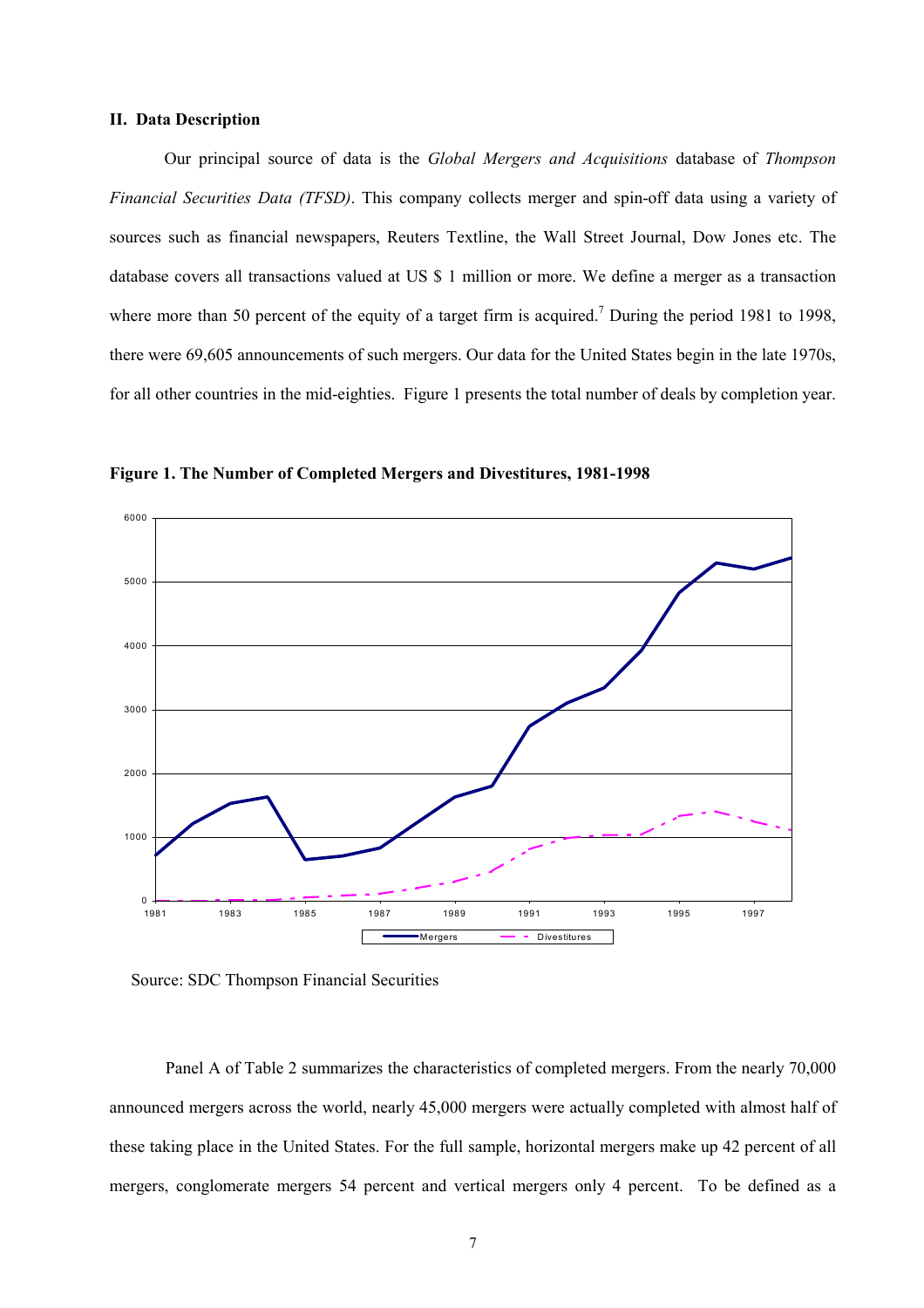vertical merger at least 10 percent of the sales (purchases) of the primary 4-digit industry to which one of the merging companies belongs must go to (come from) the industry to which the other belongs. We use the 1992 input-output table for the U.S. economy to make this determination. Horizontal mergers are defined as mergers between two companies with sales in the same primary 4-digit industry. Conglomerate mergers consist of all mergers, which are neither horizontal nor vertical. It is interesting to note that a greater fraction of mergers in the United States appears to be horizontal than for any other area/country category. Despite the step-up in antitrust enforcement under the Clinton Administration, a greater fraction of mergers between 1993 and 1998 was horizontal in nature than from before 1990. In some years the proportion is nearly 50 percent. Roughly one fifth of the mergers are cross-border transactions (22 percent). This number increased from 16 percent before 1990 to 25 percent in the years 1997/1998. In the USA, this percentage rose from just 3 percent before 1990 to 17 percent in the years 1997/1998. Cross-border mergers are particularly important in Western Europe (33 percent) and Japan (53 percent). To arrive at comparable real values, we first convert all variables to USD and deflate by the US-Consumer Price Index with base year 1995. Thus, the average deal value was 220 million 1995-  $USD.<sup>8</sup>$ 

The samples used for our analysis are much smaller than the numbers in Table 2 suggest due to missing data for relevant variables. Acquiring company balance sheet and market data for the years *t-1* to *t+5* relative to the merger year *t* stem from the *Global Vantage/Compustat* database. Out of the 45,000 completed mergers of Table 2 we could match 17,863 to one of these databases. Some acquiring companies acquire more than one target in a given year, and since our balance sheet information for acquiring companies is on a yearly basis, we aggregate the relevant variables of these targets. This further reduces the merger sample to 14,269 merger years.<sup>9</sup>

On average, acquiring firms are present over a time period of 15 years in our databases. During this period acquiring firms make 2.25 acquisitions and divest 0.83 companies on average. Missing data and the elimination of outliers (we drop the left and right one percent tail of the distribution) reduces the sample to the numbers reported in Table  $3<sup>10</sup>$  We have attempted to make our samples as large as possible and thus do not limit ourselves to balanced panels, companies making only one merger or the like.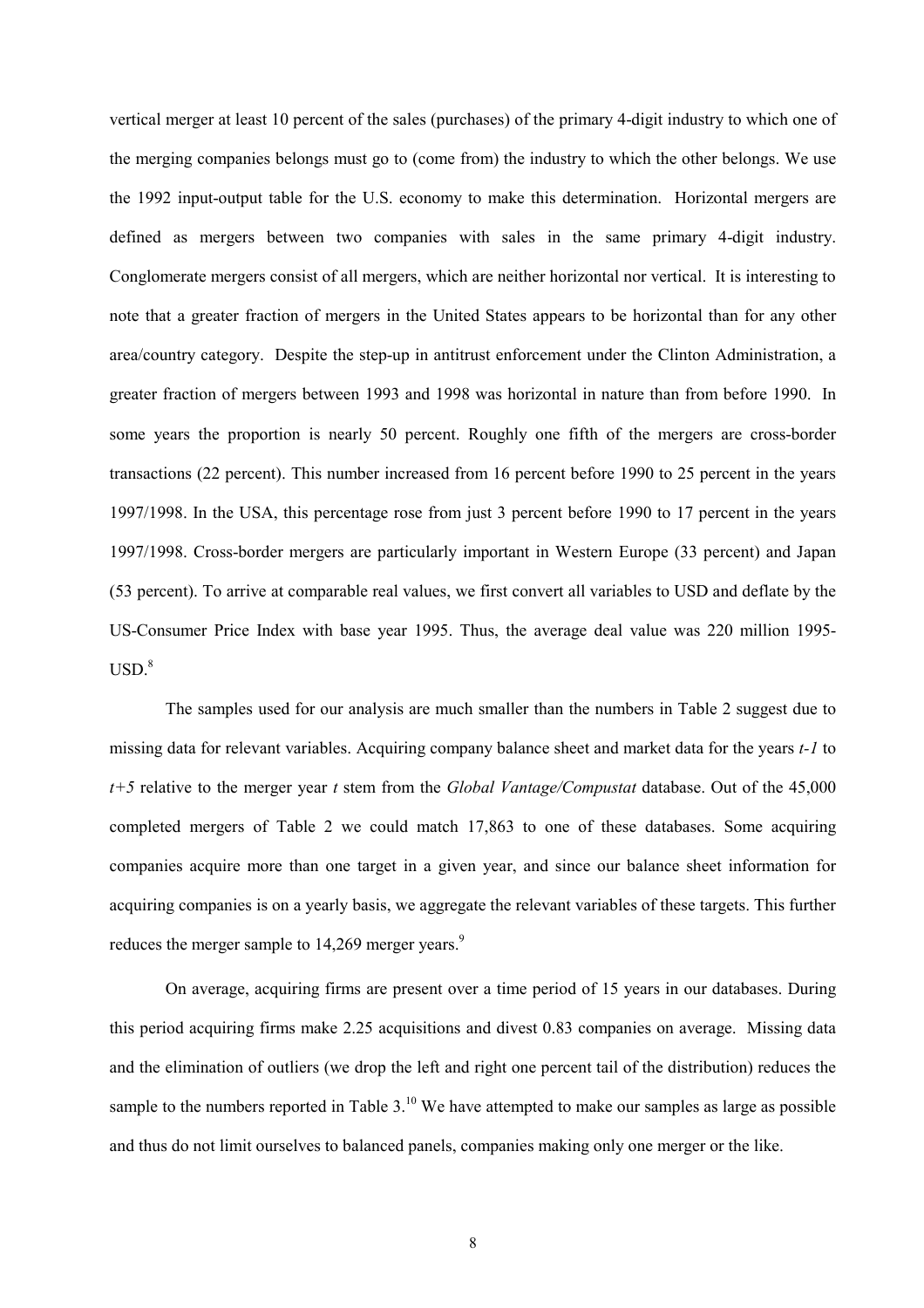| ını<br>r<br>И |  |
|---------------|--|
|---------------|--|

| Panel A: Summary statistics on mergers and acquisitions from around the world from 1981 to 1998 |                                 |         |         |                                  |         |              |  |  |  |
|-------------------------------------------------------------------------------------------------|---------------------------------|---------|---------|----------------------------------|---------|--------------|--|--|--|
| Period:                                                                                         | until 1990                      | 1991/92 | 1993/94 | 1995/96                          | 1997/98 | Whole period |  |  |  |
|                                                                                                 | <b>United States of America</b> |         |         |                                  |         |              |  |  |  |
| Number of deals                                                                                 | 8,194                           | 1,965   | 2,840   | 3,782                            | 4,367   | 21,148       |  |  |  |
| Average deal value (Mn \$)                                                                      | 238.2                           | 102.8   | 137.6   | 217.0                            | 408.7   | 246.7        |  |  |  |
| Cross border                                                                                    | 3.4%                            | 11.7%   | 13.9%   | 16.0%                            | 16.7%   | 10.6%        |  |  |  |
| Horizontal                                                                                      | 39.6%                           | 47.4%   | 48.7%   | 49.3%                            | 48.9%   | 45.2%        |  |  |  |
| Vertical                                                                                        | 5.8%                            | 4.9%    | 3.8%    | 2.8%                             | 2.8%    | 4.3%         |  |  |  |
| Conglomerate                                                                                    | 54.6%                           | 47.7%   | 47.5%   | 47.9%                            | 48.3%   | 50.5%        |  |  |  |
|                                                                                                 |                                 |         |         | United Kingdom                   |         |              |  |  |  |
| Number of deals                                                                                 | 1,180                           | 501     | 790     | 1,138                            | 1,108   | 4,717        |  |  |  |
| Average deal value (Mn \$)                                                                      | 217.3                           | 113.1   | 60.6    | 135.0                            | 212.1   | 158.3        |  |  |  |
| Cross border                                                                                    | 35.0%                           | 30.3%   | 26.8%   | 27.4%                            | 29.0%   | 29.9%        |  |  |  |
| Horizontal                                                                                      | 31.6%                           | 35.9%   | 34.7%   | 37.8%                            | 41.2%   | 36.3%        |  |  |  |
| Vertical                                                                                        | 4.7%                            | 5.0%    | 3.5%    | 4.3%                             | 3.6%    | 4.2%         |  |  |  |
| Conglomerate                                                                                    | 63.7%                           | 59.1%   | 61.8%   | 57.9%                            | 55.2%   | 59.5%        |  |  |  |
|                                                                                                 |                                 |         |         | <b>Continental Europe</b>        |         |              |  |  |  |
| Number of deals                                                                                 | 986                             | 2,125   | 1,996   | 2,359                            | 2,129   | 9,595        |  |  |  |
| Average deal value (Mn \$)                                                                      | 393.4                           | 186.1   | 159.2   | 220.4                            | 414.1   | 285.9        |  |  |  |
| Cross border                                                                                    | 53.8%                           | 24.2%   | 26.6%   | 33.3%                            | 39.8%   | 33.5%        |  |  |  |
| Horizontal                                                                                      | 37.0%                           | 43.8%   | 37.5%   | 35.8%                            | 39.6%   | 38.9%        |  |  |  |
| Vertical                                                                                        | 4.8%                            | 3.5%    | 3.3%    | 3.2%                             | 3.4%    | 3.5%         |  |  |  |
| Conglomerate                                                                                    | 58.2%                           | 52.7%   | 59.2%   | 61.0%                            | 57.0%   | 57.6%        |  |  |  |
|                                                                                                 |                                 |         |         | <b>Japan</b>                     |         |              |  |  |  |
| Number of deals                                                                                 | 172                             | 88      | 61      | 151                              | 174     | 646          |  |  |  |
| Average deal value (Mn \$)                                                                      | 513.2                           | 456.0   | 198.1   | 783.3                            | 169.4   | 464.9        |  |  |  |
| Cross border                                                                                    | 80.8%                           | 72.4%   | 59.0%   | 34.4%                            | 28.2%   | 52.6%        |  |  |  |
| Horizontal                                                                                      | 33.7%                           | 29.5%   | 36.1%   | 35.1%                            | 42.0%   | 35.9%        |  |  |  |
| Vertical                                                                                        | 4.7%                            | $0.0\%$ | 3.2%    | 2.0%                             | 4.0%    | 3.1%         |  |  |  |
| Conglomerate                                                                                    | 61.6%                           | 70.5%   | 60.7%   | 62.9%                            | 54.0%   | 61.0%        |  |  |  |
|                                                                                                 |                                 |         |         | Australia / New Zealand / Canada |         |              |  |  |  |
| Number of deals                                                                                 | 671                             | 425     | 549     | 766                              | 821     | 3,232        |  |  |  |
| Average deal value (Mn \$)                                                                      | 354.6                           | 68.5    | 61.6    | 118.8                            | 142.5   | 156.0        |  |  |  |
| Cross border                                                                                    | 37.9%                           | 22.6%   | 32.4%   | 27.7%                            | 27.9%   | 30.0%        |  |  |  |
| Horizontal                                                                                      | 43.8%                           | 43.3%   | 47.5%   | 40.1%                            | 44.6%   | 43.7%        |  |  |  |
| Vertical                                                                                        | 4.8%                            | 1.9%    | 3.7%    | 3.1%                             | 3.4%    | 3.5%         |  |  |  |
| Conglomerate                                                                                    | 51.4%                           | 54.8%   | 48.8%   | 56.8%                            | 52.0%   | 52.8%        |  |  |  |
|                                                                                                 |                                 |         |         | Rest of the World                |         |              |  |  |  |
| Number of deals                                                                                 | 371                             | 553     | 831     | 1,728                            | 1,779   | 5,262        |  |  |  |
| Average deal value (Mn \$)                                                                      | 276.2                           | 150.0   | 87.5    | 101.9                            | 143.3   | 128.3        |  |  |  |
| Cross border                                                                                    | 49.6%                           | 25.7%   | 32.8%   | 25.0%                            | 26.5%   | 28.5%        |  |  |  |
| Horizontal                                                                                      | 34.8%                           | 36.2%   | 34.7%   | 36.7%                            | 40.1%   | 37.3%        |  |  |  |
| Vertical                                                                                        | 6.4%                            | 4.3%    | 2.7%    | 3.2%                             | 3.5%    | 3.6%         |  |  |  |
| Conglomerate                                                                                    | 58.8%                           | 59.5%   | 62.6%   | 60.1%                            | 56.4%   | 59.1%        |  |  |  |
|                                                                                                 |                                 |         |         | <u>All Mergers</u>               |         |              |  |  |  |
| Number of deals                                                                                 | 11,574                          | 5,657   | 7,067   | 9,924                            | 10,378  | 44,600       |  |  |  |
| Average deal value (Mn \$)                                                                      | 256.5                           | 129.3   | 114.7   | 181.9                            | 313.4   | 220.0        |  |  |  |
| Cross border                                                                                    | 15.5%                           | 21.2%   | 23.0%   | 24.2%                            | 25.5%   | 21.7%        |  |  |  |
| Horizontal                                                                                      | 38.6%                           | 43.4%   | 42.1%   | 41.7%                            | 44.2%   | 41.7%        |  |  |  |
| Vertical                                                                                        | 5.5%                            | 4.0%    | 3.5%    | 3.1%                             | 3.2%    | 4.0%         |  |  |  |
| Conglomerate                                                                                    | 55.9%                           | 52.6%   | 54.4%   | 55.2%                            | 52.6%   | 54.3%        |  |  |  |

Notes: The database is the *Global Mergers and Acquisition* database of *Thompson Financial Securities*. It covers all transactions with a value of at least US \$ 1 million. *Continental Europe* includes Austria, Belgium, Germany, Denmark, Spain, Finland, France, Greece, Ireland, Italy, Luxemburg, The Netherlands, Norway, Sweden, Portugal, Switzerland and Island. The *Rest of the World* sample includes more than 100 other countries. *Deal value* is defined as the total consideration paid by the acquirer excluding fees and expenses. The dollar value (deflated by the US-CPI with base year 1995) includes the amount paid for all common stock, common stock equivalents, preferred stock, debt, options, assets, warrants and stake purchases made within six months of the announcement date of the transaction. Liabilities assumed are included in the value if they are publicly disclosed. If a portion of the consideration paid by the acquirer is common stock, the stock is valued using the closing price on the last full trading day prior to the announcement of the terms of the stock swap. *Cross border* mergers are mergers where the acquiring and acquired companies stem from different nations. *Horizontal* mergers are defined as mergers between two companies with sales in the same primary 4-digit SIC industry. *Vertical* mergers are mergers where at least 10% of the sales (purchases) of the primary 4-digit industry, to which one of the companies belongs, must go to (come from) the industry to which the other belongs. We use the 1992 US input-output table. *Conglomerate* mergers consist of all mergers, which are neither horizontal nor vertical.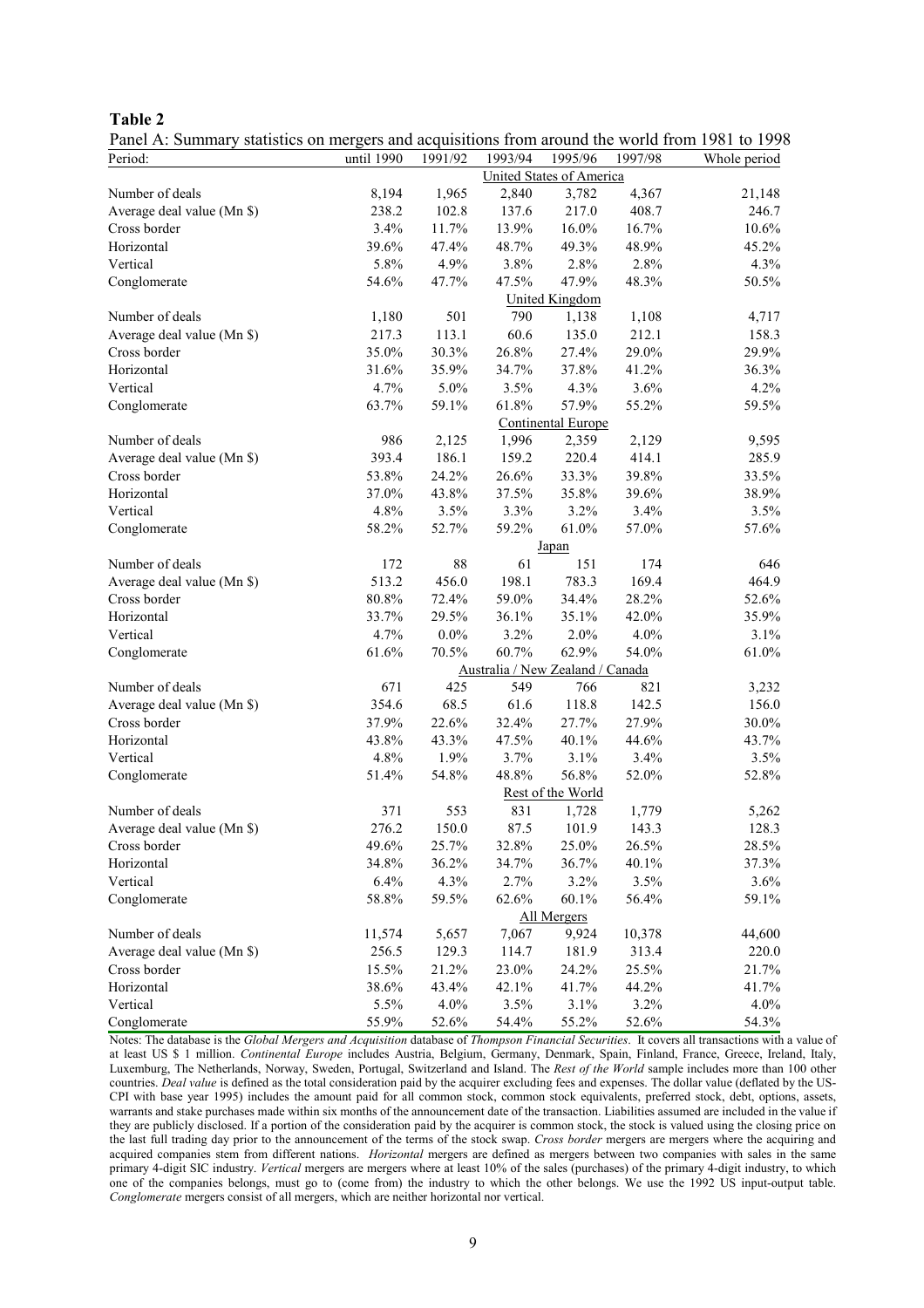Panel B of Table 2 presents means of the distributions of sales, profits and profit to assets ratios for the acquired and acquiring companies in our sample. Profits are measured before interest and taxes (COMPUSTAT item 18), net sales are item 12, and total assets are item 6. Again all variables are deflated by the Consumer Price Index with base year 1995.

## **Table 2**

Panel B. Characteristics of Acquiring and Target Companies

|                             |                   | <b>Sales</b>        |                   | Profits             |                   | Profit rate |        |
|-----------------------------|-------------------|---------------------|-------------------|---------------------|-------------------|-------------|--------|
|                             | Number<br>of Obs. | Acquirer<br>$Mn$ \$ | Target<br>$Mn$ \$ | Acquirer<br>$Mn$ \$ | Target<br>$Mn$ \$ | Acquirer    | Target |
| United States of America    | 1,967             | 1,997.5             | 318.0             | 102.26              | 9.78              | 0.029       | 0.019  |
| United Kingdom              | 379               | 2,162.1             | 329.7             | 110.53              | 10.89             | 0.066       | 0.039  |
| Continental Europe          | 172               | 4,644.2             | 729.6             | 169.86              | 24.58             | 0.035       | 0.033  |
| Japan                       | 16                | 4,349.1             | 876.1             | 165.10              | 26.47             | 0.011       | 0.030  |
| Australia/N. Zealand/Canada | 172               | 1,940.8             | 391.9             | 93.45               | 15.53             | 0.024       | 0.027  |
| Rest of the World           | 47                | 2,132.4             | 443.0             | 157.64              | 22.88             | 0.052       | 0.013  |
| All mergers                 | 2,753             | 2,198.0             | 355.3             | 108.25              | 11.53             | 0.034       | 0.023  |

Note: The sample includes those mergers where we have all the relevant data for year *t*. Sales are average sales in million 1995 USD, profits are average profits before interest and taxes in million 1995 USD. The profit rate is profits before interest and taxes divided by total assets.

On average the acquired companies are just 16 percent of the size of the companies, which buy them and make only around a tenth of the profits. In the United States, the United Kingdom and Continental Europe the acquired firms are less profitable than their buyers, in Japan, Australia, Canada, and New Zealand they are more profitable. In the rest-of-the-world subsample, the acquired companies are much less profitable than their buyers.<sup>11</sup>

#### **III. Overall Results**

#### A. Full Sample

In this section we present the main results for our full sample and for different subsets of mergers to see whether mergers on average have increased profits and sales or reduced them. In the following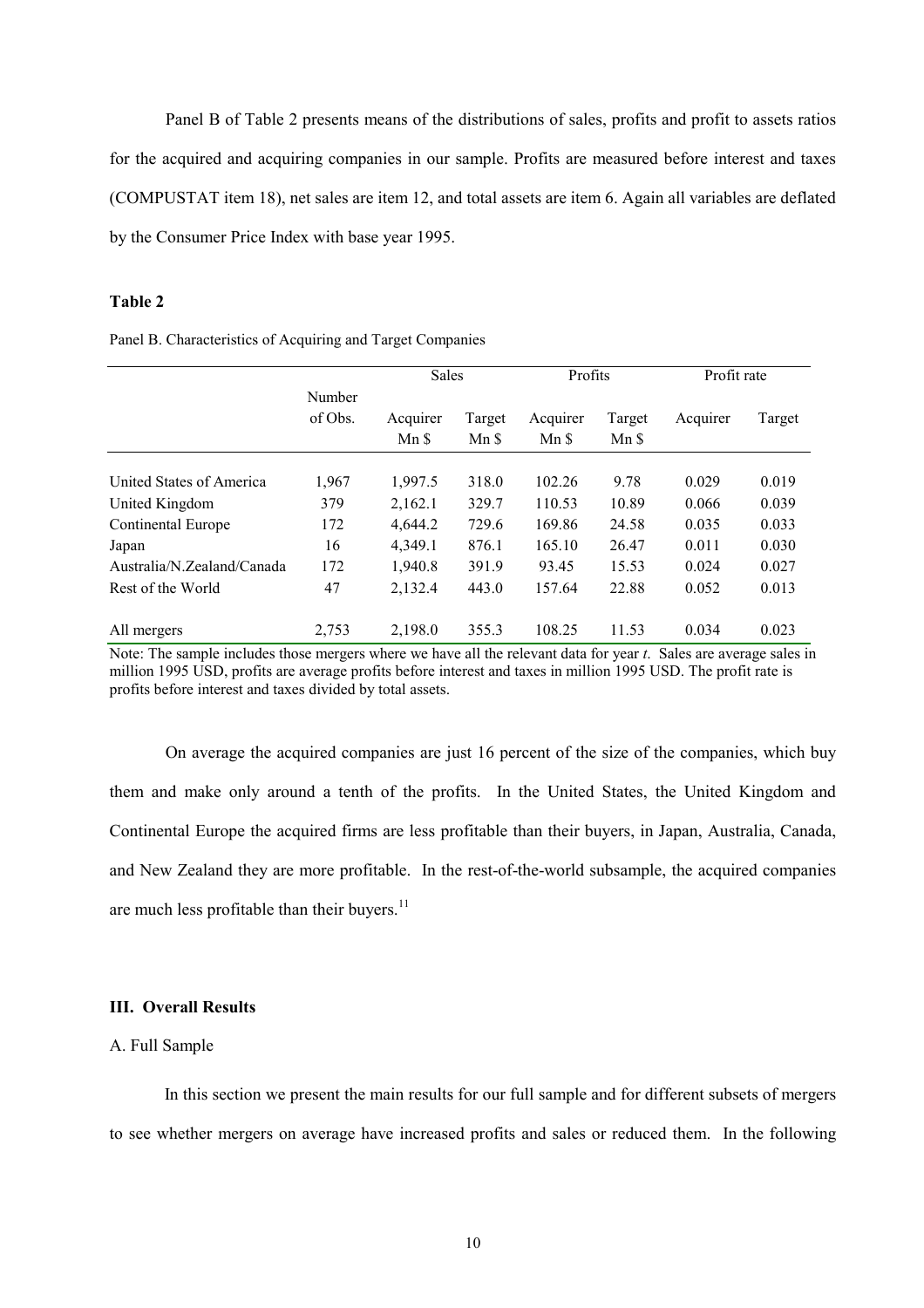section we look more closely at the mergers that have increased profitability to see whether the changes appear to be due to increases in efficiency or market power.

#### **Table 3**

| Years after | Number of    |            | Profits |            |            | <b>Sales</b> |            |
|-------------|--------------|------------|---------|------------|------------|--------------|------------|
| the merger  | Observations | Difference | p-value | % Positive | Difference | p-value      | % Positive |
|             |              | in Mn \$   |         |            | in Mn \$   |              |            |
|             |              |            |         |            |            |              |            |
| $t+1$       | 2,704        | 5.91       | 0.062   | 57.0%      | $-214.16$  | 0.000        | 51.5%      |
| $t+2$       | 2,274        | 11.11      | 0.009   | 57.2%      | $-382.81$  | 0.000        | 49.5%      |
| $t+3$       | 1,827        | 10.79      | 0.056   | 54.8%      | $-549.59$  | 0.000        | 46.4%      |
| $t + 4$     | 1,517        | 19.68      | 0.007   | 57.8%      | $-633.46$  | 0.000        | 46.3%      |
| $t+5$       | 1,250        | 17.81      | 0.046   | 57.6%      | $-714.04$  | 0.000        | 44.6%      |

Panel A: Effects of mergers for full sample

Panel A of Table 3 presents our findings for the full sample of companies. The size of the sample declines as we move away from the date of the merger because companies disappear from the data set.<sup>12</sup> The profitability numbers consist of the difference in year *t+n* between the actual profits of the combined firm and its projected profits in this year. Thus a negative number implies a decline in profits. The mean difference between actual and projected profitability is positive in all five years after the mergers, and is significant in every year at the 10 percent level, or better. The \$17.8 million constitutes a difference between actual and projected profits of 8.2 (0.20) percent of the profits (assets) of the average acquirer in the sample in year *t+5*.

The results for sales are again the difference between the actual and projected values for the combined companies. The mean difference in sales is negative in every year and continuously increases in absolute value through year 5. Five years after the mergers, the average acquiring firm had sales that were \$714 million lower than their projected value. This constitutes a difference between actual and projected sales of 14.5 percent of the sales of the average acquirer in the sample in year  $t+5$ . The last column in each set of results gives the fraction of the sample for which the change was positive. While a majority of mergers led to higher actual profits than those predicted, the reverse was true for sales.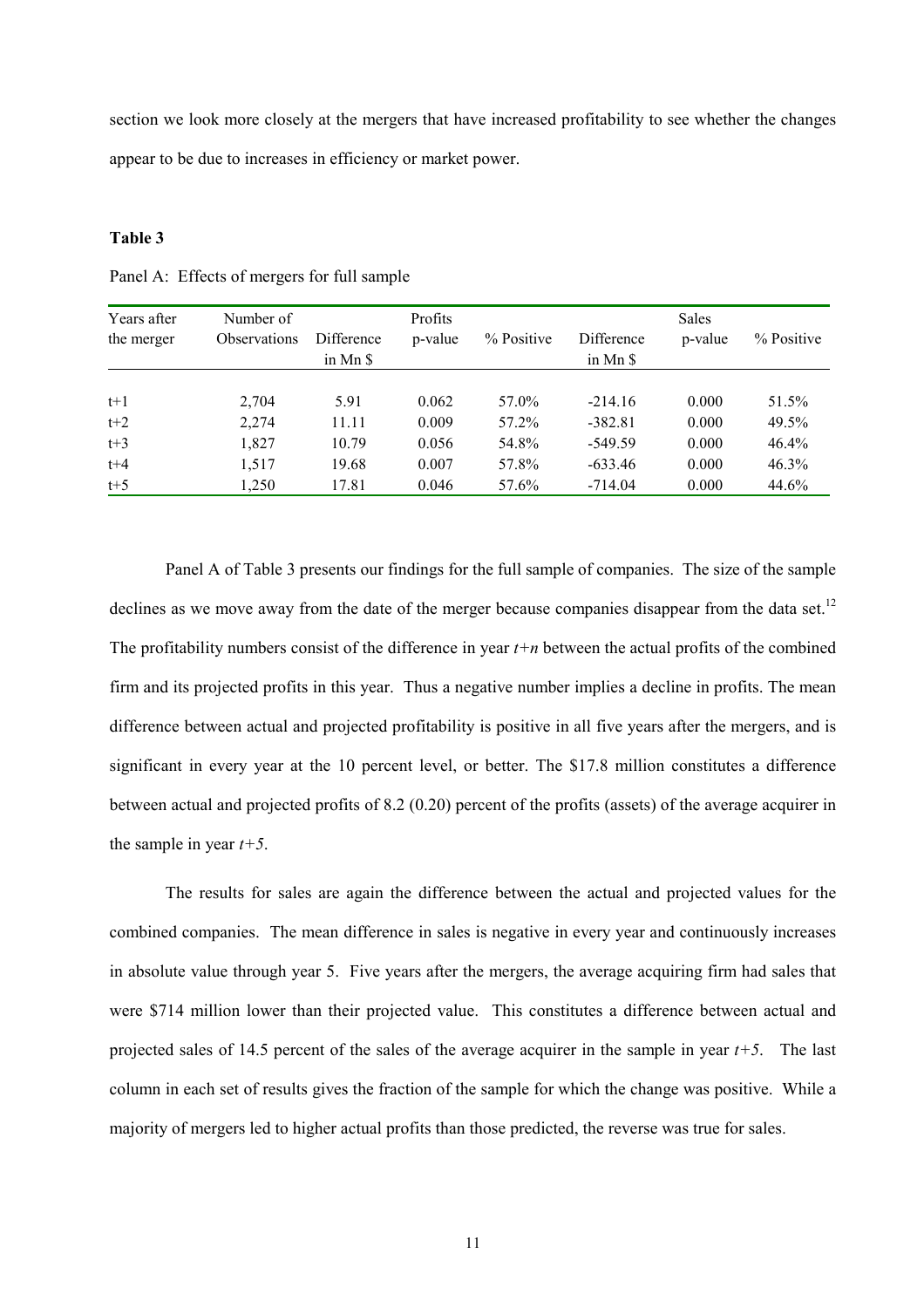## B. Results by Country

Panel B reports the comparable figures by country or country group. The United States makes up a substantial fraction of the overall sample and so it is not surprising to find the pattern of results for it resembling that of the full sample as just discussed. Profits are higher than predicted in every postmerger year, although only three of the five differences are significant at the 10 percent level for the US. Actual sales are significantly less than predicted in every post-merger year. In percentage terms we predict that mergers increase profits by 8.1% (0.17%) of the profits (assets) of the average acquirer in the USA and decrease sales by 14.8% five years after the merger.

Essentially the same pattern can also be observed for the United Kingdom. Actual profits are greater than projected profits in all five years, although the difference is statistically significant in only the first post-merger year. Actual sales fall short of their projected values in all 5 years after the mergers, with all of the declines significant at conventional levels.

The pattern of results for Continental Europe is very similar to that for the USA and UK. The differences between actual and projected profitability are all positive, but the only significant difference is for the fourth post-merger year. Sales fall short of their projected values in every year and four of the five differences are statistically significant at the 5 percent level.

The results for Japan are somewhat different than those already discussed. Three of the five profit comparisons are negative, while sales are greater than predicted for the first time in two of the five post-merger years. Our sample for Japan is quite small, however, and none of the differences is statistically significant.

The results for Australia, New Zealand and Canada resemble those for the US, UK and Continental Europe in so far as actual sales fall short of predicted sales in all five post-merger years with three of the short falls being significant at the 10 percent level or better. The post-merger profit differences are also generally insignificant, as was the case for the UK and Western Europe, although in the case of Australia, New Zealand and Canada the post-merger profits of the merging firms tend to be less than those predicted for them, and one of these differences is significant at the 10 percent level.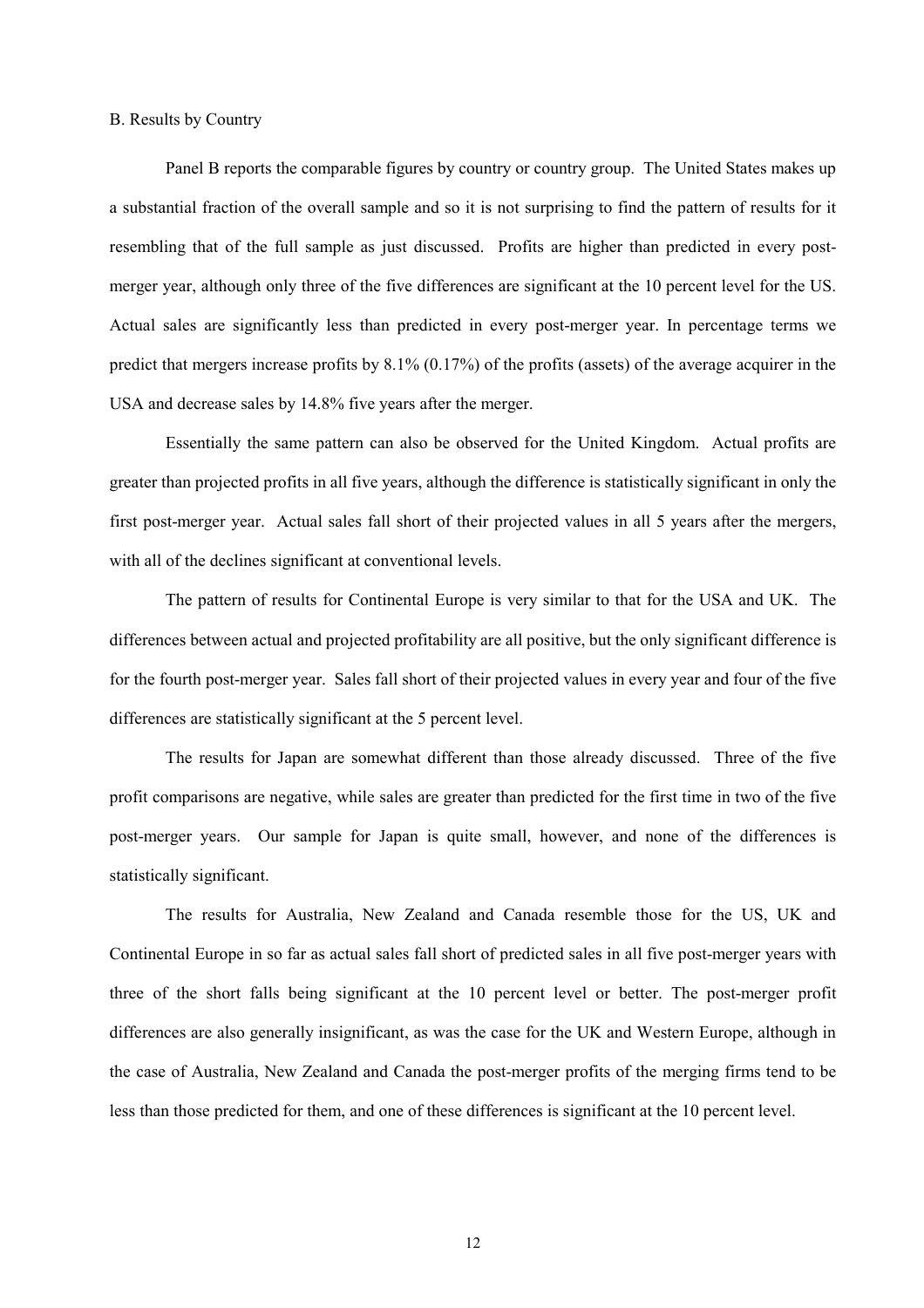# **Table 3**

| Years after the merger       | Number of    |            | Profits |                    |             | Sales |                    |
|------------------------------|--------------|------------|---------|--------------------|-------------|-------|--------------------|
|                              | Observations | Difference |         | p-value % Positive | Difference  |       | p-value % Positive |
|                              |              | in Mn \$   |         |                    | in Mn \$    |       |                    |
| United States of America     |              |            |         |                    |             |       |                    |
| $t+1$                        | 1,950        | 3.735      | 0.307   | 57.0%              | $-174.495$  | 0.000 | 52.8%              |
| $t+2$                        | 1,641        | 12.457     | 0.013   | 58.1%              | $-324.825$  | 0.000 | 49.8%              |
| $t+3$                        | 1,272        | 10.490     | 0.133   | 55.6%              | $-524.798$  | 0.000 | 46.6%              |
| $t + 4$                      | 1,067        | 16.654     | 0.054   | 57.9%              | -595.367    | 0.000 | 45.5%              |
| $t+5$                        | 889          | 17.388     | 0.098   | 58.7%              | $-730.236$  | 0.000 | 44.3%              |
| United Kingdom               |              |            |         |                    |             |       |                    |
| $t+1$                        | 362          | 15.440     | 0.061   | 65.7%              | $-263.828$  | 0.001 | 48.6%              |
| $t+2$                        | 322          | 14.902     | 0.135   | 59.3%              | $-445.977$  | 0.000 | 48.9%              |
| $t+3$                        | 297          | 12.545     | 0.287   | 52.2%              | $-468.442$  | 0.002 | 45.4%              |
| $t + 4$                      | 233          | 4.729      | 0.777   | 55.8%              | $-380.410$  | 0.050 | 47.0%              |
| $t+5$                        | 181          | 24.149     | 0.201   | 53.6%              | $-545.682$  | 0.043 | 43.5%              |
| Continental Europe           |              |            |         |                    |             |       |                    |
| $t+1$                        | 178          | 18.831     | 0.233   | 53.9%              | $-568.403$  | 0.001 | 47.3%              |
| $t+2$                        | 140          | 16.015     | 0.462   | 55.7%              | $-1106.104$ | 0.000 | 46.2%              |
| $t+3$                        | 122          | 19.191     | 0.457   | 53.3%              | $-972.056$  | 0.006 | 47.9%              |
| $t + 4$                      | 108          | 81.284     | 0.016   | 60.2%              | $-1461.227$ | 0.002 | 48.5%              |
| $t+5$                        | 87           | 42.345     | 0.361   | 58.6%              | $-666.390$  | 0.272 | 54.2%              |
| Japan                        |              |            |         |                    |             |       |                    |
| $t+1$                        | 20           | $-36.826$  | 0.342   | 35.0%              | -238.893    | 0.652 | 61.1%              |
| $t+2$                        | 19           | $-63.507$  | 0.276   | 21.1%              | 378.774     | 0.474 | 56.3%              |
| $t+3$                        | 19           | 18.149     | 0.660   | 42.1%              | 396.802     | 0.284 | 52.9%              |
| $t + 4$                      | 16           | 4.031      | 0.934   | 43.8%              | $-70.744$   | 0.900 | 56.3%              |
| $t+5$                        | 15           | $-41.621$  | 0.740   | 73.3%              | $-2328.611$ | 0.187 | 46.2%              |
| Australia/New Zealand/Canada |              |            |         |                    |             |       |                    |
| $t+1$                        | 165          | $-3.275$   | 0.801   | 45.5%              | $-175.353$  | 0.130 | 47.9%              |
| $t+2$                        | 129          | $-27.001$  | 0.093   | 45.6%              | $-357.068$  | 0.087 | 51.2%              |
| $t+3$                        | 101          | $-9.984$   | 0.640   | 55.4%              | $-686.854$  | 0.014 | 44.6%              |
| $t + 4$                      | 79           | 5.862      | 0.858   | 54.3%              | $-962.244$  | 0.016 | 48.1%              |
| $t+5$                        | 66           | $-33.577$  | 0.308   | 47.0%              | $-805.393$  | 0.121 | 39.4%              |
| Rest of the world            |              |            |         |                    |             |       |                    |
| $t+1$                        | 42           | 26.539     | 0.296   | 51.2%              | $-346.740$  | 0.106 | 45.2%              |
| $t+2$                        | 35           | 71.808     | 0.086   | 61.8%              | $-237.196$  | 0.174 | 42.9%              |
| $t+3$                        | 25           | 44.931     | 0.377   | 65.2%              | $-880.127$  | 0.018 | 40.0%              |
| $t + 4$                      | 22           | 93.866     | 0.153   | 89.5%              | $-577.552$  | 0.223 | 50.0%              |
| $t+5$                        | 15           | 115.937    | 0.250   | 64.3%              | $-281.547$  | 0.390 | 46.7%              |

Panel B. Effects of mergers by country/country groupings

Note: "Difference in Mn \$" is the difference between actual and projected profits or sales as obtained by equations (4) and (7) in 1995 million USD. A positive number therefore implies that the merger increased profits or sales, a negative number implies that the merger decreased profits or sales. "P-value" is the probability that the observed differences are zero (2-sided test). "% Positive" is the percentage of positive differences between actual and projected values.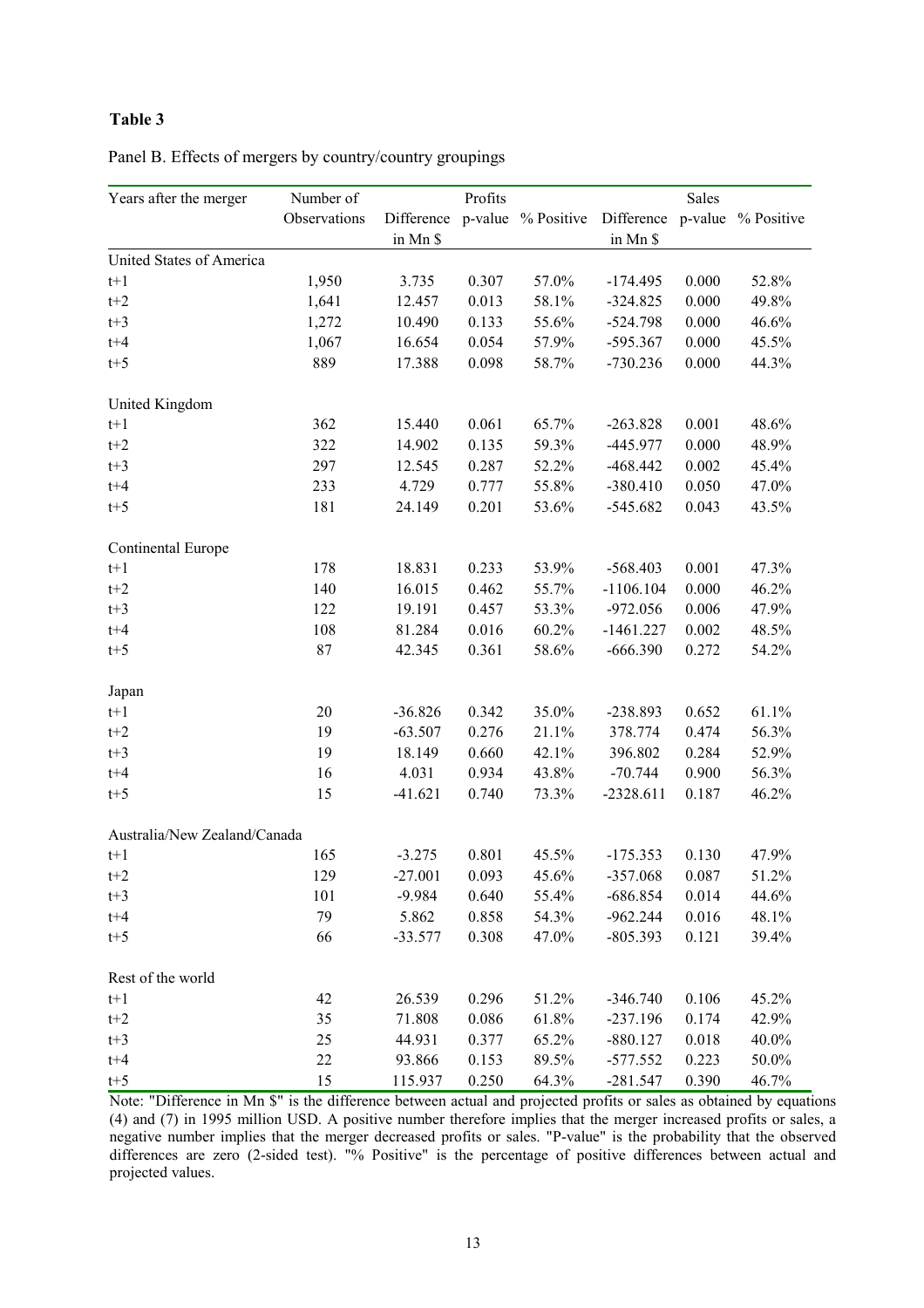The pattern of results for the remaining countries also resembles that for the US, UK and Continental Europe. Profit differences are positive in all five years, but are usually insignificantly different from zero. Sales differences are again consistently negative, although only one of these is statistically significant

Thus, the results by country and country group tend to resemble one another by and large. Differences between actual and projected profits tend to be positive but often are not significantly different from zero. Differences between actual and projected sales tend to be negative and often significantly so.

The lack of significant differences in results across countries can be further illustrated through an analysis of variance. Table 4 reports the results from a regression of the differences between actual and projected profits and sales on country category dummies for year  $t+5$ . An intercept has been included and the country dummies constrained to sum to zero, so that the coefficient on a country dummy represents the difference between its mean and that for the full sample (Suits, 1984).

| Country/country group   | Profits             |         | <b>Sales</b>        |         |
|-------------------------|---------------------|---------|---------------------|---------|
|                         | Difference in Mn \$ | t-value | Difference in Mn \$ | t-value |
|                         |                     |         |                     |         |
| Average                 | 17.8                | 2.00    | $-714.0$            | 6.63    |
| <b>USA</b>              | $-0.4$              | 0.33    | $-16.2$             | 0.70    |
| UK                      | 6.3                 | 0.38    | 168.3               | 1.13    |
| Continental Europe      | 24.5                | 0.37    | 47.6                | 0.55    |
| Japan                   | $-59.4$             | 0.85    | $-1615.0$           | 1.83    |
| Aus/NZ/Can              | $-51.4$             | 1.32    | $-91.4$             | 0.45    |
| Rest of the world       | 98.1                | 1.26    | 432.5               | 0.63    |
| Adjusted $\mathbb{R}^2$ | $-0.0006$           |         | 0.0003              |         |
| Number of Observations  | 1,250               |         | 1,250               |         |

**Table 4.** Analysis of variance in year *t+5* by country categories

Note: "Average" denotes the overall average value of the difference of actual and projected profits or sales. All other coefficients are differences from this average.

For the full sample, the mean difference between actual and predicted profits in year  $t+5$  is positive and significant at the 5 percent level. No country category's mean is significantly different from that of the full sample. The mean difference between actual and predicted sales is negative and significant at the one percent level. All country means are insignificantly different from the sample mean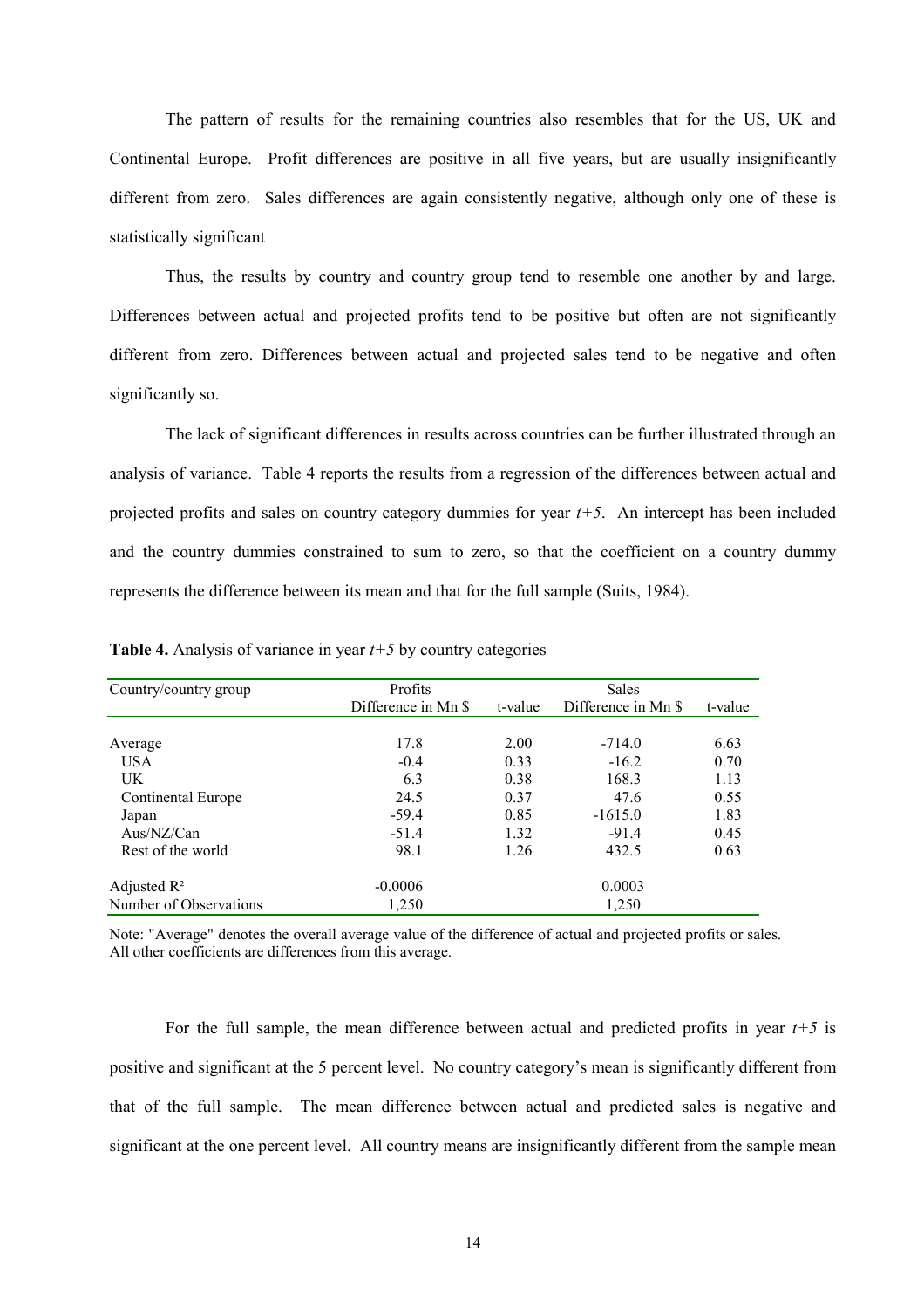except for Japan, whose mean difference in sales is significantly less than the sample mean, although only at the 10 percent level.

## C. Results by Sector and Type of Merger

In Panels A and B of Table 5 we have separated mergers into the manufacturing and service sectors, and then within these divided them into horizontal, vertical and conglomerate mergers. Mergers in the manufacturing sector tend to be less profitable than in the service sector. All 15 entries in the service sector are positive, while six of the 15 are negative in the manufacturing sector. The differences between actual and predicted sales are uniformly negative except for vertical mergers in the service sector, where two of the differences are positive.

## **Table 5**. Effects of mergers by sector

| Years after          | Number of    |           | Profits |          |            | <b>Sales</b> |                                                             |
|----------------------|--------------|-----------|---------|----------|------------|--------------|-------------------------------------------------------------|
| the merger           | Observations |           |         |          |            |              | Difference p-value % Positive Difference p-value % Positive |
|                      |              | in Mn \$  |         |          | in Mn \$   |              |                                                             |
| Horizontal mergers   |              |           |         |          |            |              |                                                             |
| $t+1$                | 411          | $-8.006$  | 0.370   | 51.3%    | $-180.323$ | 0.002        | 47.1%                                                       |
| $t+2$                | 352          | 3.130     | 0.761   | 57.1%    | $-288.936$ | 0.000        | 44.9%                                                       |
| $t+3$                | 274          | 15.924    | 0.252   | 56.9%    | $-466.510$ | 0.001        | 48.2%                                                       |
| $t + 4$              | 233          | 41.933    | 0.007   | $60.5\%$ | $-467.476$ | 0.002        | 46.6%                                                       |
| $t+5$                | 193          | 41.751    | 0.017   | 56.5%    | $-195.891$ | 0.268        | 43.2%                                                       |
| Vertical Mergers     |              |           |         |          |            |              |                                                             |
| $t+1$                | 66           | 31.234    | 0.270   | 55.4%    | $-84.619$  | 0.637        | 53.0%                                                       |
| $t+2$                | 53           | $-11.697$ | 0.702   | 42.6%    | $-42.079$  | 0.897        | 49.1%                                                       |
| $t+3$                | 47           | $-52.549$ | 0.112   | 38.3%    | $-397.957$ | 0.343        | 46.8%                                                       |
| $t + 4$              | 43           | $-71.252$ | 0.231   | 43.2%    | $-773.660$ | 0.152        | 55.8%                                                       |
| $t+5$                | 34           | $-88.254$ | 0.340   | 51.4%    | -989.052   | 0.188        | 50.0%                                                       |
| Conglomerate mergers |              |           |         |          |            |              |                                                             |
| $t+1$                | 877          | 8.133     | 0.175   | 55.8%    | $-411.540$ | 0.000        | 45.5%                                                       |
| $t+2$                | 761          | 12.253    | 0.115   | 54.5%    | $-605.256$ | 0.000        | 44.3%                                                       |
| $t+3$                | 641          | 7.833     | 0.409   | 52.3%    | $-768.647$ | 0.000        | 42.0%                                                       |
| $t + 4$              | 541          | 8.567     | 0.494   | 52.7%    | $-735.062$ | 0.000        | 42.6%                                                       |
| $t+5$                | 475          | $-5.879$  | 0.674   | 52.4%    | $-824.688$ | 0.000        | 42.9%                                                       |

Panel A. Effects of mergers in the manufacturing sector by category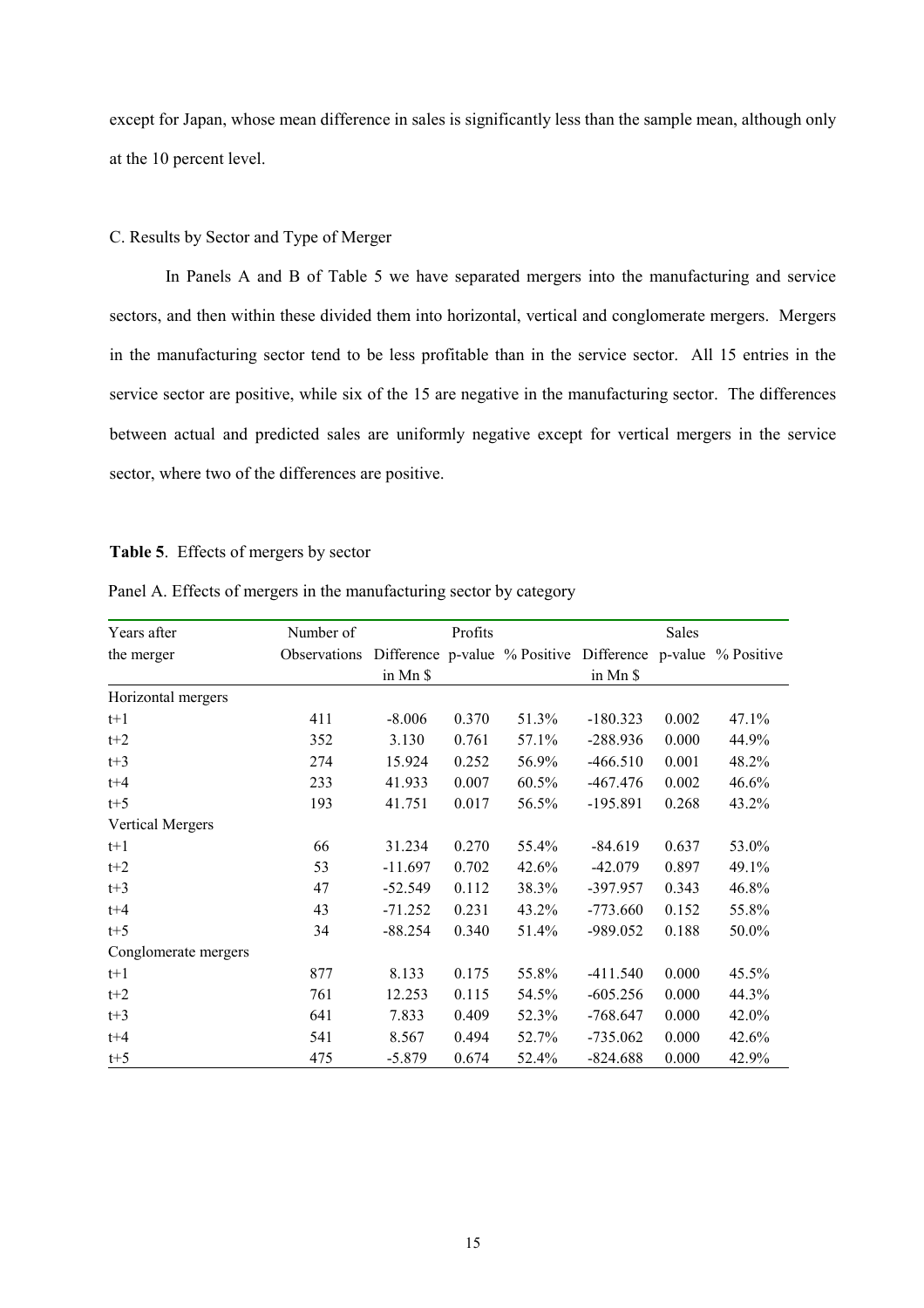| Years after the merger | Number of    | Profits   |       |          | Sales                                                       |       |       |
|------------------------|--------------|-----------|-------|----------|-------------------------------------------------------------|-------|-------|
|                        | Observations |           |       |          | Difference p-value % Positive Difference p-value % Positive |       |       |
|                        |              | in Mn. \$ |       |          | in Mn. \$                                                   |       |       |
| Horizontal mergers     |              |           |       |          |                                                             |       |       |
| $t+1$                  | 775          | 12.177    | 0.017 | $60.0\%$ | $-44.617$                                                   | 0.369 | 61.7% |
| $t+2$                  | 624          | 14.211    | 0.093 | 59.5%    | $-189.847$                                                  | 0.009 | 59.8% |
| $t+3$                  | 470          | 5.772     | 0.627 | 55.5%    | $-316.710$                                                  | 0.004 | 52.1% |
| $t + 4$                | 368          | 22.877    | 0.088 | 63.1%    | $-492.849$                                                  | 0.001 | 50.0% |
| $t+5$                  | 287          | 39.167    | 0.038 | 65.7%    | -545.498                                                    | 0.007 | 52.3% |
| Vertical mergers       |              |           |       |          |                                                             |       |       |
| $t+1$                  | 22           | 23.377    | 0.248 | 50.0%    | $-234.462$                                                  | 0.399 | 45.5% |
| $t+2$                  | 19           | 9.967     | 0.543 | 52.6%    | $-11.693$                                                   | 0.919 | 42.1% |
| $t+3$                  | 17           | 38.608    | 0.031 | 64.7%    | 48.534                                                      | 0.929 | 41.2% |
| $t + 4$                | 15           | 11.566    | 0.781 | 73.3%    | $-376.665$                                                  | 0.338 | 50.0% |
| $t+5$                  | 8            | 104.254   | 0.013 | 100.0%   | 933.507                                                     | 0.588 | 50.0% |
| Conglomerate mergers   |              |           |       |          |                                                             |       |       |
| $t+1$                  | 550          | 0.716     | 0.914 | 59.8%    | $-178.648$                                                  | 0.016 | 50.7% |
| $t+2$                  | 465          | 14.446    | 0.095 | 60.6%    | $-406.578$                                                  | 0.001 | 48.4% |
| $t+3$                  | 374          | 26.555    | 0.034 | 59.1%    | $-584.358$                                                  | 0.000 | 46.0% |
| $t + 4$                | 309          | 33.924    | 0.059 | 59.9%    | $-735.722$                                                  | 0.000 | 47.2% |
| $t+5$                  | 247          | 36.059    | 0.100 | 59.5%    | $-1112.637$                                                 | 0.000 | 40.1% |

Panel B. Effects of mergers in services by category

Note: The *manufacturing* sector includes all firms with SIC codes smaller than 4000, the *service* sector includes those firms with SIC code larger than or equal to 4000. See also the note to table 3.

Table 6 presents the results for an analysis of variance conducted in much the same way as in Table 4. Coefficients on the merger categories represent differences from the intercept. In year  $t+5$ , horizontal mergers in manufacturing are significantly more profitable than the average merger in manufacturing, which had a near zero difference between its actual and projected values (Panel A). Vertical mergers in manufacturing are significantly (at the 10% level) less profitable, on the other hand. In contrast, all three categories of mergers are equally profitable in the service sector (Panel B). The difference between actual and projected profits for the average merger in the service sector is significantly higher than for the average merger in manufacturing.<sup>13</sup>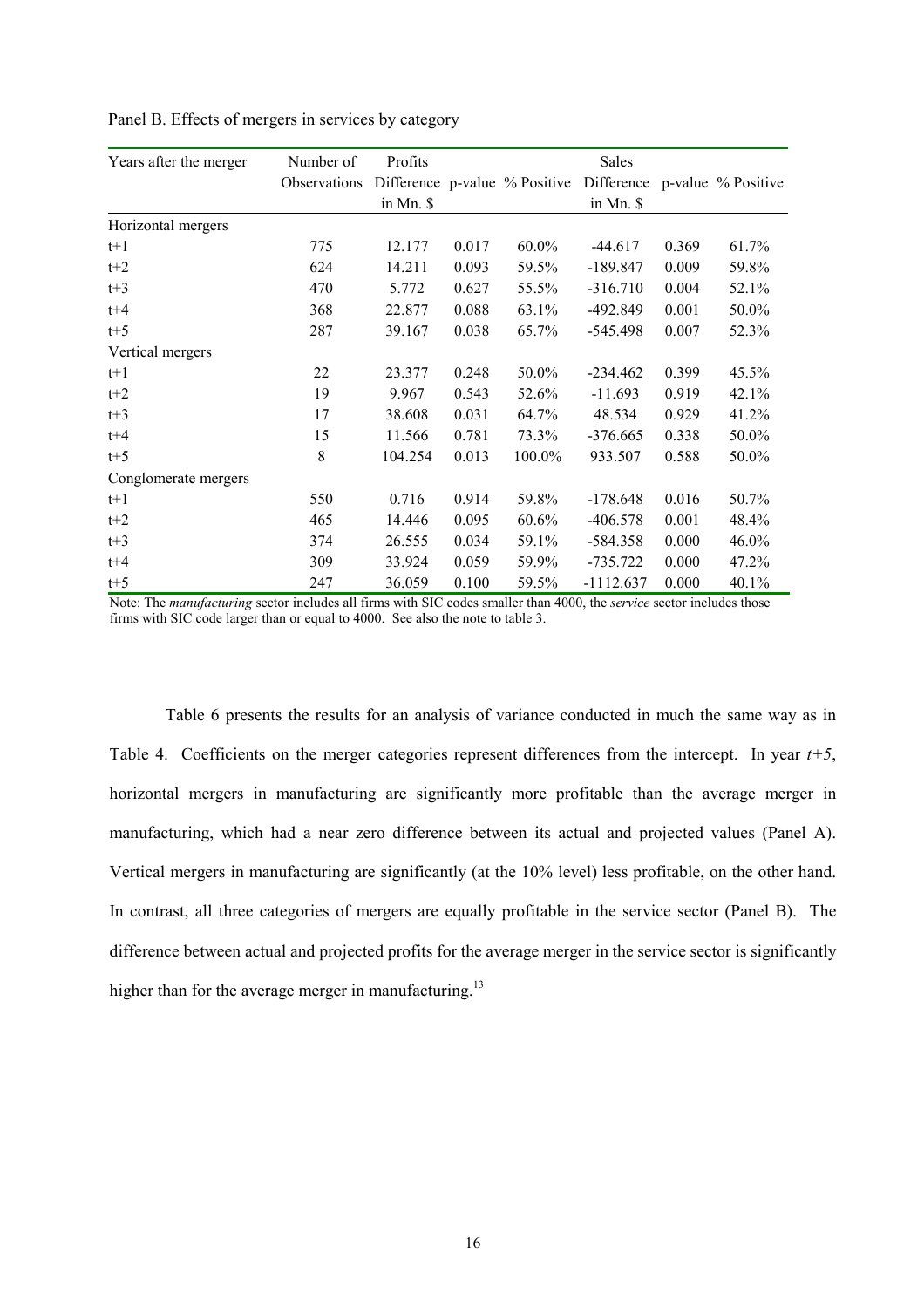# **Table 6**

| Category                | Profits             |         | <b>Sales</b>        |         |
|-------------------------|---------------------|---------|---------------------|---------|
|                         | Difference in Mn \$ | t-value | Difference in Mn \$ | t-value |
|                         |                     |         |                     |         |
| Average                 | 3.1                 | 0.27    | $-660.0$            | 5.19    |
| Horizontal              | 38.7                | 2.07    | 464.1               | 2.25    |
| Vertical                | $-91.4$             | 1.82    | $-329.1$            | 0.59    |
| Conglomerate            | $-9.0$              | 1.13    | $-164.7$            | 1.87    |
| Adjusted $\mathbb{R}^2$ | 0.0066              |         | 0.0045              |         |
| Number of Observations  | 702                 |         | 702                 |         |

Panel A. Analysis of variance in year  $t+5$  in the manufacturing sector by merger categories

Panel B. Analysis of variance in year  $t+5$  in services by merger categories

| Category                | Profits             |         | Sales               |         |  |  |  |
|-------------------------|---------------------|---------|---------------------|---------|--|--|--|
|                         | Difference in Mn \$ | t-value | Difference in Mn \$ | t-value |  |  |  |
|                         |                     |         |                     |         |  |  |  |
| Average                 | 38.7                | 2.75    | $-782.1$            | 4.87    |  |  |  |
| Horizontal              | 0.5                 | 0.03    | 236.6               | 1.56    |  |  |  |
| Vertical                | 65.5                | 0.57    | 1715.6              | 1.31    |  |  |  |
| Conglomerate            | 2.6                 | 0.17    | $-330.5$            | 1.88    |  |  |  |
| Adjusted $\mathbb{R}^2$ | $-0.0031$           |         | 0.0051              |         |  |  |  |
| Number of Observations  | 542                 |         | 542                 |         |  |  |  |

Note: "Average" denotes the overall average value of the difference of actual and projected profits or sales. All other coefficients are differences from this average. See also the note to table 5.

Although actual sales fall short of predicted sales in all three categories for the manufacturing sector, the shortfall is significantly smaller for horizontal mergers. Thus, within the manufacturing sector, horizontal mergers appear to be considerably more successful than conglomerate and vertical mergers with respect to their effect on both profits and sales.

Within the service sector, vertical mergers exhibit the best performance in terms of sales, although the small number of vertical mergers makes the difference statistically insignificant. Horizontal mergers still produce smaller shortfalls between actual and projected sales than do conglomerate mergers.

Thus, we conclude that mergers in the service sector are generally more successful than those in manufacturing, at least as far as their effects on profitability are concerned, and that horizontal mergers have more favorable effects on sales than do conglomerate mergers in both sectors, and on profits in manufacturing.<sup>14</sup>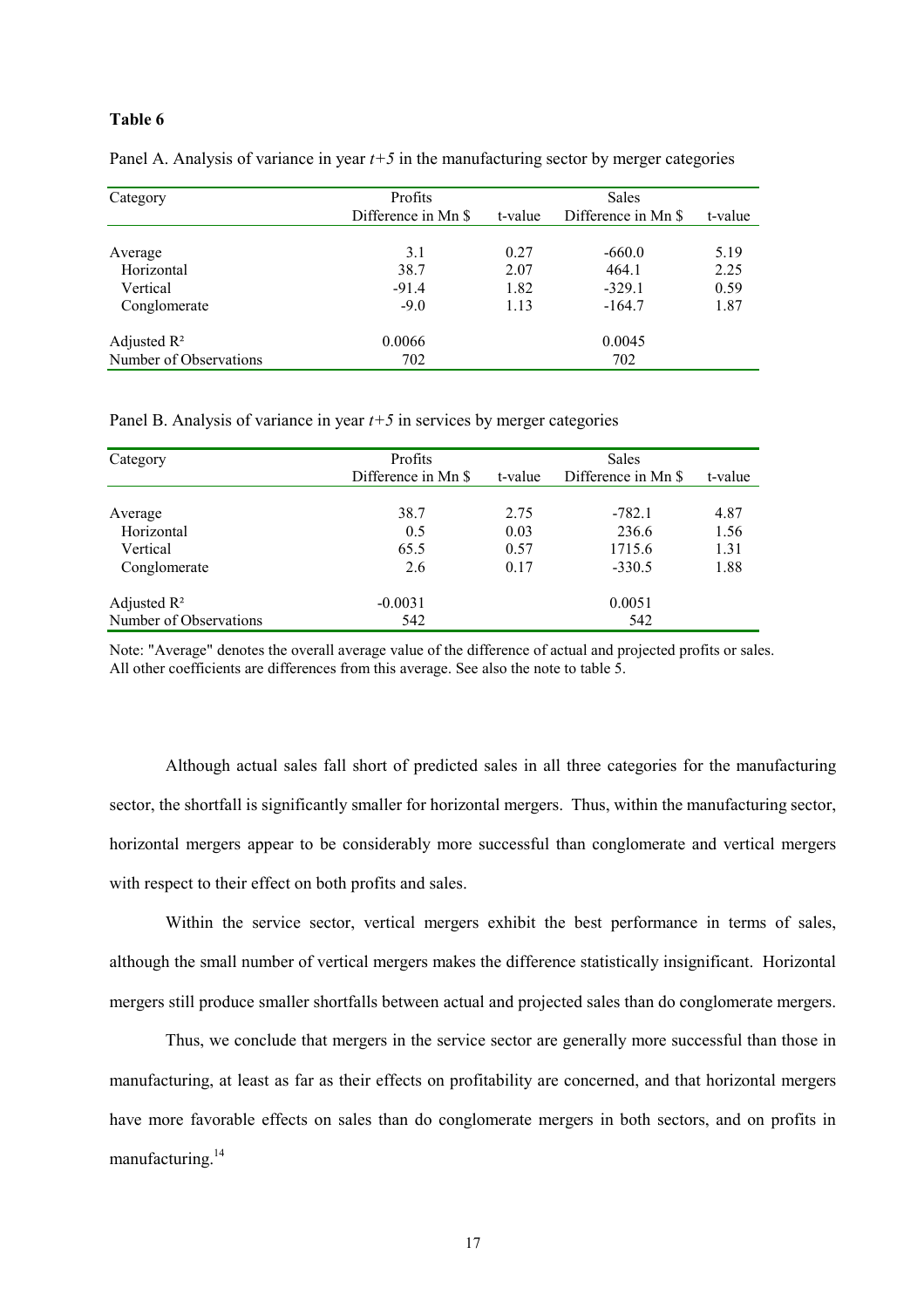## **Table 7**

| Years after          | Number of           |            | Profits |            |            | Sales |                    |
|----------------------|---------------------|------------|---------|------------|------------|-------|--------------------|
| the merger           | <b>Observations</b> | Difference | p-value | % Positive | Difference |       | p-value % Positive |
|                      |                     | in Mn. \$  |         |            | in Mn. \$  |       |                    |
|                      |                     |            |         |            |            |       |                    |
| Cross Border mergers |                     |            |         |            |            |       |                    |
| $t+1$                | 429                 | 16.136     | 0.121   | 58.3%      | $-385.824$ | 0.000 | 48.1%              |
| $t+2$                | 336                 | 15.727     | 0.170   | 58.3%      | $-555.023$ | 0.000 | 47.3%              |
| $t+3$                | 286                 | 3.886      | 0.803   | 53.8%      | $-871.451$ | 0.000 | 44.9%              |
| $t + 4$              | 236                 | 37.202     | 0.050   | 66.1%      | $-785.575$ | 0.002 | 47.0%              |
| $t+5$                | 183                 | 41.826     | 0.132   | 62.8%      | $-867.729$ | 0.022 | 46.2%              |
| Domestic Mergers     |                     |            |         |            |            |       |                    |
| $t+1$                | 2288                | 3.986      | 0.214   | 56.8%      | $-182.953$ | 0.000 | 52.1%              |
| $t+2$                | 1940                | 10.305     | 0.025   | 57.0%      | $-353.158$ | 0.000 | 49.9%              |
| $t+3$                | 1544                | 12.067     | 0.046   | 55.0%      | $-490.591$ | 0.000 | 46.6%              |
| $t + 4$              | 1281                | 16.454     | 0.036   | 56.3%      | $-605.429$ | 0.000 | 46.1%              |
| $t+5$                | 1064                | 13.689     | 0.141   | 56.7%      | $-687.170$ | 0.000 | 44.4%              |

Effects of domestic and cross-border mergers

Note. See the note to table 3.

## D. The Effects of Cross-Border Mergers

Table 7 breaks the sample into cross-border and domestic mergers. We have at most 429 observations on cross-border mergers, and so the results for domestic mergers look a lot like those for the full sample. The same can more or less be said for the cross-border mergers. Mean differences between actual and projected profits are positive in all five post-merger years, but are significantly different from zero in only one of them. Mean differences between actual and projected sales are negative and significant in all five post-merger years. We tested for differences in the effects of cross-border mergers that were related to the origin of either the acquiring or target company, but did not find any significant differences. Cross-border acquisitions by (of) UK companies did not generate significantly larger changes in sales and profits than was true for other cross-border acquisitions, and the same was true for all other countries.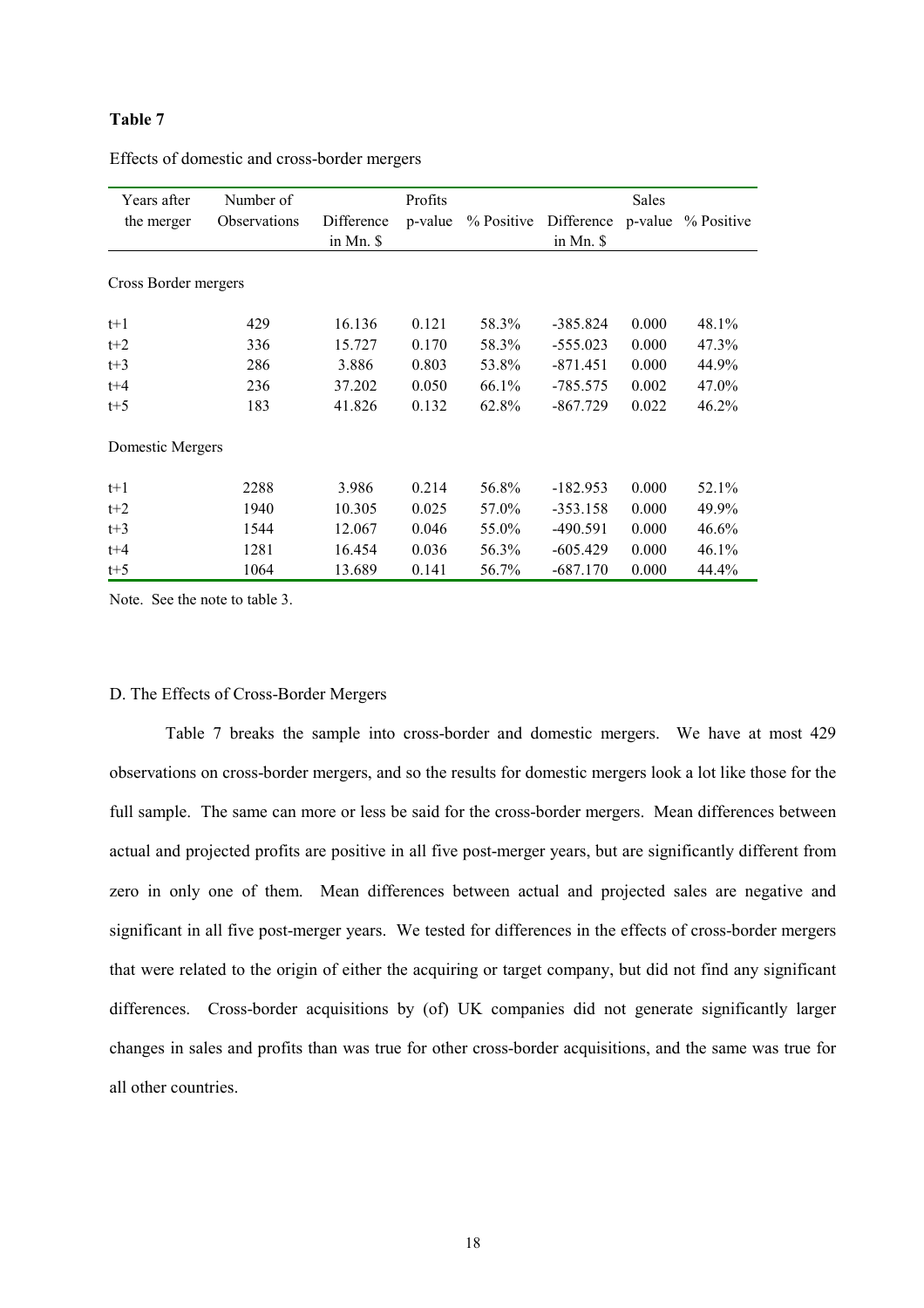#### **IV. Results: Market Power and Efficiency**

Mergers that increase the efficiency of the merging firms should increase both their profits and their sales. Mergers that increase market power should increase profits and reduce sales. A merger, which reduces efficiency, should reduce both profitability and sales. In this section we attempt to increase our understanding of the causes and effects of mergers, by dividing our sample into subsets of mergers that either increase or reduce profitability.

Panel A1 of Table 8 reports the results for all mergers for which post-merger profitability changes are greater than those of the matching industries, while Panel A2 reports the figures for the mergers that reduced profitability relative to the control group. The mean difference between actual and projected sales is negative and significant in every post-merger year. The difference between actual and projected profits in year  $t+5$  is more than \$ 150 million for profitable mergers, a difference of 70.0% (1.70%) percent of the actual profits (assets) of the average acquirer in the sample in year  $t+5$ . The difference between actual and projected sales in  $t+5$  is  $\frac{1}{5}$  - 475 million, - 9.6 percent of the sales of the average acquirer in  $t+5$ . This is the pattern we expect for mergers that increase market power, and thus we conclude that the *average* profitable merger in our sample would appear to have increased market power.

Not surprisingly, actual sales for companies undertaking unprofitable mergers (Panel A2) fall way below their projected values. We predict that had the acquiring firms not undertaken these mergers they would have had 72.3% more profits and 20.8% more sales than they actually had in year *t+5*. These mergers are unsuccessful in both dimensions and imply that they lowered efficiency.

In Panel B1 of Table 8 the results are reported for the highest quartile of mergers ranked by the difference between actual and projected profits. The average profit changes are roughly three times as large as those in Panel A1. Mean actual sales continue to fall short of their projected values in every year after the mergers. All sales comparisons are highly significant. In Panel B2 of Table 8 the results are reported for the lowest quartile of mergers ranked by changes in profits. These mergers appear as unmitigated disasters.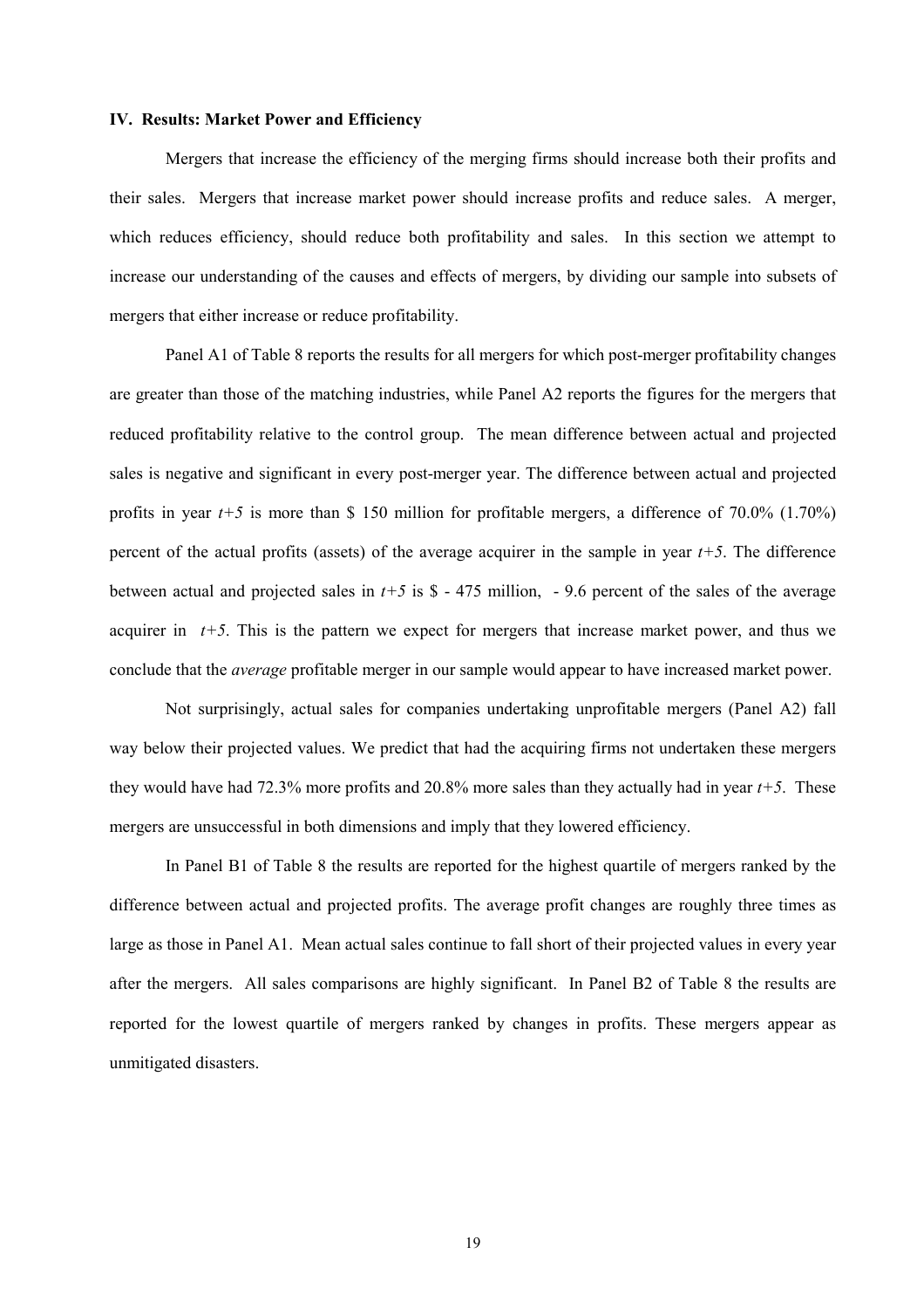## **Table 8.** Tests for Efficiency and Market Power Effects

| Years after | Number of           | Profits<br>Difference in | <b>Sales</b><br>Difference in |         |
|-------------|---------------------|--------------------------|-------------------------------|---------|
| the merger  | <b>Observations</b> | $Mn.$ \$                 | Mn. \$                        | p-value |
|             |                     |                          |                               |         |
| $t+1$       | 1,512               | 76.129                   | $-92.148$                     | 0.013   |
| $t+2$       | 1,276               | 97.129                   | $-247.630$                    | 0.000   |
| $t+3$       | 981                 | 117.517                  | $-328.543$                    | 0.000   |
| $t + 4$     | 857                 | 140.957                  | $-399.243$                    | 0.000   |
| $t+5$       | 706                 | 152.181                  | $-475.338$                    | 0.000   |

Panel A1. Mergers with profits changes above zero

Panel A2. Mergers with profits changes below zero

| $t+1$   | 1192 | $-83.419$  | -368.936    | 0.000 |
|---------|------|------------|-------------|-------|
| $t+2$   | 998  | $-99.076$  | $-555.640$  | 0.000 |
| $t+3$   | 846  | $-113.522$ | $-805.902$  | 0.000 |
| $t + 4$ | 660  | $-139.492$ | -937.575    | 0.000 |
| $t+5$   | 544  | -157 147   | $-1023.821$ | 0.000 |

| Panel B1. Mergers with profits changes in top quartile |  |  |
|--------------------------------------------------------|--|--|
|                                                        |  |  |

| $t+1$   | 661 | 160.825 | $-191.652$ | 0.017 |
|---------|-----|---------|------------|-------|
| $t+2$   | 557 | 205.372 | -554.697   | 0.000 |
| $t+3$   | 447 | 240.393 | $-600.628$ | 0.000 |
| $t + 4$ | 368 | 299.393 | $-821.384$ | 0.000 |
| $t+5$   | 305 | 323.198 | $-817.953$ | 0.004 |
|         |     |         |            |       |

Panel B2. Mergers with profits changes in lower quartile

| $t+1$   | 664 | $-144.851$ | -666.086    | 0.000 |
|---------|-----|------------|-------------|-------|
| $t+2$   | 558 | $-171.933$ | $-903.308$  | 0.000 |
| $t+3$   | 450 | $-205.304$ | $-1424.606$ | 0.000 |
| $t + 4$ | 377 | $-239140$  | $-1501.687$ | 0.000 |
| $t+5$   | 308 | $-269.075$ | $-1631.660$ | 0.000 |
|         |     |            |             |       |

Panel C. Horizontal mergers with profits changes above zero

| $t+1$   | 664 | 70.810  | $-20.014$  | 0.684 |
|---------|-----|---------|------------|-------|
| $t+2$   | 558 | 91.082  | -157.492   | 0.048 |
| $t+3$   | 410 | 113.251 | $-249.082$ | 0.030 |
| $t + 4$ | 367 | 125.995 | $-252.037$ | 0.058 |
| $t+5$   | 294 | 148.933 | $-238.859$ | 0.183 |

| Panel D. Vertical mergers with profits changes above zero |  |  |  |  |  |
|-----------------------------------------------------------|--|--|--|--|--|
|-----------------------------------------------------------|--|--|--|--|--|

| 47 | 132.926 | $-192.295$ | 0.451 |
|----|---------|------------|-------|
| 33 | 115.225 | 174.208    | 0.641 |
| 29 | 84.576  | 287.980    | 0.499 |
| 28 | 137.429 | 153.551    | 0.705 |
| 25 | 161.787 | 710.515    | 0.240 |
|    |         |            |       |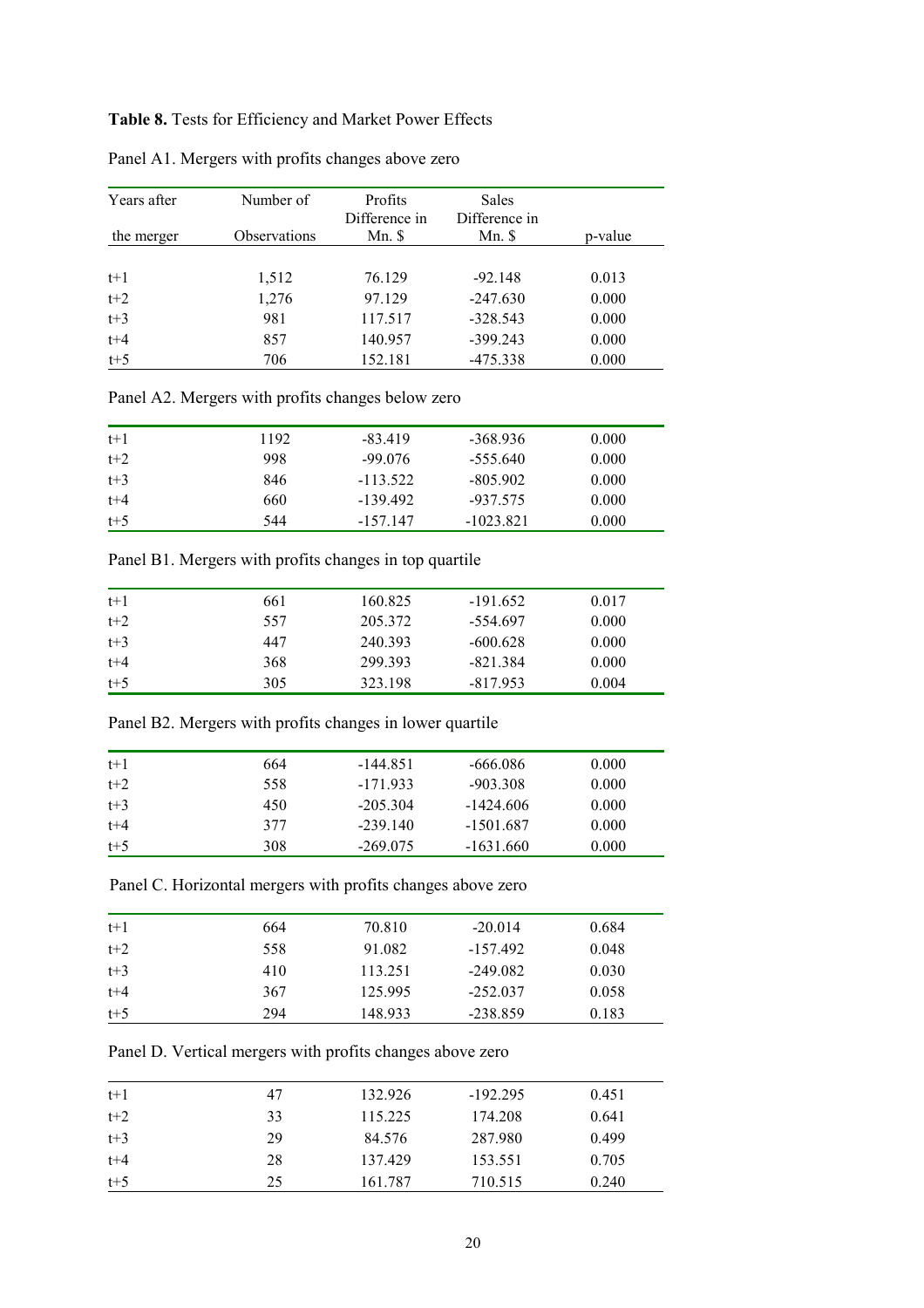| $t+1$   | 796 | 77.713  | $-146.062$ | 0.008 |
|---------|-----|---------|------------|-------|
| $t+2$   | 680 | 101.754 | $-344.146$ | 0.000 |
| $t+3$   | 539 | 122.894 | $-424.531$ | 0.000 |
| $t + 4$ | 457 | 153.935 | -551.364   | 0.001 |
| $t+5$   | 384 | 154.530 | -735.240   | 0.000 |

Panel E. Conglomerate mergers with profits changes above zero

Panel F. Horizontal mergers with profits changes below zero

| $t+1$   | 519 | $-79.689$  | $-182.776$ | 0.002 |
|---------|-----|------------|------------|-------|
| $t+2$   | 416 | $-97.804$  | $-316.613$ | 0.000 |
| $t+3$   | 334 | $-116.183$ | $-522.617$ | 0.000 |
| $t + 4$ | 235 | $-117.672$ | $-843.660$ | 0.000 |
| $t+5$   | 185 | $-130.796$ | $-669.969$ | 0.003 |

Panel G. Vertical mergers with profits changes below zero

| $t+1$   | 41 | $-87.076$  | $-41.590$   | 0.770 |
|---------|----|------------|-------------|-------|
| $t+2$   | 39 | $-106.117$ | $-210.288$  | 0.504 |
| $t+3$   | 35 | $-121.891$ | -749.439    | 0.140 |
| $t + 4$ | 29 | $-244.293$ | $-1477.246$ | 0.038 |
| $t+5$   | 17 | $-380.079$ | -2583.682   | 0.065 |
|         |    |            |             |       |

Panel H. Conglomerate mergers with profits changes below zero

| $t+1$   | 627 | $-86.521$  | $-544.284$  | 0.000 |
|---------|-----|------------|-------------|-------|
| $t+2$   | 539 | $-99.820$  | $-763.271$  | 0.000 |
| $t+3$   | 471 | $-111.278$ | $-1016.108$ | 0.000 |
| $t + 4$ | 392 | $-144.490$ | $-949.741$  | 0.000 |
| $t+5$   | 336 | $-160.265$ | $-1138.591$ | 0.000 |

Panels C, D and E in Table 8 divide mergers with changes in profitability above the matching industries into the horizontal, vertical and conglomerate categories. The first thing to note is that all three categories of successful mergers exhibit roughly similar increases in profitability. The mean differences between actual and projected profits tend to get larger as one moves away from the mergers, and fall roughly in a range from \$ 150 to \$160 million in year *t+5*.

The mean differences between projected and actual sales for companies undertaking profitable horizontal and conglomerate mergers are negative in all five years following the mergers. Thus, the average merger falling in both categories appears to result in an increase in market power. In contrast the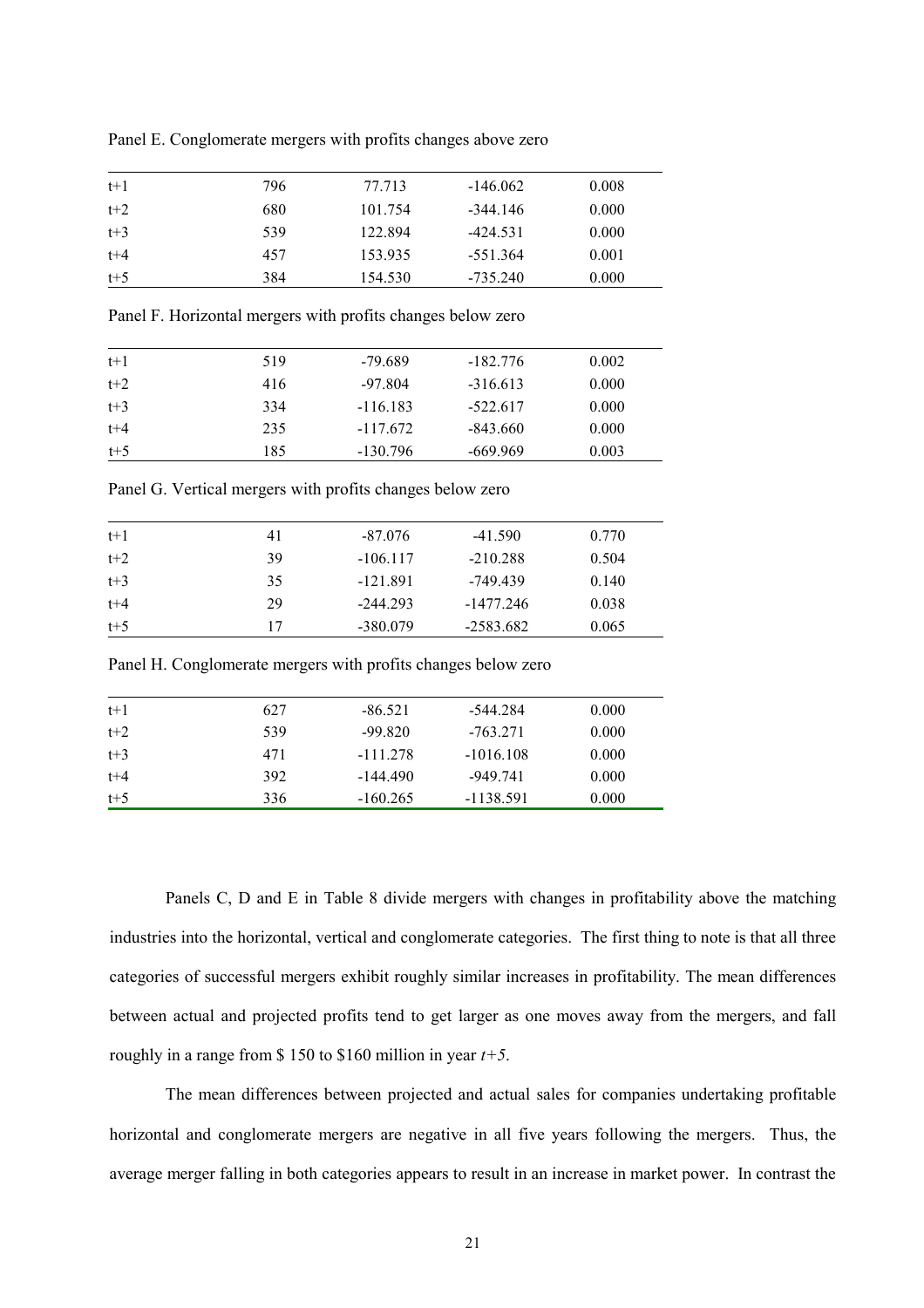mean difference between projected and actual sales for firms undertaking vertical mergers is negative in only year one. Although none of the other four entries is statistically significant, the results for profitable vertical mergers are *weakly* consistent with their increasing efficiency.

Panels F, G and H in Table 8 parallel C, D and E for mergers that lowered profitability. All 15 post-merger sales comparisons are negative, with all differences for horizontal and conglomerate mergers being statistically significant, as were two for vertical mergers. The average unprofitable merger fits the pattern we anticipate for efficiency reducing mergers regardless of what type of merger it is.

One might expect mergers between small firms to be more likely to increase efficiency by creating economies of scale and scope, while mergers between large firms would be more likely to increase market power. These conjectures would lead us to expect sales increases following profitable mergers between small companies, and sales decreases following profitable mergers between large companies. Our final test for the effects of mergers splits our sample into small and large acquirers, and profitable and unprofitable mergers.15

The results of these tests are reported in Table 9. The mean differences between actual and projected sales are positive and significant in all five post-merger years for the small firms making profitable mergers (Panel A). These differences suggest that profitable mergers of small firms increase sales by around \$ 150 million or  $25.0\%$  relative to the average small acquirer's size in year  $t+5$ , while profits nearly double. This pattern accords with our prediction for efficiency enhancing mergers and is the first time that actual sales have exceeded their projected values on average in each of the five post-merger years. These results strongly suggest that these mergers increased the efficiency of the merging firms.

## **Table 9**

Panel A. Mergers with profits changes above zero by size

#### I. Small Firms

| Years after | Number of           | Profits                                   | Sales   |         |
|-------------|---------------------|-------------------------------------------|---------|---------|
| The merger  | <b>Observations</b> | Difference in Mn. \$ Difference in Mn. \$ |         | p-value |
|             |                     |                                           |         |         |
| $t+1$       | 766                 | 20.440                                    | 54.953  | 0.000   |
| $t+2$       | 642                 | 27.947                                    | 72.190  | 0.000   |
| $t+3$       | 476                 | 36.465                                    | 83.328  | 0.001   |
| $t + 4$     | 418                 | 40.155                                    | 129.245 | 0.000   |
| $t+5$       | 349                 | 47.001                                    | 148.724 | 0.002   |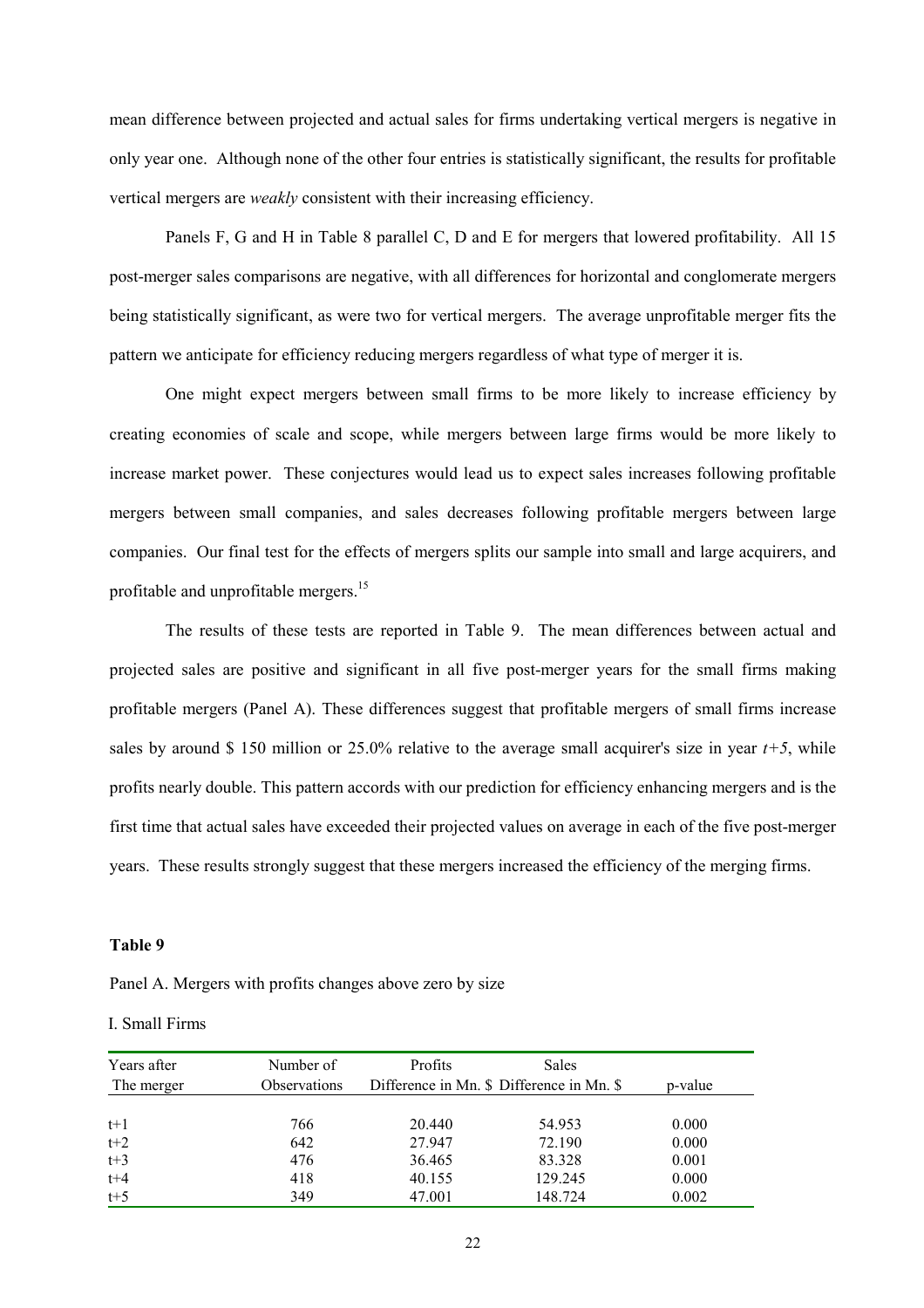II. Large Firms

I. Small Firms

greater or less than their projected values.

| $t+1$ | 746 | 133.310 | $-243.194$  | 0.001 |
|-------|-----|---------|-------------|-------|
| $t+2$ | 634 | 167.294 | -571.486    | 0.000 |
| $t+3$ | 505 | 193.925 | $-716.762$  | 0.000 |
| $t+4$ | 439 | 236.070 | $-902.450$  | 0.000 |
| $t+5$ | 357 | 255.298 | $-1085.415$ | 0.000 |

Panel B. Mergers with profits changes below zero by size

| $t+1$   | 610 | $-28.854$  | $-59.829$   | 0.001 |
|---------|-----|------------|-------------|-------|
| $t+2$   | 514 | $-30.951$  | $-88.808$   | 0.000 |
| $t+3$   | 453 | $-43.943$  | $-128.520$  | 0.009 |
| $t + 4$ | 356 | $-55.022$  | $-105.590$  | 0.004 |
| $t+5$   | 288 | $-53.384$  | $-65.567$   | 0.215 |
|         |     |            |             |       |
|         |     |            |             |       |
| $t+1$   | 582 | $-140.806$ | $-692.914$  | 0.000 |
| $t+2$   | 484 | $-171.866$ | $-1051.408$ | 0.000 |
| $t+3$   | 393 | $-194.135$ | $-1586.702$ | 0.000 |
| $t + 4$ | 304 | $-239.117$ | $-1911.873$ | 0.000 |

Note: The full sample was first divided into "small" and "large" companies using the sales median of acquiring firms in year *t-1* as the dividing line. These two samples were then subdivided on the basis of whether profits were

In contrast mean differences between actual and projected sales are negative and significant in all five post-merger years for the large firms making profitable mergers. These differences suggest that profitable mergers of large firms decrease sales by around \$ 1 billion or 10.7% relative to the average large acquirer's size in year  $t+5$ , while the change in profits is 60.7% of the profits of the average large acquirer in *t+5*. These differences accord with our prediction for market power enhancing mergers. The average profitable merger among small firms appears to increase their efficiency, the average profitable merger by a large firm appears to increase its market power.

The results of Panel B of Table 9 are for the firms, which undertook unprofitable mergers. Here we see for both size classes consistent declines in post-merger sales. Unprofitable mergers by both small and large companies tend to be the result of reduced economic efficiency.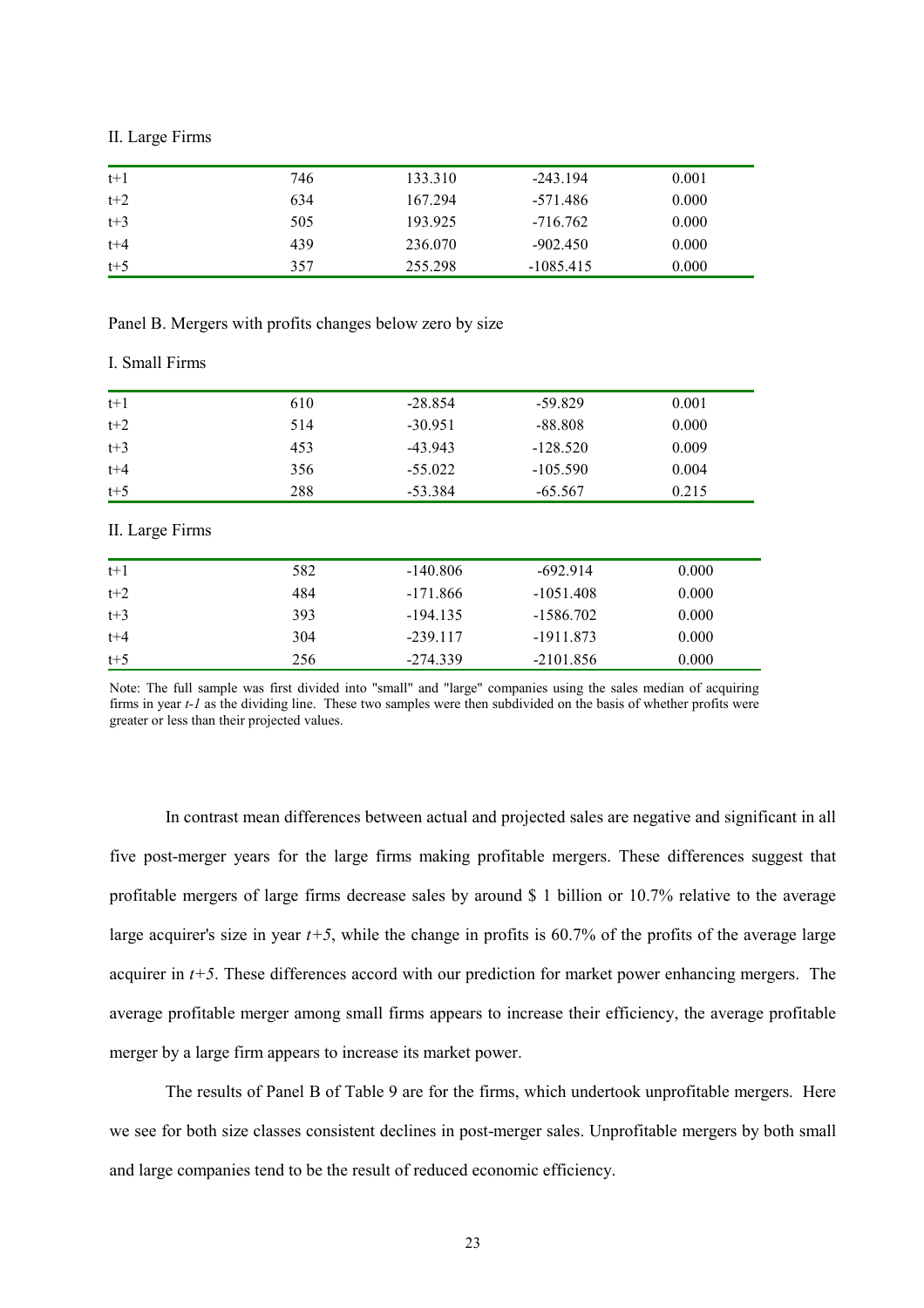## **V. Comparisons with Previous Results in the Literature**

The results reported above with respect to the effects of mergers on profitability and sales are broadly consistent with those obtained by others. In a recent survey of the literature Mueller (1997) summarized the results from 20 studies drawn from 10 countries over the post-World War II period that generally followed the methodology that we have employed here to determine the effects of mergers on profitability, namely compared actual post-merger profits with those predicted using a control group.

The most ambitious of all of the studies in terms of sample size, time span, and care in handling the data was that of Ravenscraft and Scherer (1987) for the United States. They concluded that the profitability of acquired firms declined after they were acquired. On the other hand, Healy et al. (1992) found a significant increase in the pre-tax cash flows of the companies involved in the 50 largest mergers between 1979 and 1984 implying that the largest mergers in the U.S. during the early 1980s did increase either the market power or the efficiency of the merging firms.<sup>16</sup> Our results suggest that the profit increases that Healy et al. observed were mostly due to increases in market power.

The largest study of mergers in the UK (Meeks, 1977) concluded as did Ravenscraft and Scherer that mergers reduced the profitability of the merging companies. Other studies for the UK have, however, reached the opposite conclusion (Cosh, Hughes and Singh, 1980). Although the preponderance of evidence for the UK suggests that mergers tend to reduce profitability (Hughes, 1989), not all studies have reached this conclusion.

No distinct pattern emerges in the studies from other countries. Profit increases were observed in Canada (Baldwin, 1991) and Japan (Ikeda and Doi, 1983), profit decreases in Holland (Peer, 1980) and Sweden (Ryden and Edberg, 1980). In all other countries the differences were statistically insignificant. Where mergers seem to result in profit increases in one country (e.g., Germany), they result in declines in another (e.g., France). Thus, our overall finding that the actual post-merger profits of merging companies are in many cases insignificantly different from their predicted values is in general accordance with the findings of previous studies. Where we perhaps differ from them is that we have observed a greater preponderance of positive and significant profit changes following mergers.

Our findings with respect to post-merger changes in sales for the surviving firms also accord with the main results reported in the literature. Since we project a merging company's sales using the median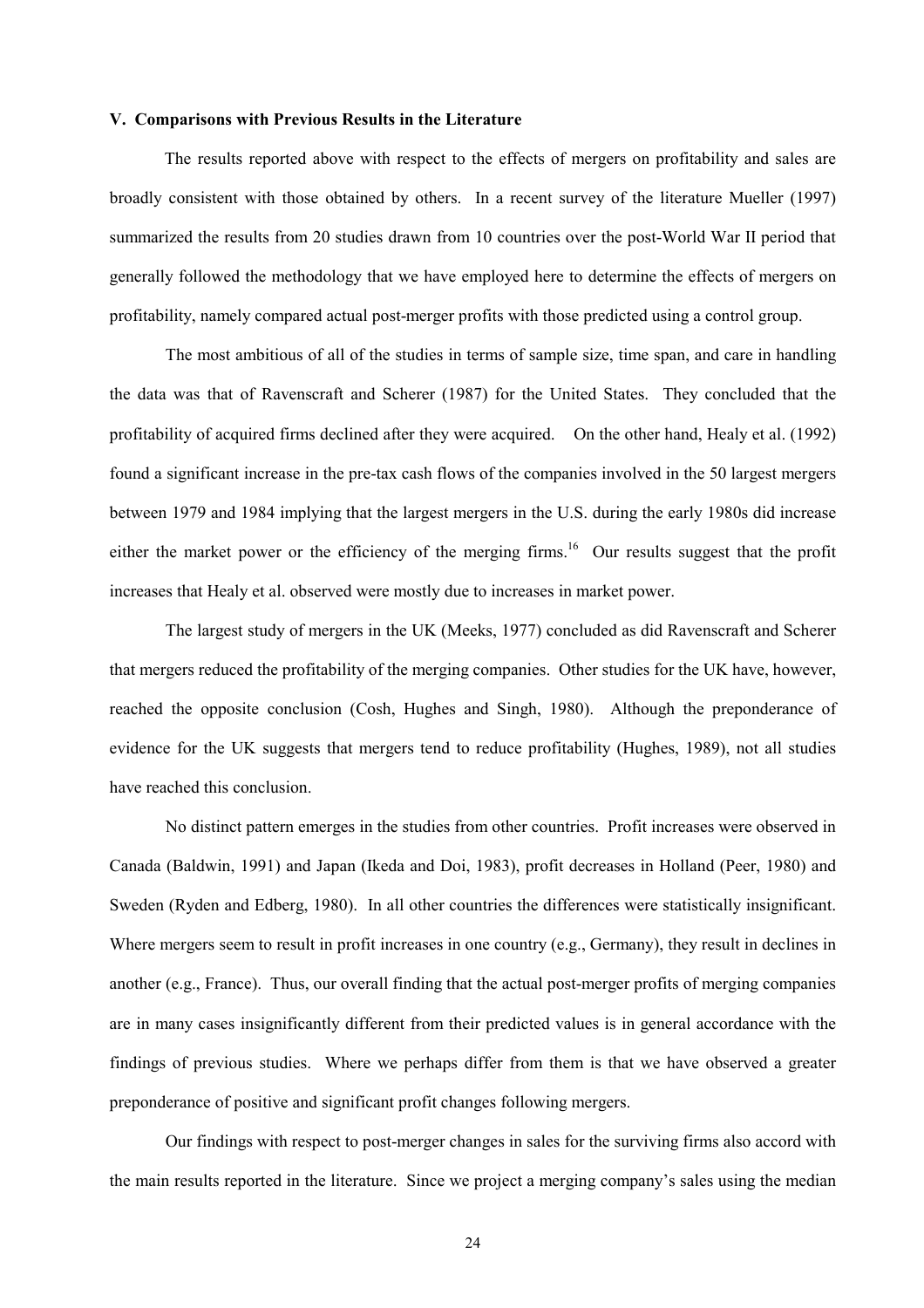sales of a non-merging company in the same industry, one might expect that relative declines in sales will translate into declines in market shares. Three studies of the effects of mergers on market shares exist. Goldberg (1973) observed insignificant changes in market shares for a sample of 44 advertising intensive firms over an average of 3 1/2 years following their undertaking a merger. Mueller (1985) observed significant *declines* in market shares for a sample of 209 manufacturing companies over an average of 11 years following the mergers. Baldwin and Gorecki (1990) found significant declines in market shares for plants acquired in horizontal mergers, but no significant changes for plants acquired in other sorts of mergers. They concluded that their results were consistent with the mergers having increased market power.

Nine studies that measured changes in the growth rates of merging firms following the mergers using either their industries or matched non-merging firms as control groups found either that the mergers produced no significant change in growth rates [see McDougall and Round (1986) for Australia; Kumps and Wtterwulghe (1980) for Belgium; Jenny and Weber (1980) for France; Cable, Palfrey and Runge (1980) for Germany; Ryden and Edberg (1980) for Sweden; Cosh, Hughes and Singh (1980) for the United Kingdom; and Amel and Rhoades (1989) for acquired U.S. banks], or significant declines [Peer (1980) for Holland and Mueller (1980b) for the United States]. Thus, no study of which we are aware has found significant increases in either the internal growth rates of merging companies or their market shares following their acquisitions, and several have reported significant declines. Our general finding of smaller sales for merging companies than are projected using the sales changes of the median nonmerging firm in the merging companies' industries is consistent with these results from the literature.

#### **VI. A Categorization of Mergers According to Their Effects on Market Power and Efficiency**

We begin this paper by stating that mergers can be divided into three broad categories: those that increase profits by increasing market power, those that increase profits by increasing efficiency and those that reduce profits and efficiency. In Table 1 we categorized these and the other logically possible consequence of mergers. Table 10 summarizes the results of our study by reporting the fractions of mergers that fall into each of the four categories. The first entry in each sell gives the percentage of all acquisitions by small companies falling into this cell, the second entry is for large acquirers, and the third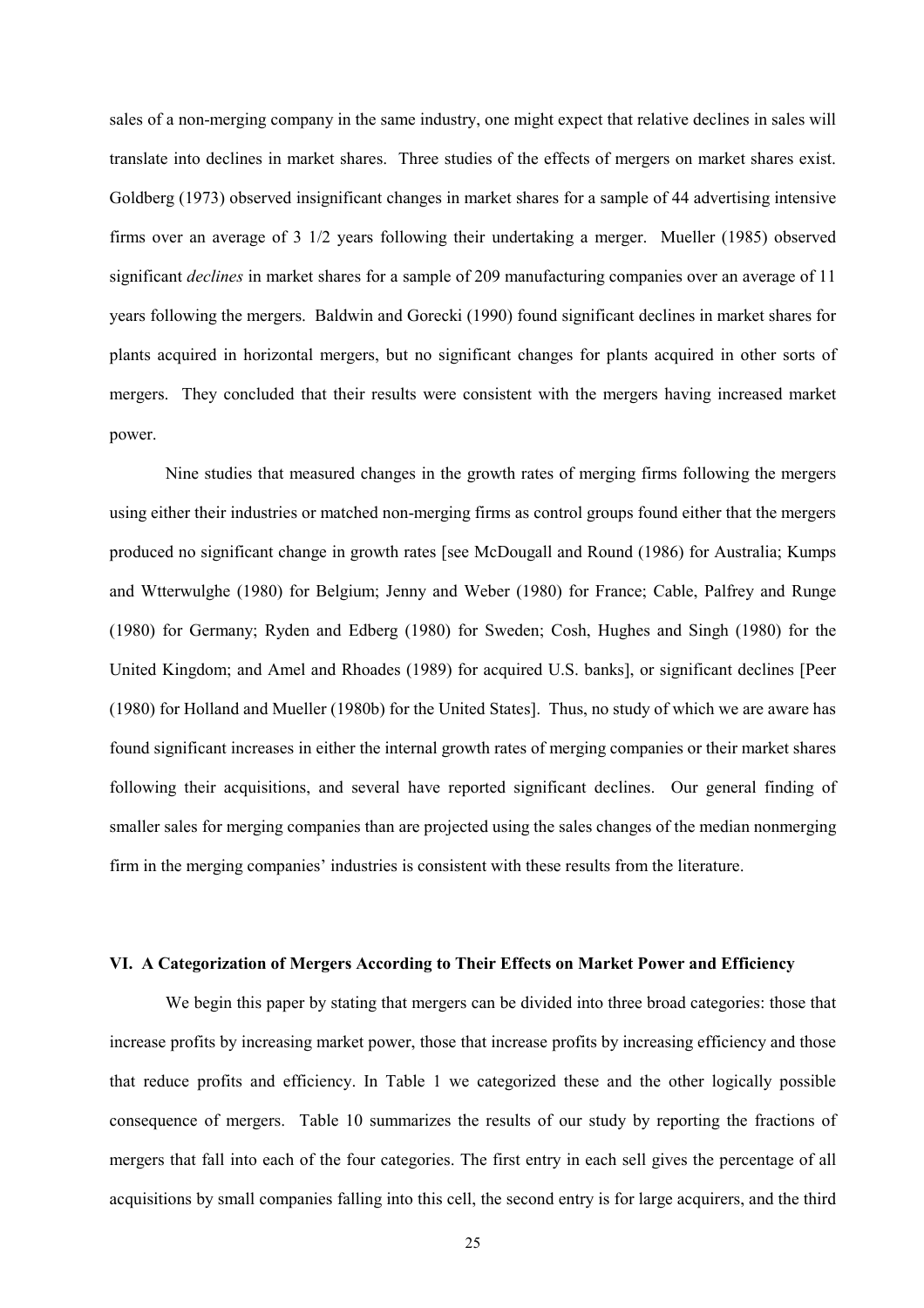is for all mergers regardless of size. Cell 1 reveals that 29.1 percent of the mergers in our sample resulted in increases in both sales and profits, and thus met our criterion for efficiency increasing mergers. A larger fraction of mergers by small firms (34.7%) satisfied our criterion for an efficiency-increasing merger than was true for large firms (23.4%) (difference significant at the one percent level).

|                   |                              | $\Delta \Pi$ > 0                          | $\Delta \Pi \leq 0$          |
|-------------------|------------------------------|-------------------------------------------|------------------------------|
| $\Delta S > 0$    | Small<br>Large<br>All        | 34.7<br>$23.4*$<br>29.1                   | 3<br>17.5<br>$12.7*$<br>15.1 |
| $\Delta S \leq 0$ | Small<br><b>Large</b><br>All | $\overline{2}$<br>20.4<br>$34.8*$<br>27.6 | 4<br>27.4<br>29.1<br>28.2    |

**Table 10: Classification of mergers by firm size in year** *t+5* **(Percent of mergers)** 

Notes: ΔΠ>0 (ΔΠ<0) denotes that the mergers resulted in a profit increase (decrease) relative to year t and relative to industry and country peers. ∆S>0 (∆S<0) denotes that the mergers resulted in a sales increase (decrease) relative to year t and relative to industry and country peers. The first number in each cell is for small firms (total sales less than the median in year t-1), the second number in each cell is for large firms (total sales more than the median in year t-1), and the third number in each cell is the overall proportion. A  $*$ means that the proportion of small firms is significantly different from the proportion of large firms at the 1 % level, two-sided test.

Roughly the same fraction of mergers reduced efficiency (cell 4) as increased it. Here, however, there was no difference related to size. Small firms were just as likely to undertake a merger that reduced both profits and sales as were large firms.

A slightly smaller fraction of mergers met our criteria for a market power increase than did so for an efficiency increase. As one expects, large firms accounted for a significantly larger fraction of market power increasing mergers (34.8%) than did small companies (20.4%). Thus, some 85 percent of the mergers in our sample fall into the three main categories "efficiency increasing", "efficiency reducing" or "market power increasing", and they are divided roughly equally across them.

These comparisons leave out the somewhat puzzling cell 3. As we noted in Section 1, this pattern of effects  $-$  sales rise and profits fall  $-$  is what one might expect of firms whose managers were size or growth maximizers. It is also what one would expect if the mergers led to a decrease in market power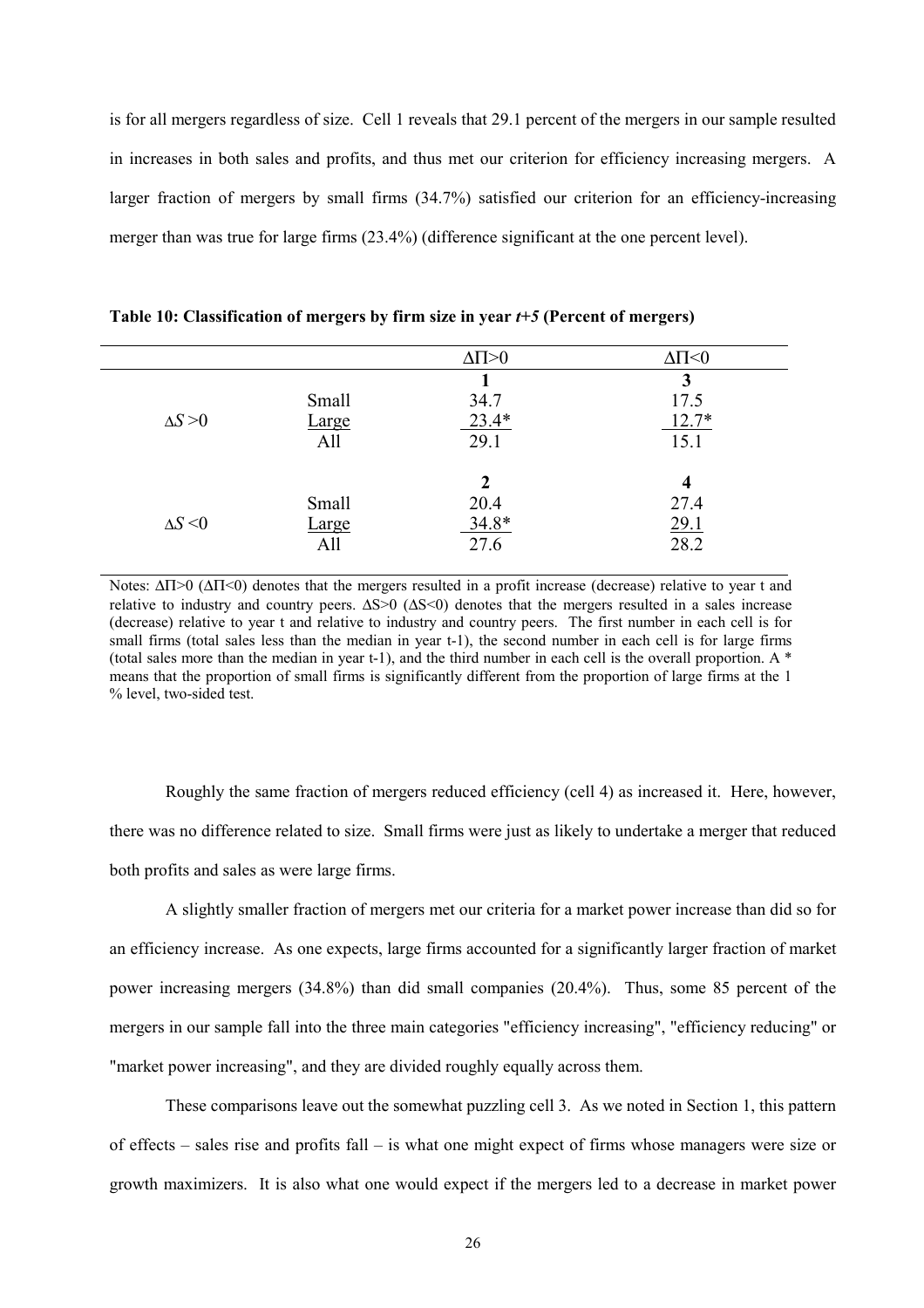using the same logic that we employ to determine increases in market power. Even if one uses this logic to classify mergers in cell 3 as socially beneficial, however, the fraction of beneficial mergers in our study (44.2) falls short of the fraction that is harmful because they either increase market power or reduce efficiency.<sup>17</sup>

## **VII. Conclusions**

We believe that the present study is the first to determine the effects of mergers on efficiency and market power by first separating mergers into those that increase profits and those that reduce them, and then examining the patterns of sales changes following the mergers. Most previous studies have judged the consequences of mergers by examining their average effects on either the profits or sales of the merging companies. As the previous section suggests, our results using these tests are broadly consistent with what others have found. We find that 56.7 percent of all mergers result in higher than projected profits, but almost the same fraction of mergers results in lower than projected sales after five years. Both mean differences are significantly different from zero. Thus, using profits as the measure of success would lead one to conclude that the average merger was a success, using sales one would reach the opposite conclusion. By basing our judgement of the welfare effects of mergers upon criteria that look at both the sales and profits changes following mergers, we have been able to resolve this ambiguity. We predict profit increases and sales declines for mergers that increase market power. More than a fourth of all mergers exhibit this pattern, and this helps to explain why mergers look more successful, when one examines post-merger profits than for post-merger sales. If one categorizes mergers that increase market power or that reduce efficiency as welfare reducing, then a majority of the mergers taking place around the world over the last 15 years appear to be welfare reducing.

Our study is the largest cross-national comparison of the effects of mergers to date. In this respect one of our most interesting findings is how similar the post-merger patterns of profit and sales changes look across the different countries. We also did not find significant differences between domestic and cross-border mergers. Although individual mergers can have quite different consequences in terms of efficiency and market power, their effects do not appear to depend on the country origins of the merging companies.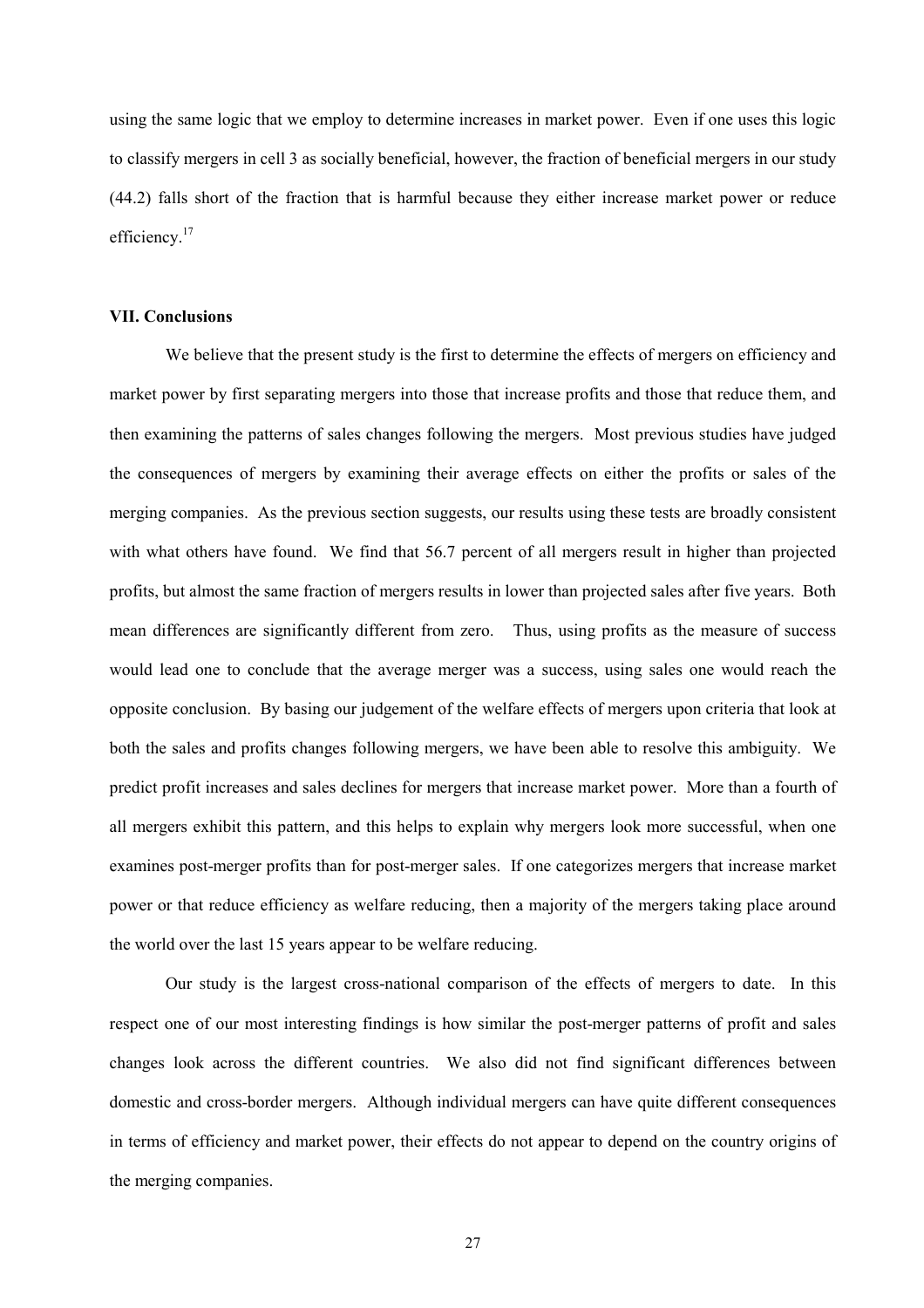#### **REFERENCES:**

- Amel, D.F. and Rhoades, S.A., "Empirical Evidence on the Motives for Bank Mergers", Eastern Economic Journal 15, 1989, pp. 17-27.
- Baldwin, John and Gorecki, Paul, "Mergers Placed in the Context of Firm Turnover," in Bureau of the Census, 1990 Annual Research Conference, Proceedings, Washington, D.C.: U.S. Department of Commerce, 1990, pp. 53-73.
- Baldwin, John, The Dynamics of the Competitive Process, mimeo, Queen's University, 1991.
- Cable, J.R., Palfrey, J.P.R., and Runge, J.W., "Federal Republic of Germany, 1964-1974," in D.C. Mueller, ed., The Determinants and Effects of Mergers: An International Comparison, Cambridge, Mass.: Oelgeschlager, Gunn & Hain, 1980a, pp. 99-132.
- Cosh, Andrew, Hughes, Alan and Singh, Ajit, "The Causes and Effects of Takeovers in the United Kingdom: An Empirical Investigation for the Late 1960s at the Microeconomic Level," in D.C. Mueller, ed., The Determinants and Effects of Mergers: An International Comparison, Cambridge, Mass.: Oelgeschlager, Gunn & Hain, 1980a, pp. 227-70.
- Goldberg, Lawrence G., "The Effect of Conglomerate Mergers on Competition," Journal of Law and Economics, 16, April 1973, pp. 137-58.
- Healy, Paul M., Palepu, Krishna G. and Ruback, Richard S., "Does Corporate Performance Improve After Mergers?", Journal of Financial Economics, 31, 1992, pp. 135-75.
- Hughes, A., "The Impact of Merger: A Survey of Empirical Evidence for the UK", in Fairburn, James and Kay, John, eds., Mergers and Merger Policy, Oxford: Oxford University Press, 1989, pp.30-98.
- Ikeda, Katsuhiko and Doi, Noriyuki, "The Performance of Merging Firms in Japanese Manufacturing Industry: 1964-75," Journal of Industrial Economics, 31, March 1983, pp. 257-66.
- Jenny, Frédéric and Weber, André-Paul, "France, 1962-72," in D.C. Mueller, ed., The Determinants and Effects of Mergers: An International Comparison, Cambridge, Mass.: Oelgeschlager, Gunn & Hain, 1980a, pp. 133-62.
- Kumps, Anne-Marie and Wtterwulghe, Robert, "Belgium, 1962-74," in D.C. Mueller, ed., The Determinants and Effects of Mergers: An International Comparison, Cambridge, Mass.: Oelgeschlager, Gunn & Hain, 1980a, pp. 67-97.
- McDougall, Fred M. and Round, David K. The Determinants and Effects of Corporate Takeovers in Australia, 1970-1981, Victoria: Australian Institute of Management, 1986.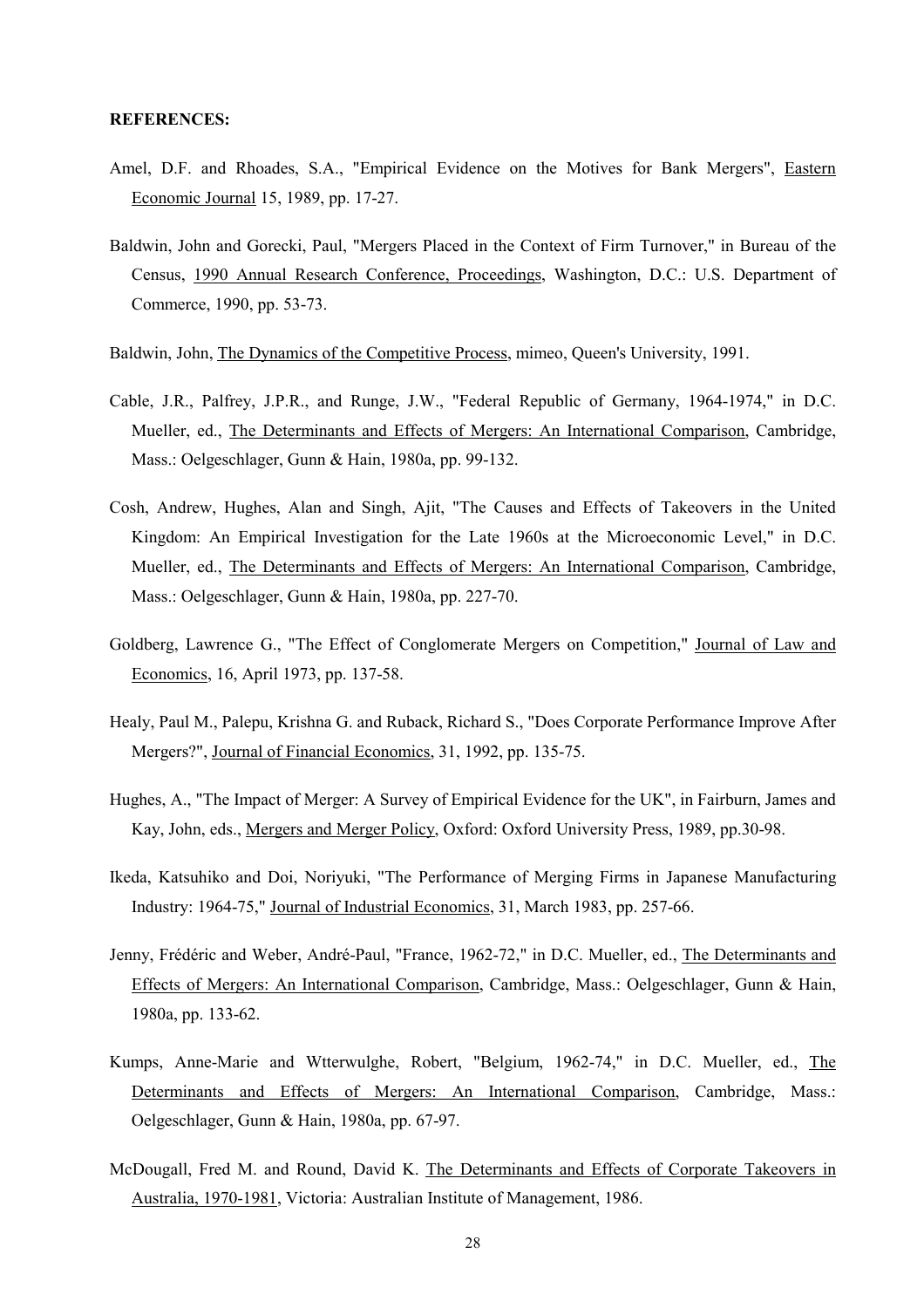- Meeks, Geoffrey, Disappointing Marriage: A Study of the Gains From Merger, Cambridge, England: Cambridge University Press, 1977.
- Mueller Dennis C., The Determinants and Effects of Mergers: An International Comparison, Cambridge, Mass.: Oelgeschlager, Gunn & Hain, 1980a.
- Mueller Dennis C., "The United States, 1962-1972," in D.C. Mueller, ed., The Determinants and Effects of Mergers: An International Comparison, Cambridge, Mass.: Oelgeschlager, Gunn & Hain, 1980b, pp. 271-98.
- Mueller, Dennis C., "Mergers and Market Share," Review of Economics and Statistics, 67, May 1985, pp. 259-67.
- Mueller, Dennis C., "Merger Policy in the United States: A Reconsideration," Review of Industrial Organization, 12(5-6), 1997, pp. 655-685.
- Peer, Henk, "The Netherlands, 1962-1973," in D.C. Mueller, ed., The Determinants and Effects of Mergers: An International Comparison, Cambridge, Mass.: Oelgeschlager, Gunn & Hain, 1980a, pp. 163-91.
- Ravenscraft, David J. and Scherer, F.M., Mergers Sell-Offs and Economic Efficiency, The Brookings Institution, Washington, D. C., 1987.
- Ryden, Bengt and Edberg, Jan-Olof, "Large Mergers in Sweden, 1962-1976," in D.C. Mueller, ed., The Determinants and Effects of Mergers: An International Comparison, Cambridge, Mass.: Oelgeschlager, Gunn & Hain, 1980a, pp. 193-226.
- Suits, Daniel B., "Dummy Variables: Mechanics V. Interpretation", Review of Economics and Statistics 66, February 1984: pp. 177-178.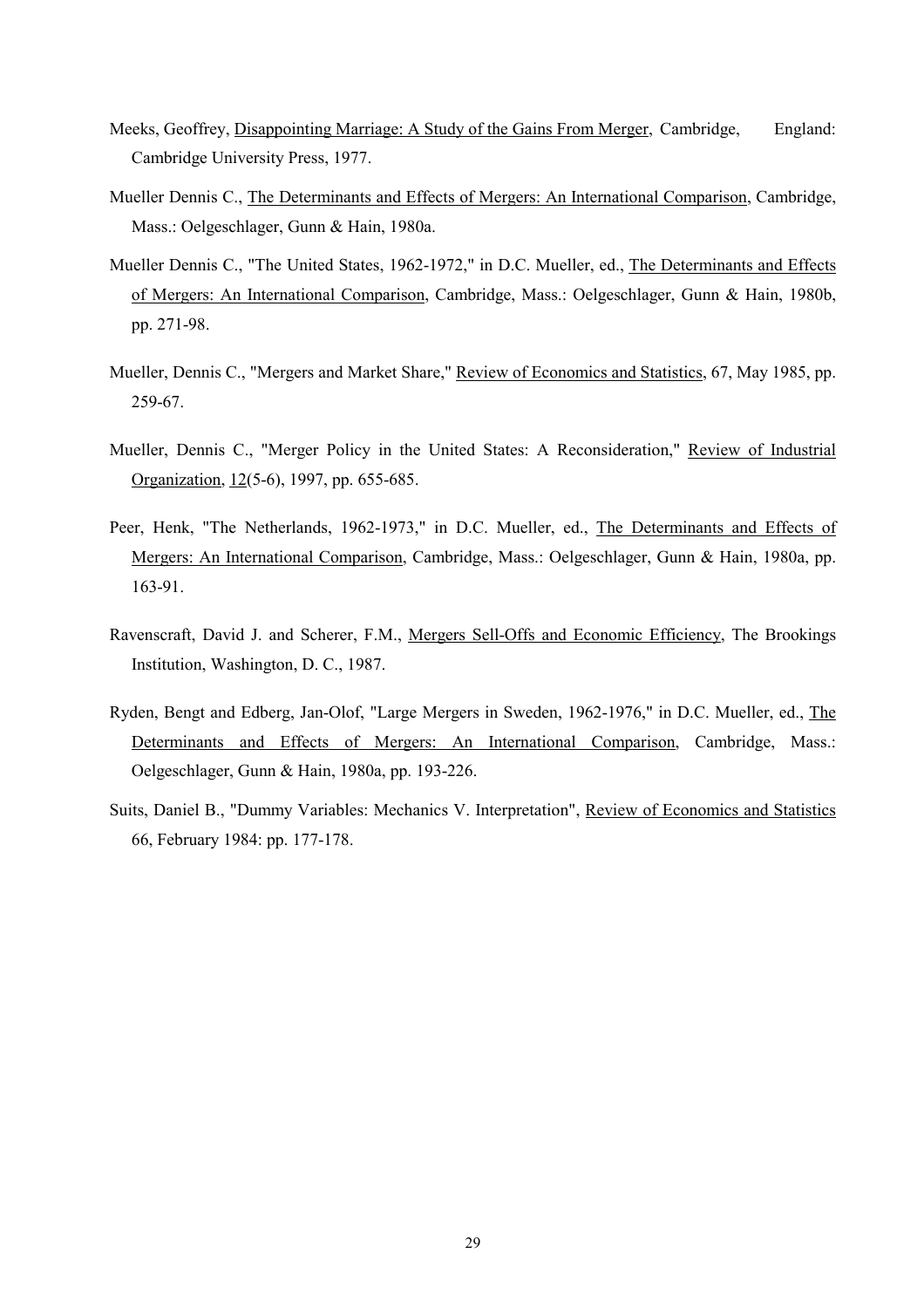## **NOTES:**

 $\overline{\phantom{a}}$ 

- 1. We shall not distinguish between mergers and takeovers, but rather simply refer to all as mergers.
- 2. Let the industry demand schedule for a homogeneous product be  $P = 1 X$ , where P is price and X is total output. Assume five firms with zero marginal costs. In a symmetric Cournot equilibrium each firm's output is 1/6, and industry price is 1/6. Each firm's sales and profits equal 1/36. If following a merger between two firms all firms move to the perfect collusion point on the demand schedule,  $P = \frac{1}{2}$  $=$  X, and industry profits and sales both equal 1/4. If the merged company accounts for 1/4th of the industry's output, its post-merger profits and sales  $(1/16)$  exceed those of the two firms before the merger (2/36).
- 3. See, Ravenscraft and Scherer (1987), Mueller (1980a) and Healy et al. (1992).
- 4. Choosing as a control group the companies at the first and third quartiles of the size distribution and matching by size did not substantially change our findings. Our control group excludes firms that made mergers in the period  $t$ -*1* to  $t$ +5, where  $t$  is the year of the merger. In the small fraction of cases where no control group was available for the respective industry and country or country group, we take the median firm in the whole manufacturing/service sector of the respective country/country group.
- 5. Two biases might occur: If sales data are missing on additional mergers from *t* to *t+5* we underestimate projected sales, if sales data are missing on spin- or sell-offs from *t* to *t+5* we overestimate projected sales. Additional mergers occur more often than divestitures, while divestitures are larger on average. Thus, the two biases potentially offset each other.
- 6. Again, two biases occur which potentially offset each other: If the relevant profits data on additional mergers undertaken from  $t$  to  $t+5$  are missing and taken over profits are positive (which they are on average), we underestimate projected profits. If the relevant profits data on divestitures undertaken from *t* to *t+5* are missing and spun or sold off profits are positive (which they are on average), we overestimate projected profits.
- 7. Symmetrically we define a spin- or sell-off as a transaction where more than 50% of the equity are disposed off. We use the term "divestitures" interchangeably.
- 8. A table summarizing the characteristics of divestitures is available upon request. In short, our database covers 9,659 completed divestitures worldwide from 1981 to 1998, 31.4% of these were cross border deals, 37.0% horizontal, 4.3% vertical, and 58.7% conglomerate. The average deal value was \$ 181 million.
- 9. We could match 6,616 divestitures to these databases aggregated to 4,666 divestiture years.
- 10. In Tables 3-9 we drop the left and right one percent of the distribution in each (sub)sample.
- 11. Summary statistics on divestitures (available upon request) reveal that divested units are larger and less profitable than acquired firms.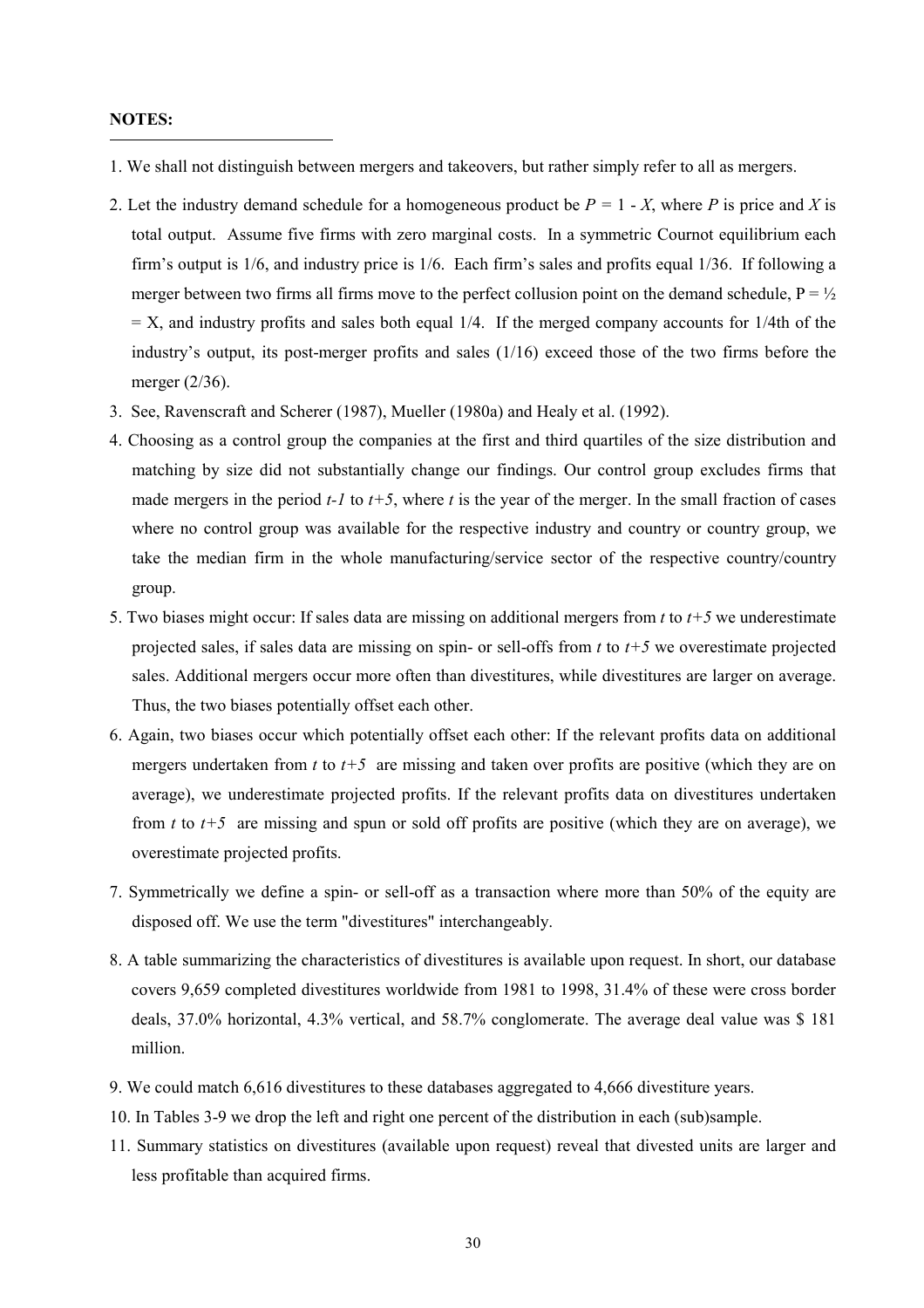- 12. Remember our last year is 1998, thus mergers having taken place in 1993 are the last mergers for which we have data until year  $t+5$ , mergers having taken place in 1994 are in our sample only up to year *t+4*, mergers of year 1995 up to year *t+3* and so on.
- 13. Test results are available from the authors upon request.

 $\overline{\phantom{a}}$ 

- 14. We also tested for significant differences in the effects of mergers depending on the industry of the acquiring companies. Almost no significant differences were found. The most interesting exceptions were for the chemicals and insurance industries. Mergers in these industries were followed by profit increases significantly above the sample mean, and sales declines below the mean. The patterns of profits and sales changes following mergers in the chemicals and insurance industries strongly resemble those that we associate with market power increases.
- 15. The full sample was first divided into "small" and "large" companies using the median sales of acquiring firms in year *t-1* as the dividing line. These two samples were then subdivided on the basis of whether profits were greater or less than their projected values. "Large" firms have average sales (profits) of \$ 5,713 (264) million and "small" firms have average sales (profits) of \$ 341 (18.1) million in year *t-1*. The average deal value of transactions involving "large" acquirers is \$ 667 million, while the average deal value involving "small" acquirers is \$ 103 million.
- 16. Ravenscraft and Scherer also reported that "mergers among equals" which is to say between two large firms – were more profitable than the average merger in their sample.
- 17. Of course, some of the differences between actual and projected profits and sales that we record are small and *economically* insignificant. Thus, some of the mergers falling into each category might be judged to have resulted in small and insignificant increases in market power, etc. An alternative way to proceed would be to define an additional category  $-$  no significant difference  $-$  where significant difference is interpreted as an economically meaningful difference between the actual and projected values. We made such a classification using a one percentage point difference in profits relative to assets and a 10 percent difference in sales as our criteria for significant difference. Using these criteria, three percent of the mergers fell into the no difference category for both profits and sales, and 60 percent of all remaining mergers fell into the three main categories identified in Table 1, with the division among them remaining roughly equal  $-20$  percent in each cell. Thus, one's judgement as to the *relative* proportions of socially beneficial and harmful mergers is not affected by introducing an additional, no-difference category.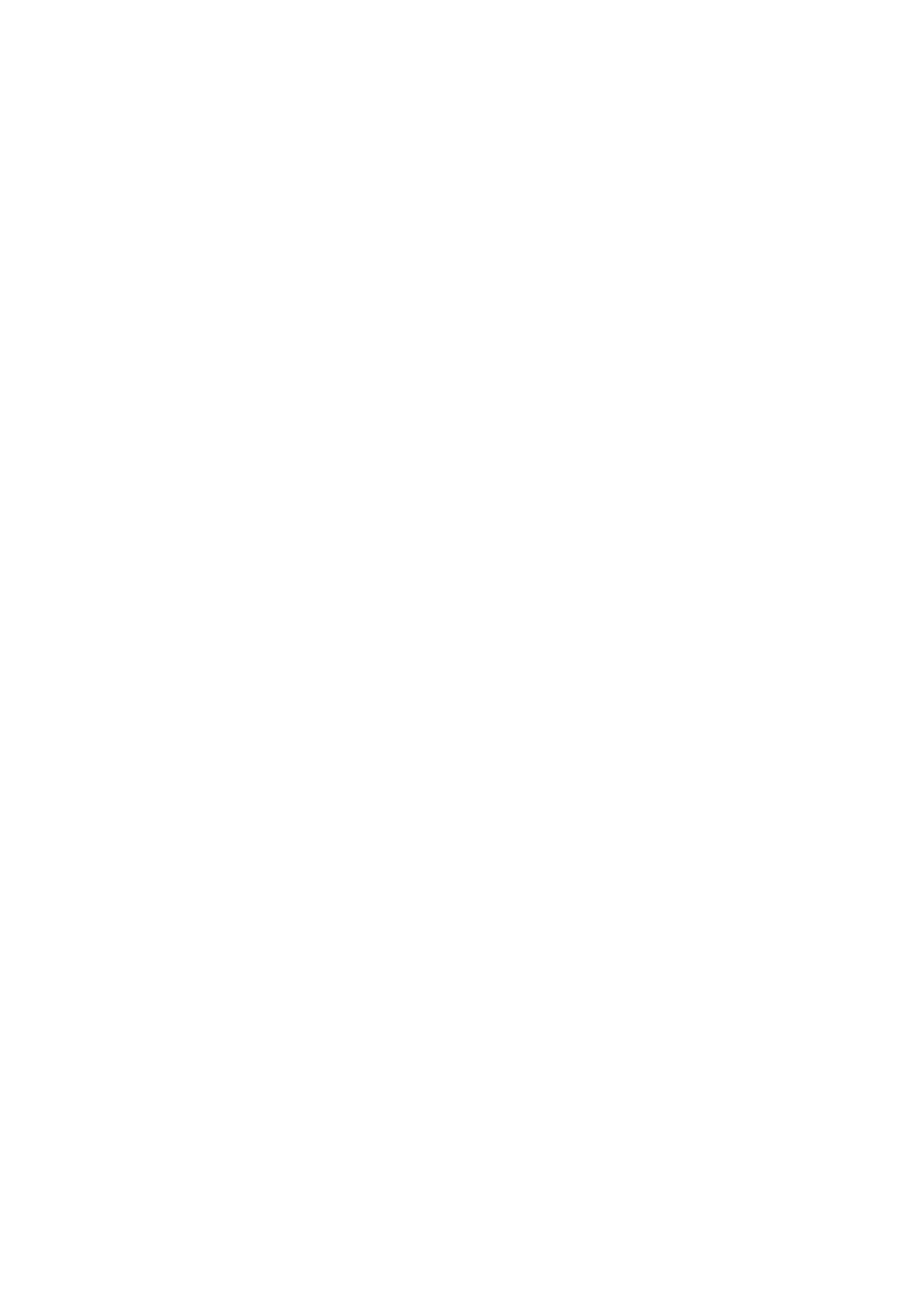#### **Bücher des Forschungsschwerpunkts Marktprozeß und Unternehmensentwicklung**

#### **Books of the Research Area Market Processes and Corporate Development**

(nur im Buchhandel erhältlich/available through bookstores)

Tobias Miarka

**Financial Intermediation and Deregulation: A Critical Analysis of Japanese Bank-Firm-Relationships**  2000, Physica-Verlag

Damien J. Neven, Lars-Hendrik Röller (Eds.) **The Political Economy of Industrial Policy in Europe and the Member States**  2000, edition sigma

Jianping Yang **Bankbeziehungen deutscher Unternehmen: Investitionsverhalten und Risikoanalyse** 

2000, Deutscher Universitäts-Verlag

Horst Albach, Ulrike Görtzen, Rita Zobel Eds.) **Information Processing as a Competitive Advantage of Japanese Firms**  1999, edition sigma

Dieter Köster

**Wettbewerb in Netzproduktm‰rkten** 

1999, Deutscher Universitäts-Verlag

Christian Wey **Marktorganisation durch Standardisierung: Ein Beitrag zur Neuen Institutionenˆkonomik des Marktes**  1999, edition sigma

Horst Albach, Meinolf Dierkes, Ariane Berthoin Antal, Kristina Vaillant (Hg.) **Organisationslernen - institutionelle und kulturelle Dimensionen**  WZB-Jahrbuch 1998 1998, edition sigma

Lars Bergman, Chris Doyle, Jordi Gual, Lars Hultkrantz, Damien Neven, Lars-Hendrik Röller, Leonard Waverman

**Europe's Network Industries: Conflicting Priorities - Telecommunications**  Monitoring European Deregulation 1

1998, Centre for Economic Policy Research

Manfred Fleischer **The Inefficiency Trap**  Strategy Failure in the German Machine Tool Industry 1997, edition sigma

Christian Göseke **Information Gathering and Dissemination**  The Contribution of JETRO to Japanese Competitiveness 1997, Deutscher Universitäts-Verlag

Andreas Schmidt **Flugzeughersteller zwischen globalem Wettbewerb und internationaler Kooperation Der Einflufl von Organisationsstrukturen auf**  die Wettbewerbsfähigkeit von **Hochtechnologie-Unternehmen**  1997, edition sigma

Horst Albach, Jim Y. Jin, Christoph Schenk (Eds.) **Collusion through Information Sharing? New Trends in Competition Policy**  1996, edition sigma

Stefan O. Georg Die Leistungsfähigkeit japanischer Banken **Eine Strukturanalyse des Bankensystems in Japan**  1996, edition sigma

Stephanie Rosenkranz **Cooperation for Product Innovation**  1996, edition sigma

Horst Albach, Stephanie Rosenkranz (Eds.) **Intellectual Property Rights and Global Competition - Towards a New Synthesis**  1995, edition sigma.

David B. Audretsch **Innovation and Industry Evolution**  1995, The MIT Press.

Julie Ann Elston **US Tax Reform and Investment: Reality and Rhetoric in the 1980s**  1995, Avebury

Horst Albach

**The Transformation of Firms and Markets: A Network Approach to Economic Transformation Processes in East Germany**  Acta Universitatis Upsaliensis, Studia Oeconomiae Negotiorum, Vol. 34 1994, Almqvist & Wiksell International (Stockholm).

Horst Albach **"Culture and Technical Innovation: A Cross-Cultural Analysis and Policy Recommendations"**  Akademie der Wissenschaften zu Berlin (Hg.) Forschungsbericht 9, S. 1-597 1994, Walter de Gruyter.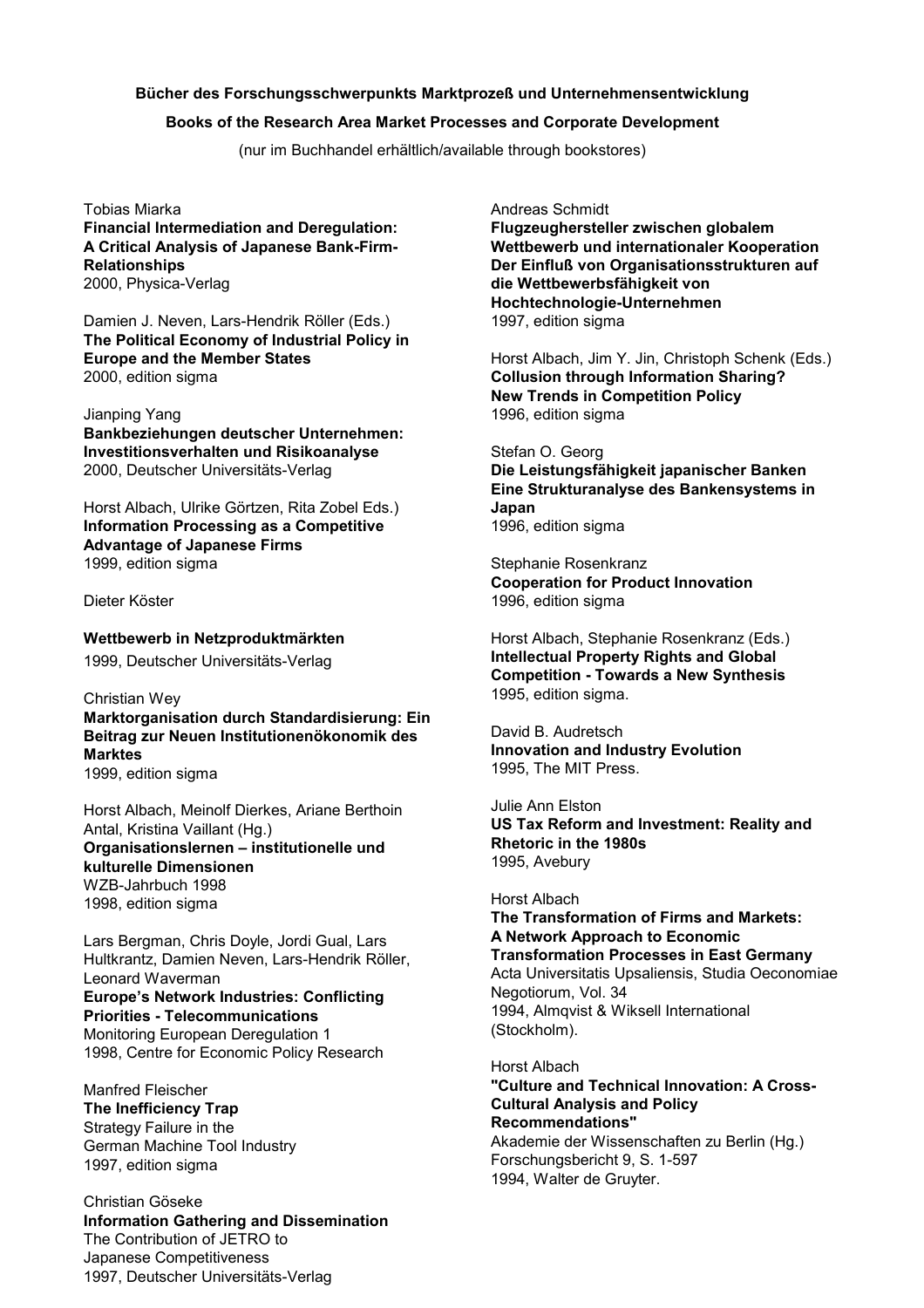| Justus Haucap<br>Uwe Pauly<br>Christian Wey                                                                      | <b>Collective Wage Setting When Wages Are</b><br><b>Generally Binding: An Antitrust Perspective</b>                                                                                                      | FS IV 00 - 01 |
|------------------------------------------------------------------------------------------------------------------|----------------------------------------------------------------------------------------------------------------------------------------------------------------------------------------------------------|---------------|
| Stephanie Aubert<br>Andreas Stephan                                                                              | Regionale Infrastrukturpolitik und ihre Auswirkung<br>auf die Produktivität: Ein Vergleich von<br><b>Deutschland und Frankreich</b>                                                                      | FS IV 00 - 02 |
| Achim Kemmerling<br>Andreas Stephan                                                                              | <b>Political Economy of Infrastructure Investment</b><br>Allocation: Evidence from a Panel of<br><b>Large German Cities</b>                                                                              | FS IV 00 - 03 |
| Andreas Blume<br><b>Asher Tishler</b>                                                                            | <b>Security Needs and the Performance</b><br>of the Defense Industry                                                                                                                                     | FS IV 00 - 04 |
| Tomaso Duso                                                                                                      | <b>Who Decides to Regulate? Lobbying</b><br>Activity in the U.S. Cellular Industry                                                                                                                       | FS IV 00 - 05 |
| Paul Heidhues<br>Johan Lagerlöf                                                                                  | <b>Hiding Information in Electoral Competition</b>                                                                                                                                                       | FS IV 00 - 06 |
| Andreas Moerke<br>Ulrike Görtzen<br>Rita Zobel                                                                   | Grundlegende methodische Überlegungen zur<br>mikroökonomischen Forschung mit japanischen<br>Unternehmensdaten                                                                                            | FS IV 00 - 07 |
| Rabah Amir                                                                                                       | Market Structure, Scale Economies, and<br><b>Industry Performance</b>                                                                                                                                    | FS IV 00 - 08 |
| Lars-Hendrik Röller<br>Johan Stennek<br>Frank Verboven                                                           | <b>Efficiency Gains from Mergers</b>                                                                                                                                                                     | FS IV 00 - 09 |
| Horst Albach<br>Ulrike Görtzen<br><b>Tobias Miarka</b><br>Andreas Moerke<br><b>Thomas Westphal</b><br>Rita Zobel | Documentation of the Kaisha-Database - The<br><b>Annual Accounts Database of Japanese Stock</b><br><b>Companies 1970 - 1999</b><br>With a detailed Glossary of Japanese<br><b>Accounting Terminology</b> | FS IV 00 - 10 |
| Paul Heidhues                                                                                                    | <b>Employers' Associations, Industry-wide Unions,</b><br>and Competition                                                                                                                                 | FS IV 00 - 11 |
| Roman Inderst<br>Christian Wey                                                                                   | <b>Market Structure, Bargaining, and Technology</b><br><b>Choice</b>                                                                                                                                     | FS IV 00 - 12 |
| Michael R. Baye<br>Dan Kovenock<br>Casper G. de Vries                                                            | <b>Comparative Analysis of Litigation Systems:</b><br>An Auction-Theoretic Approach                                                                                                                      | FS IV 00 - 13 |
| Damien J. Neven<br>Lars-Hendrik Röller                                                                           | The Scope of Conflict in International<br><b>Merger Control</b>                                                                                                                                          | FS IV 00 - 14 |
| Damien J. Neven<br>Lars-Hendrik Röller                                                                           | Consumer Surplus vs. Welfare Standard in a<br><b>Political Economy Model of Merger Control</b>                                                                                                           | FS IV 00 - 15 |
| Jos Jansen                                                                                                       | <b>Coexistence of Strategic Vertical Separation</b><br>and Integration                                                                                                                                   | FS IV 00 - 16 |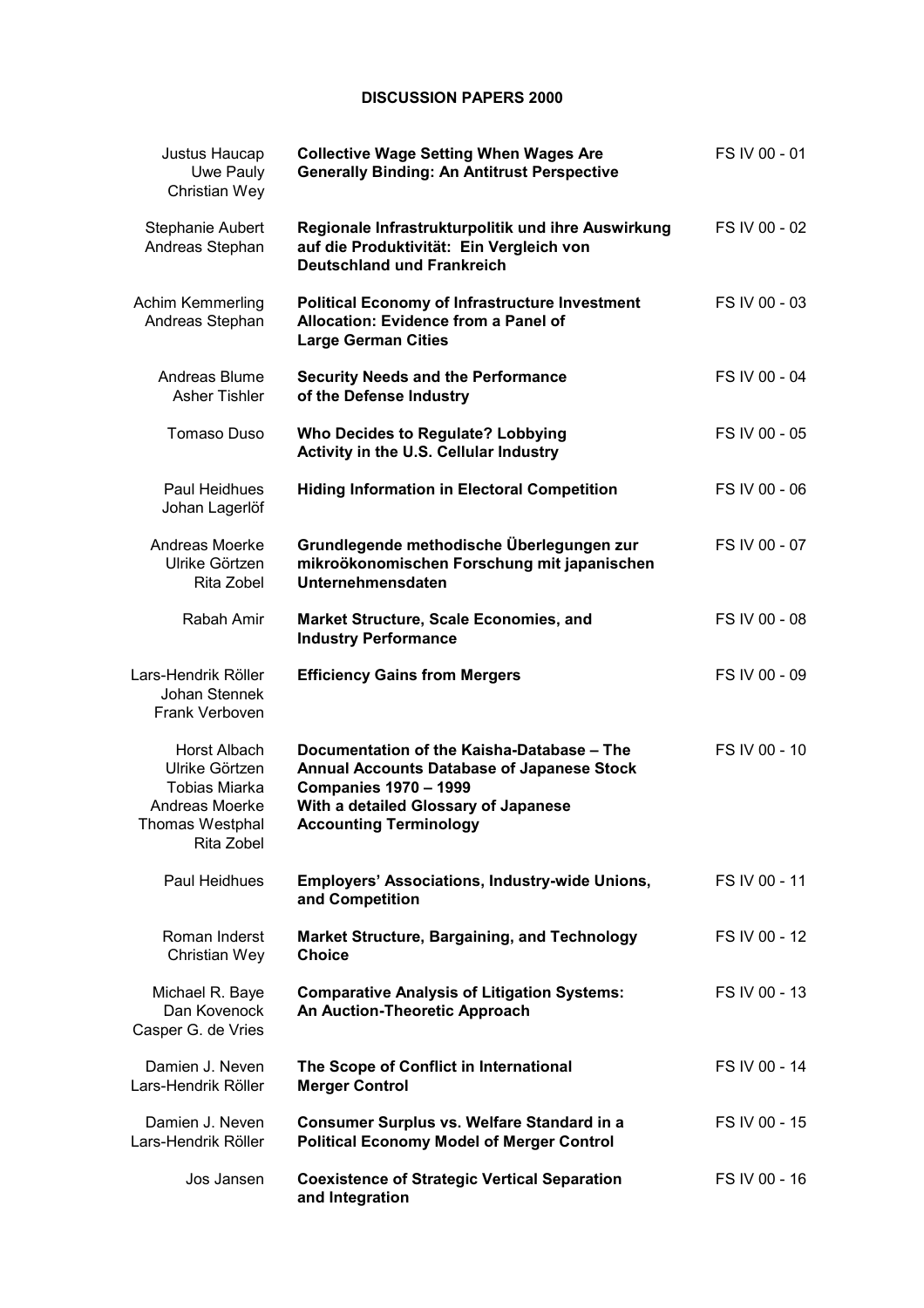| Johan Lagerlöf                               | <b>Policy-Motivated Candidates, Noisy Platforms,</b><br>and Non-Robustness                                                                    | FS IV 00 - 17 |
|----------------------------------------------|-----------------------------------------------------------------------------------------------------------------------------------------------|---------------|
| Pierre Mohnen<br>Lars-Hendrik Röller         | <b>Complementarities in Innovation Policy</b>                                                                                                 | FS IV 00 - 18 |
| Rainer Nitsche                               | <b>Incentives to Grow: Multimarket Firms and Predation</b>                                                                                    | FS IV 00 - 19 |
| Andreas Stephan                              | The Contribution of Transport and Human Capital<br><b>Infrastructure to Local Private Production:</b><br><b>A Partial Adjustment Approach</b> | FS IV 00 - 20 |
| <b>Wouter Dessein</b>                        | <b>Network Competition with Heterogeneous</b><br><b>Calling Patterns</b>                                                                      | FS IV 00 - 21 |
| <b>Wouter Dessein</b>                        | <b>Network Competition in Nonlinear Pricing</b>                                                                                               | FS IV 00 - 22 |
| <b>Mathias Dewatripont</b><br>Patrick Legros | <b>Mergers in Emerging Markets with Network</b><br><b>Externalities: The Case of Telecoms</b>                                                 | FS IV 00 - 23 |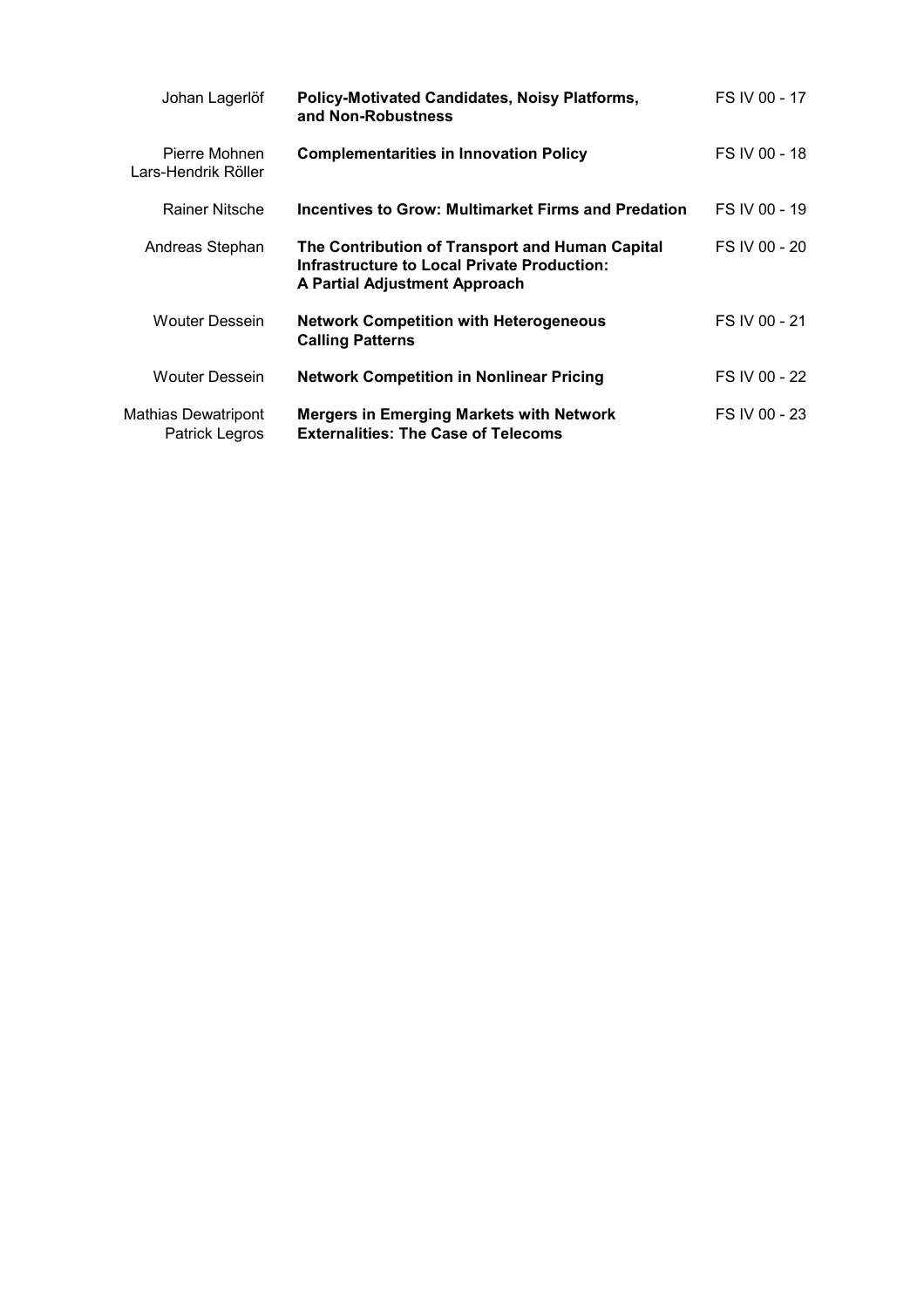# **DISCUSSION PAPERS 2001**

| <b>Fredrik Andersson</b><br>Kai A. Konrad                                   | <b>Globalization and Human Capital Formation</b>                                                                                                              | FS IV 01 - 01  |
|-----------------------------------------------------------------------------|---------------------------------------------------------------------------------------------------------------------------------------------------------------|----------------|
| Andreas Stephan                                                             | Regional Infrastructure Policy and its Impact<br>on Productivity: A Comparison of Germany<br>and France                                                       | FS IV 01 - 02  |
| Tomaso Duso                                                                 | Lobbying and Regulation in a Political Economy:<br><b>Evidence from the US Cellular Industry</b>                                                              | FS IV 01 $-03$ |
| <b>Steffen Huck</b><br>Kai A. Konrad<br>Wieland Müller                      | <b>Merger and Collusion in Contest</b>                                                                                                                        | FS IV 01 - 04  |
| <b>Steffen Huck</b><br>Kai A. Konrad<br>Wieland Müller                      | <b>Profitable Horizontal Mergers without Cost</b><br>Advantages: The Role of Internal Organization,<br><b>Information, and Market Structure</b>               | FS IV 01 - 05  |
| Jos Jansen                                                                  | <b>Strategic Information Revelation and Revenue</b><br><b>Sharing in an R&amp;D Race</b><br>(A revision of FS IV 99-11)                                       | FS IV 01 $-06$ |
| Astrid Jung                                                                 | Are Product Innovation and Flexible Technology<br><b>Complements?</b>                                                                                         | FS IV 01 - 07  |
| Jonas Björnerstedt<br>Johan Stennek                                         | <b>Bilateral Oligopoly</b>                                                                                                                                    | FS IV 01 - 08  |
| <b>Manfred Fleischer</b>                                                    | Regulierungswettbewerb und Innovation in der<br>chemischen Industrie                                                                                          | FS IV 01 - 09  |
| Karl Wärneryd                                                               | Rent, Risk, and Replication -<br>Preference Adaptation in Winner-Take-All Markets                                                                             | FS IV 01 - 10  |
| Karl Wärneryd                                                               | <b>Information in Conflicts</b>                                                                                                                               | FS IV 01 - 11  |
| <b>Steffen Huck</b><br>Kai A. Konrad                                        | <b>Merger Profitability and Trade Policy</b>                                                                                                                  | FS IV 01 - 12  |
| Michal Grajek                                                               | <b>Gender Pay Gap in Poland</b>                                                                                                                               | FS IV 01 - 13  |
| Achim Kemmerling<br>Andreas Stephan                                         | The Contribution of Local Public Infra-structure to<br>Private Productivity and its Political-Economy:<br><b>Evidence from a Panel of Large German Cities</b> | FS IV 01 - 14  |
| Suchan Chae<br>Paul Heidhues                                                | Nash Bargaining Solution with Coalitions and The<br><b>Joint Bargaining Paradox</b>                                                                           | FS IV 01 - 15  |
| Kai A. Konrad<br>Harald Künemund<br>Kjell Erik Lommerud<br>Julio R. Robledo | <b>Geography of the Family</b>                                                                                                                                | FS IV 01 - 16  |
| Tomaso Duso<br>Lars-Hendrik Röller                                          | Towards a Political Economy of Industrial Organ-<br>ization: Empirical Regularities from Deregulation                                                         | FS IV 01 - 17  |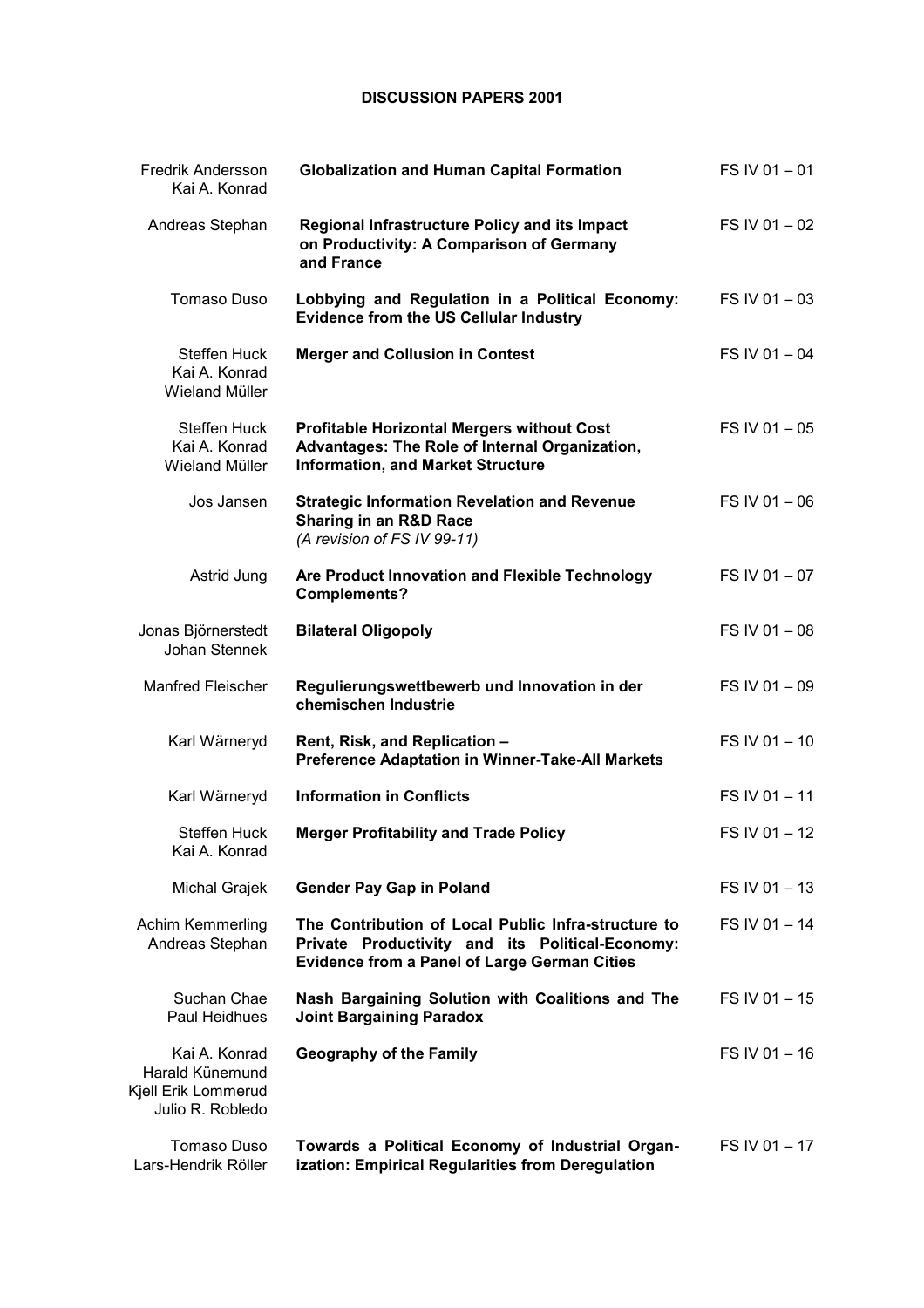| Kai A. Konrad                                                                                      | Investment in the Absence of Property Rights - The<br><b>Role of Incumbency Advantages</b>   | FS IV 01 $-$ 18 |
|----------------------------------------------------------------------------------------------------|----------------------------------------------------------------------------------------------|-----------------|
| Roman Inderst<br>Christian Wey                                                                     | Bargaining, Mergers, and Technology Choice in<br><b>Bilaterally Oligopolistic Industries</b> | FS IV 01 $-$ 19 |
| Kai A. Konrad<br><b>Helmut Seitz</b>                                                               | <b>Fiscal Federalism and Risk Sharing in Germany:</b><br>The Role of Size Differences        | FS IV 01 $-$ 20 |
| <b>Klaus Gugler</b><br>Dennis C. Mueller<br><b>B. Burcin Yurtoglu</b><br><b>Christine Zulehner</b> | The Effects of Mergers:<br><b>An International Comparison</b>                                | FS IV 01 $-21$  |